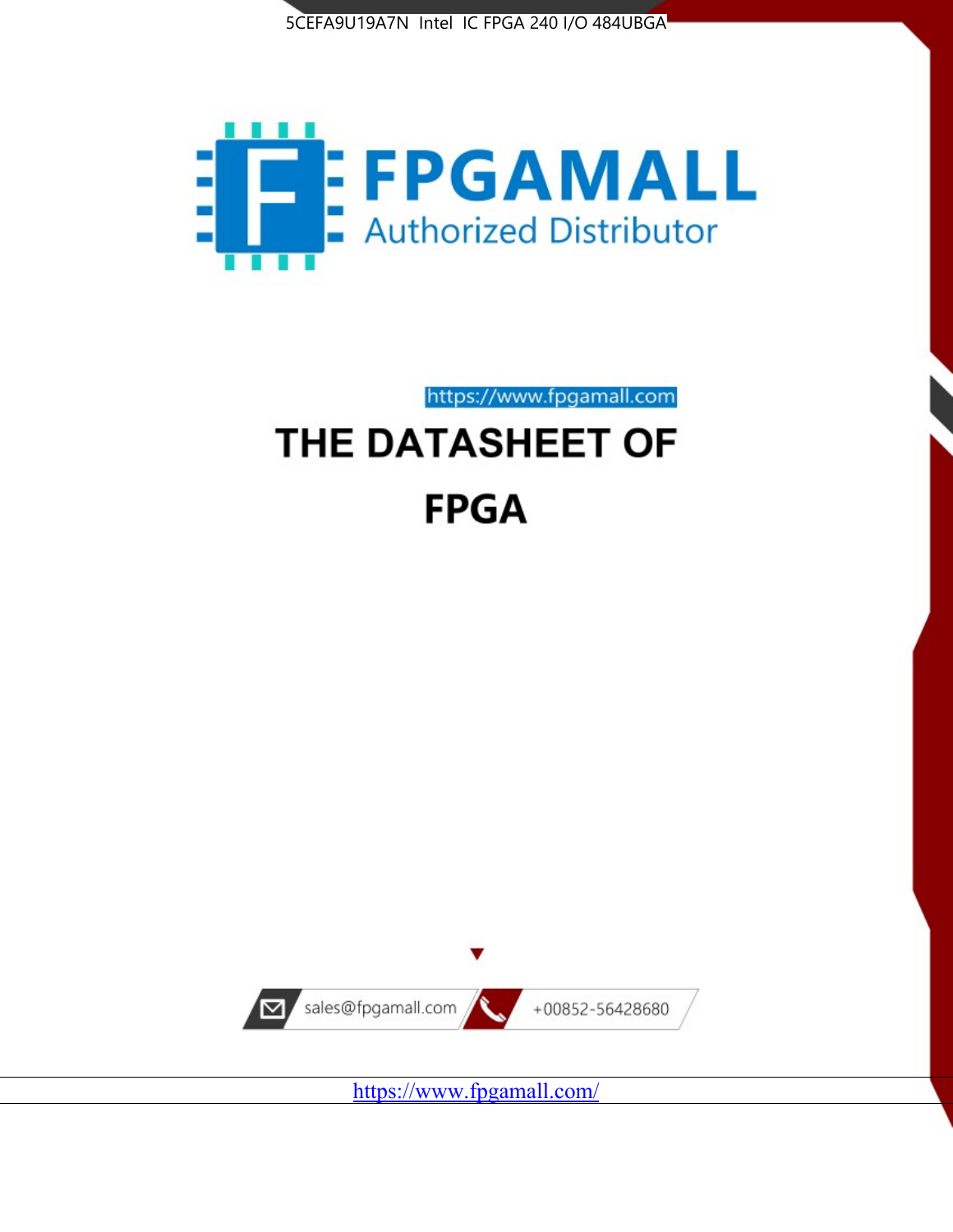5CEFA9U19A7N Intel IC FPGA 240 I/O 484UBGA



# **Cyclone V Device Overview**



**CV-51001 | 2018.05.07** Latest document on the web: **[PDF](https://www.altera.com/en_US/pdfs/literature/hb/cyclone-v/cv_51001.pdf)** | **[HTML](https://www.altera.com/documentation/sam1403480548153.html)**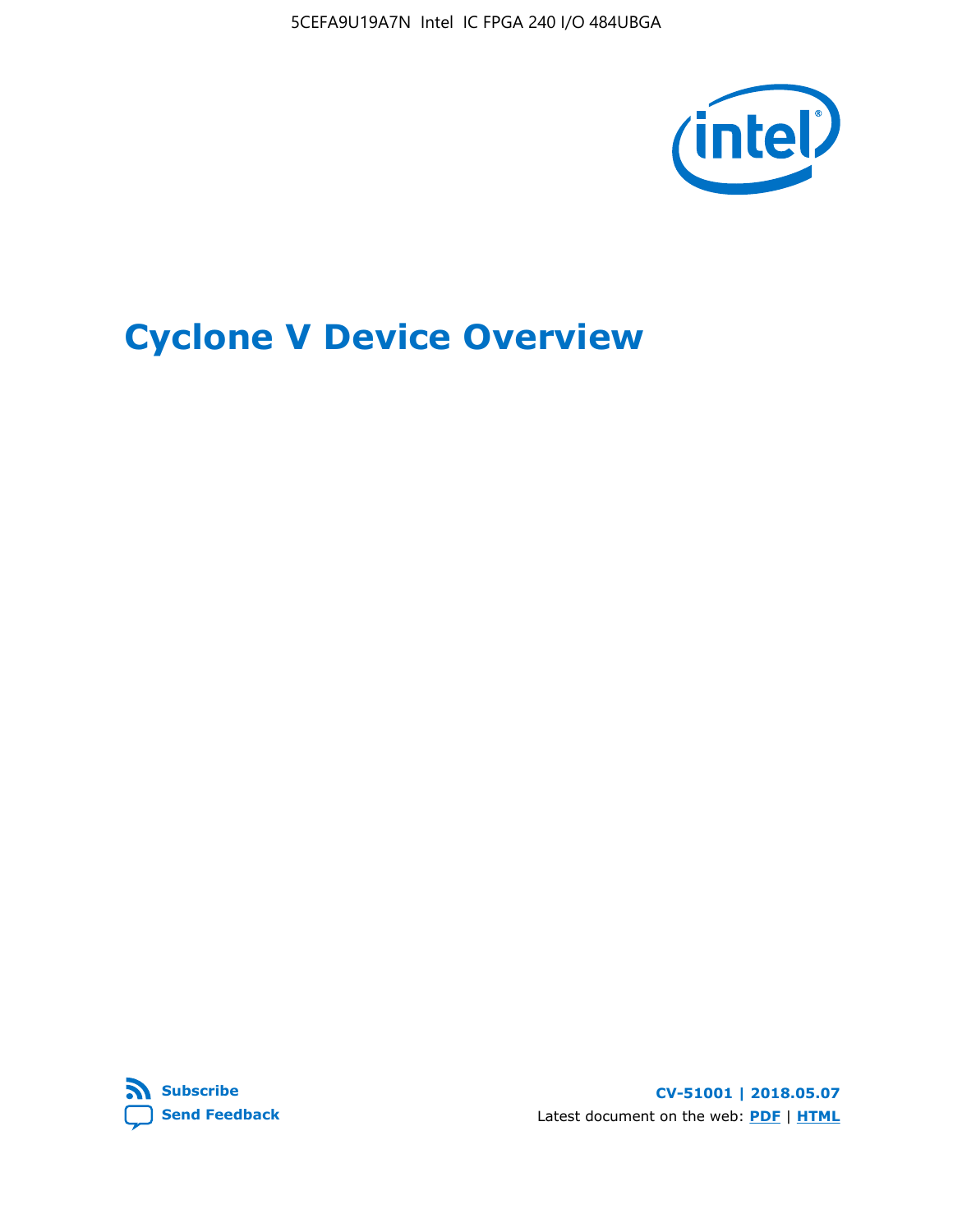

# **Contents**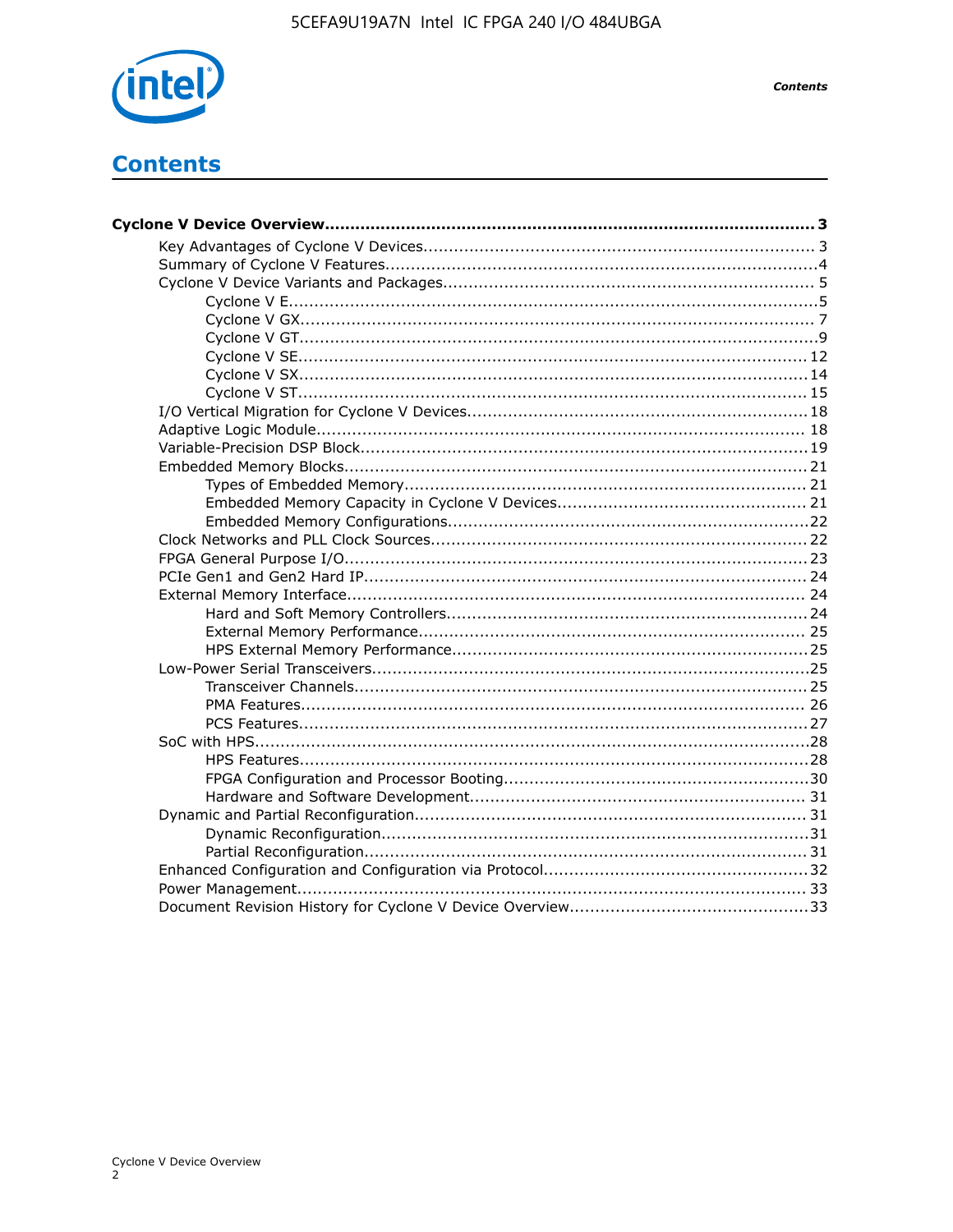

# **Cyclone V Device Overview**

The Cyclone® V devices are designed to simultaneously accommodate the shrinking power consumption, cost, and time-to-market requirements; and the increasing bandwidth requirements for high-volume and cost-sensitive applications.

Enhanced with integrated transceivers and hard memory controllers, the Cyclone V devices are suitable for applications in the industrial, wireless and wireline, military, and automotive markets.

#### **Related Information**

#### [Cyclone V Device Handbook: Known Issues](https://www.altera.com/support/support-resources/knowledge-base/solutions/rd12152011_347.html) Lists the planned updates to the Cyclone V Device Handbook chapters.

### **Key Advantages of Cyclone V Devices**

#### **Table 1. Key Advantages of the Cyclone V Device Family**

| <b>Advantage</b>                                                                    | <b>Supporting Feature</b>                                                                                                                                                                                                                                                    |
|-------------------------------------------------------------------------------------|------------------------------------------------------------------------------------------------------------------------------------------------------------------------------------------------------------------------------------------------------------------------------|
| Lower power consumption                                                             | Built on TSMC's 28 nm low-power (28LP) process technology and includes an<br>٠<br>abundance of hard intellectual property (IP) blocks<br>Up to 40% lower power consumption than the previous generation device<br>٠                                                          |
| Improved logic integration and<br>differentiation capabilities                      | 8-input adaptive logic module (ALM)<br>٠<br>Up to 13.59 megabits (Mb) of embedded memory<br>٠<br>Variable-precision digital signal processing (DSP) blocks<br>٠                                                                                                              |
| Increased bandwidth capacity                                                        | 3.125 gigabits per second (Gbps) and 6.144 Gbps transceivers<br>٠<br>Hard memory controllers<br>٠                                                                                                                                                                            |
| Hard processor system (HPS)<br>with integrated Arm* Cortex*-A9<br>MPCore* processor | Tight integration of a dual-core Arm Cortex-A9 MPCore processor, hard IP, and an<br>$\bullet$<br>FPGA in a single Cyclone V system-on-a-chip (SoC)<br>Supports over 128 Gbps peak bandwidth with integrated data coherency between<br>٠<br>the processor and the FPGA fabric |
| Lowest system cost                                                                  | Requires only two core voltages to operate<br>٠<br>Available in low-cost wirebond packaging<br>٠<br>Includes innovative features such as Configuration via Protocol (CvP) and partial<br>٠<br>reconfiguration                                                                |

Intel Corporation. All rights reserved. Intel, the Intel logo, Altera, Arria, Cyclone, Enpirion, MAX, Nios, Quartus and Stratix words and logos are trademarks of Intel Corporation or its subsidiaries in the U.S. and/or other countries. Intel warrants performance of its FPGA and semiconductor products to current specifications in accordance with Intel's standard warranty, but reserves the right to make changes to any products and services at any time without notice. Intel assumes no responsibility or liability arising out of the application or use of any information, product, or service described herein except as expressly agreed to in writing by Intel. Intel customers are advised to obtain the latest version of device specifications before relying on any published information and before placing orders for products or services. \*Other names and brands may be claimed as the property of others.

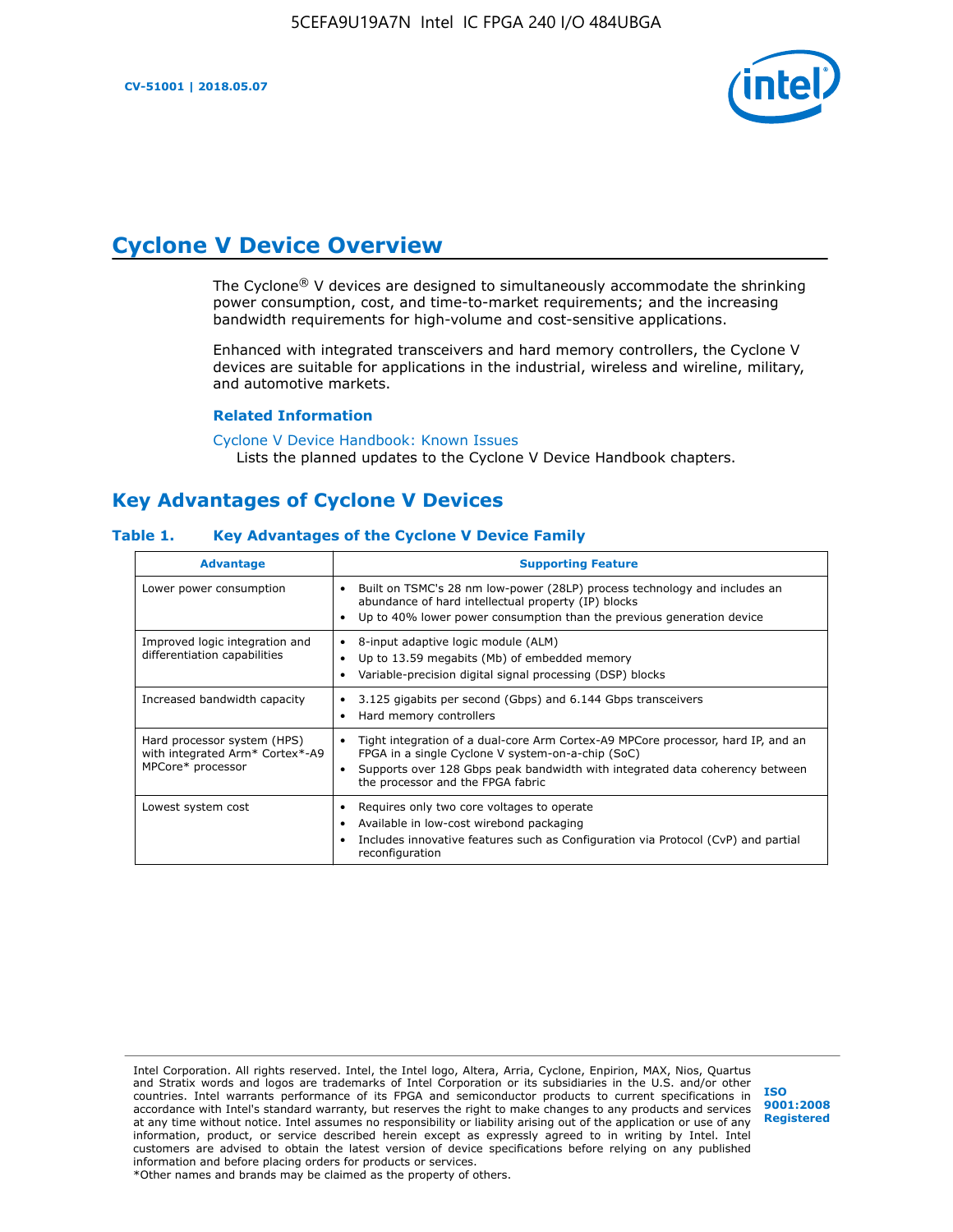

# **Summary of Cyclone V Features**

### **Table 2. Summary of Features for Cyclone V Devices**

| <b>Feature</b>                                           | <b>Description</b>                                                                                                                                                                                                                                                                                                                        |                                                                                                                                                                                                                                                                                                                                                                                                                                                                                                                                                                                                                                                                                                         |  |  |  |  |  |  |
|----------------------------------------------------------|-------------------------------------------------------------------------------------------------------------------------------------------------------------------------------------------------------------------------------------------------------------------------------------------------------------------------------------------|---------------------------------------------------------------------------------------------------------------------------------------------------------------------------------------------------------------------------------------------------------------------------------------------------------------------------------------------------------------------------------------------------------------------------------------------------------------------------------------------------------------------------------------------------------------------------------------------------------------------------------------------------------------------------------------------------------|--|--|--|--|--|--|
| Technology                                               | $\bullet$<br>1.1 V core voltage<br>$\bullet$                                                                                                                                                                                                                                                                                              | TSMC's 28-nm low-power (28LP) process technology                                                                                                                                                                                                                                                                                                                                                                                                                                                                                                                                                                                                                                                        |  |  |  |  |  |  |
| Packaging                                                | $\bullet$                                                                                                                                                                                                                                                                                                                                 | Wirebond low-halogen packages<br>Multiple device densities with compatible package footprints for seamless migration between<br>different device densities<br>RoHS-compliant and leaded $(1)$ options                                                                                                                                                                                                                                                                                                                                                                                                                                                                                                   |  |  |  |  |  |  |
| High-performance<br>FPGA fabric                          | Enhanced 8-input ALM with four registers                                                                                                                                                                                                                                                                                                  |                                                                                                                                                                                                                                                                                                                                                                                                                                                                                                                                                                                                                                                                                                         |  |  |  |  |  |  |
| Internal memory<br>blocks                                | of the ALMs as MLAB memory                                                                                                                                                                                                                                                                                                                | M10K-10-kilobits (Kb) memory blocks with soft error correction code (ECC)<br>Memory logic array block (MLAB)-640-bit distributed LUTRAM where you can use up to 25%                                                                                                                                                                                                                                                                                                                                                                                                                                                                                                                                     |  |  |  |  |  |  |
| Embedded Hard IP<br>blocks                               | Variable-precision DSP<br>Native support for up to three signal processing precision levels<br>(three $9 \times 9$ , two $18 \times 18$ , or one 27 x 27 multiplier) in the same<br>variable-precision DSP block<br>64-bit accumulator and cascade<br>Embedded internal coefficient memory<br>Preadder/subtractor for improved efficiency |                                                                                                                                                                                                                                                                                                                                                                                                                                                                                                                                                                                                                                                                                                         |  |  |  |  |  |  |
|                                                          | Memory controller                                                                                                                                                                                                                                                                                                                         | DDR3, DDR2, and LPDDR2 with 16 and 32 bit ECC support                                                                                                                                                                                                                                                                                                                                                                                                                                                                                                                                                                                                                                                   |  |  |  |  |  |  |
|                                                          | Embedded transceiver<br>I/O                                                                                                                                                                                                                                                                                                               | PCI Express* (PCIe*) Gen2 and Gen1 (x1, x2, or x4) hard IP with<br>multifunction support, endpoint, and root port                                                                                                                                                                                                                                                                                                                                                                                                                                                                                                                                                                                       |  |  |  |  |  |  |
| Clock networks                                           | Up to 550 MHz global clock network<br>$\bullet$<br>$\bullet$                                                                                                                                                                                                                                                                              | Global, quadrant, and peripheral clock networks<br>Clock networks that are not used can be powered down to reduce dynamic power                                                                                                                                                                                                                                                                                                                                                                                                                                                                                                                                                                         |  |  |  |  |  |  |
| Phase-locked loops<br>(PLLs)                             | $\bullet$<br>Integer mode and fractional mode<br>$\bullet$                                                                                                                                                                                                                                                                                | Precision clock synthesis, clock delay compensation, and zero delay buffering (ZDB)                                                                                                                                                                                                                                                                                                                                                                                                                                                                                                                                                                                                                     |  |  |  |  |  |  |
| FPGA General-purpose<br>$I/Os$ (GPIOs)                   | $\bullet$<br>$\bullet$<br>$\bullet$                                                                                                                                                                                                                                                                                                       | 875 megabits per second (Mbps) LVDS receiver and 840 Mbps LVDS transmitter<br>400 MHz/800 Mbps external memory interface<br>On-chip termination (OCT)<br>3.3 V support with up to 16 mA drive strength                                                                                                                                                                                                                                                                                                                                                                                                                                                                                                  |  |  |  |  |  |  |
| Low-power high-speed<br>serial interface                 | 614 Mbps to 6.144 Gbps integrated transceiver speed<br>$\bullet$<br>Transmit pre-emphasis and receiver equalization<br>$\bullet$<br>Dynamic partial reconfiguration of individual channels<br>$\bullet$                                                                                                                                   |                                                                                                                                                                                                                                                                                                                                                                                                                                                                                                                                                                                                                                                                                                         |  |  |  |  |  |  |
| <b>HPS</b><br>(Cyclone V SE, SX,<br>and ST devices only) | $\bullet$<br>$\bullet$<br>interfaces<br>On-chip RAM and boot ROM                                                                                                                                                                                                                                                                          | Single or dual-core Arm Cortex-A9 MPCore processor-up to 925 MHz maximum frequency with<br>support for symmetric and asymmetric multiprocessing<br>Interface peripherals-10/100/1000 Ethernet media access control (EMAC), USB 2.0<br>On-The-GO (OTG) controller, quad serial peripheral interface (QSPI) flash controller, NAND<br>flash controller, Secure Digital/MultiMediaCard (SD/MMC) controller, UART, controller area<br>network (CAN), serial peripheral interface (SPI), I <sup>2</sup> C interface, and up to 85 HPS GPIO<br>System peripherals—general-purpose timers, watchdog timers, direct memory access (DMA)<br>controller, FPGA configuration manager, and clock and reset managers |  |  |  |  |  |  |
|                                                          |                                                                                                                                                                                                                                                                                                                                           | continued                                                                                                                                                                                                                                                                                                                                                                                                                                                                                                                                                                                                                                                                                               |  |  |  |  |  |  |

<sup>(1)</sup> Contact Intel for availability.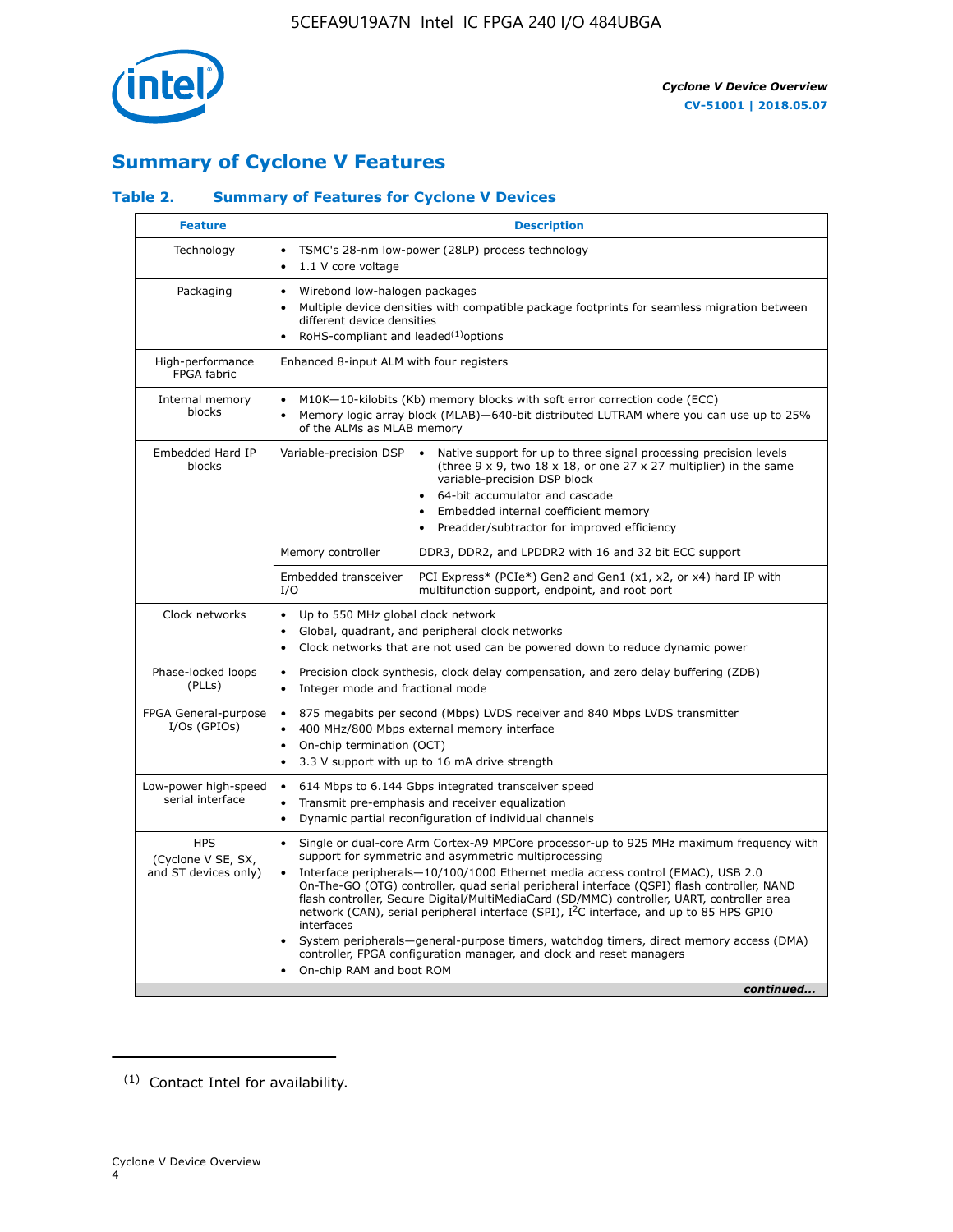

| <b>Feature</b> | <b>Description</b>                                                                                                                                                                                                                                                                                                                                                                                                    |
|----------------|-----------------------------------------------------------------------------------------------------------------------------------------------------------------------------------------------------------------------------------------------------------------------------------------------------------------------------------------------------------------------------------------------------------------------|
|                | HPS-FPGA bridges—include the FPGA-to-HPS, HPS-to-FPGA, and lightweight HPS-to-FPGA<br>bridges that allow the FPGA fabric to issue transactions to slaves in the HPS, and vice versa<br>FPGA-to-HPS SDRAM controller subsystem-provides a configurable interface to the multiport<br>front end (MPFE) of the HPS SDRAM controller<br>Arm CoreSight™ JTAG debug access port, trace port, and on-chip trace storage      |
| Configuration  | Tamper protection—comprehensive design protection to protect your valuable IP investments<br>Enhanced advanced encryption standard (AES) design security features<br>CvP<br>$\bullet$<br>Dynamic reconfiguration of the FPGA<br>Active serial (AS) x1 and x4, passive serial (PS), JTAG, and fast passive parallel (FPP) x8 and<br>x16 configuration options<br>Internal scrubbing (2)<br>Partial reconfiguration (3) |

# **Cyclone V Device Variants and Packages**

### **Table 3. Device Variants for the Cyclone V Device Family**

| <b>Variant</b> | <b>Description</b>                                                                                                      |
|----------------|-------------------------------------------------------------------------------------------------------------------------|
| Cyclone V E    | Optimized for the lowest system cost and power requirement for a wide spectrum of general logic<br>and DSP applications |
| Cyclone V GX   | Optimized for the lowest cost and power requirement for 614 Mbps to 3.125 Gbps transceiver<br>applications              |
| Cyclone V GT   | The FPGA industry's lowest cost and lowest power requirement for 6.144 Gbps transceiver<br>applications                 |
| Cyclone V SE   | SoC with integrated Arm-based HPS                                                                                       |
| Cyclone V SX   | SoC with integrated Arm-based HPS and 3.125 Gbps transceivers                                                           |
| Cyclone V ST   | SoC with integrated Arm-based HPS and 6.144 Gbps transceivers                                                           |

### **Cyclone V E**

This section provides the available options, maximum resource counts, and package plan for the Cyclone V E devices.

The information in this section is correct at the time of publication. For the latest information and to get more details, refer to the Product Selector Guide.

#### **Related Information**

[Product Selector Guide](https://www.altera.com/products/product-selector-guide.html)

Provides the latest information about Intel products.

<sup>(2)</sup> The SEU internal scrubbing feature is available for Cyclone V E, GX, SE, and SX devices with the "SC" suffix in the part number. For device availability and ordering, contact your local Intel sales representatives.

 $(3)$  The partial reconfiguration feature is available for Cyclone V E, GX, SE, and SX devices with the "SC" suffix in the part number. For device availability and ordering, contact your local Intel® sales representatives.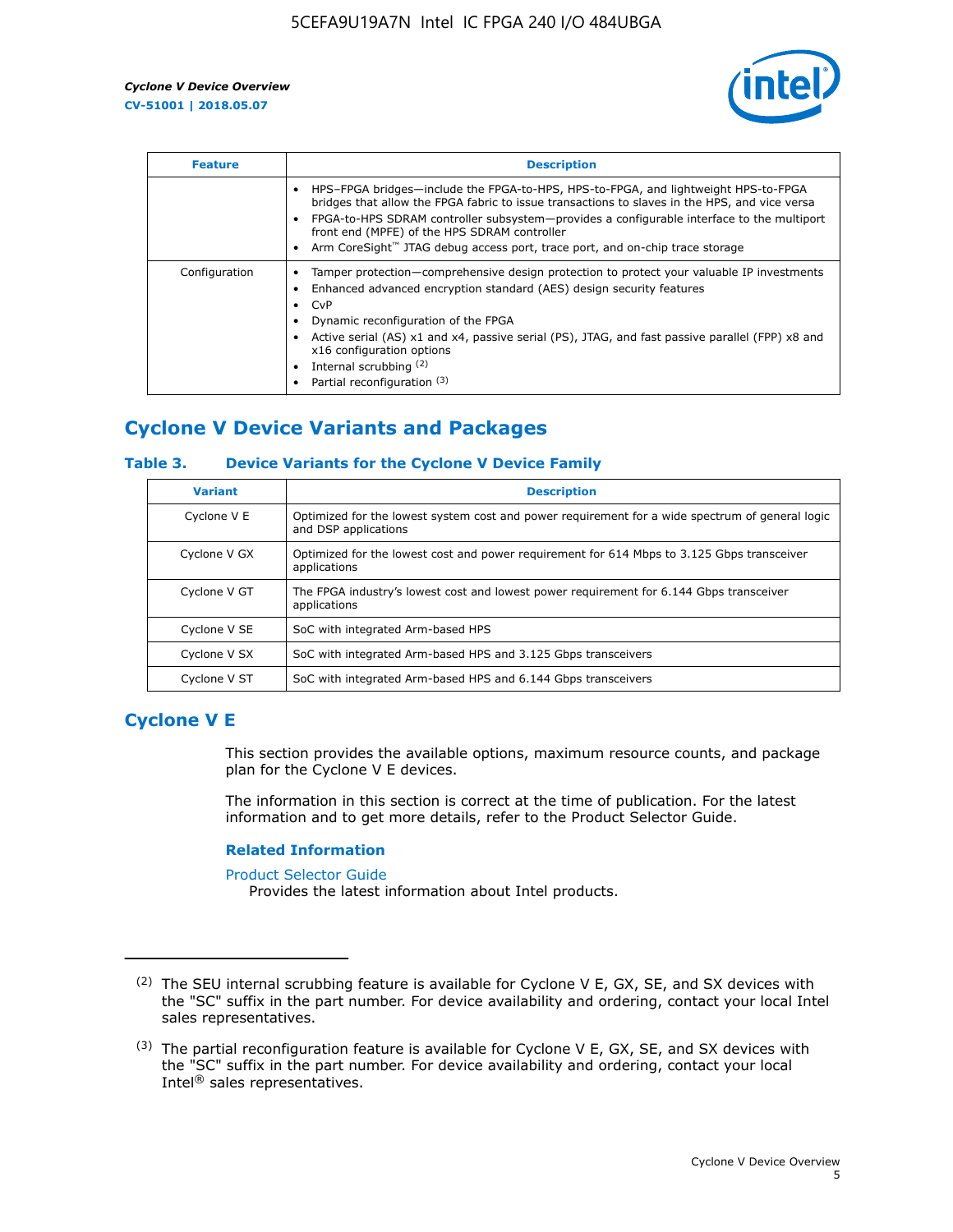## **Available Options**

### **Figure 1. Sample Ordering Code and Available Options for Cyclone V E Devices**

The SEU internal scrubbing feature is available for Cyclone V E, GX, SE, and SX devices with the "SC" suffix in the part number. For device availability and ordering, contact your local Intel sales representatives.



### **Maximum Resources**

### **Table 4. Maximum Resource Counts for Cyclone V E Devices**

|                              | <b>Resource</b> | <b>Member Code</b> |                |                |                |         |  |  |
|------------------------------|-----------------|--------------------|----------------|----------------|----------------|---------|--|--|
|                              |                 | A2                 | A <sub>4</sub> | <b>A5</b>      | <b>A7</b>      | A9      |  |  |
| Logic Elements (LE) (K)      |                 | 25                 | 49             | 77             | 150            | 301     |  |  |
| <b>ALM</b>                   |                 | 9,430              | 18,480         | 29,080         | 56,480         | 113,560 |  |  |
| Register                     |                 | 37,736             | 73,920         | 116,320        | 225,920        | 454,240 |  |  |
| Memory (Kb)                  | M10K            | 1,760              | 3,080          | 4,460          | 6,860          | 12,200  |  |  |
|                              | MLAB            | 196                | 303            | 424            | 836            | 1,717   |  |  |
| Variable-precision DSP Block |                 | 25                 | 66             | 150            | 156            | 342     |  |  |
| 18 x 18 Multiplier           |                 | 50                 | 132            | 300            | 312            | 684     |  |  |
| PLL                          |                 | $\overline{4}$     | 4              | 6              | $\overline{7}$ | 8       |  |  |
| GPIO                         |                 | 224                | 224            | 240            | 480            | 480     |  |  |
| <b>LVDS</b>                  | Transmitter     | 56                 | 56             | 60             | 120            | 120     |  |  |
|                              | Receiver        | 56                 | 56             | 60             | 120            | 120     |  |  |
| Hard Memory Controller       |                 | $\mathbf{1}$       | $\mathbf{1}$   | $\overline{2}$ | $\overline{2}$ | 2       |  |  |

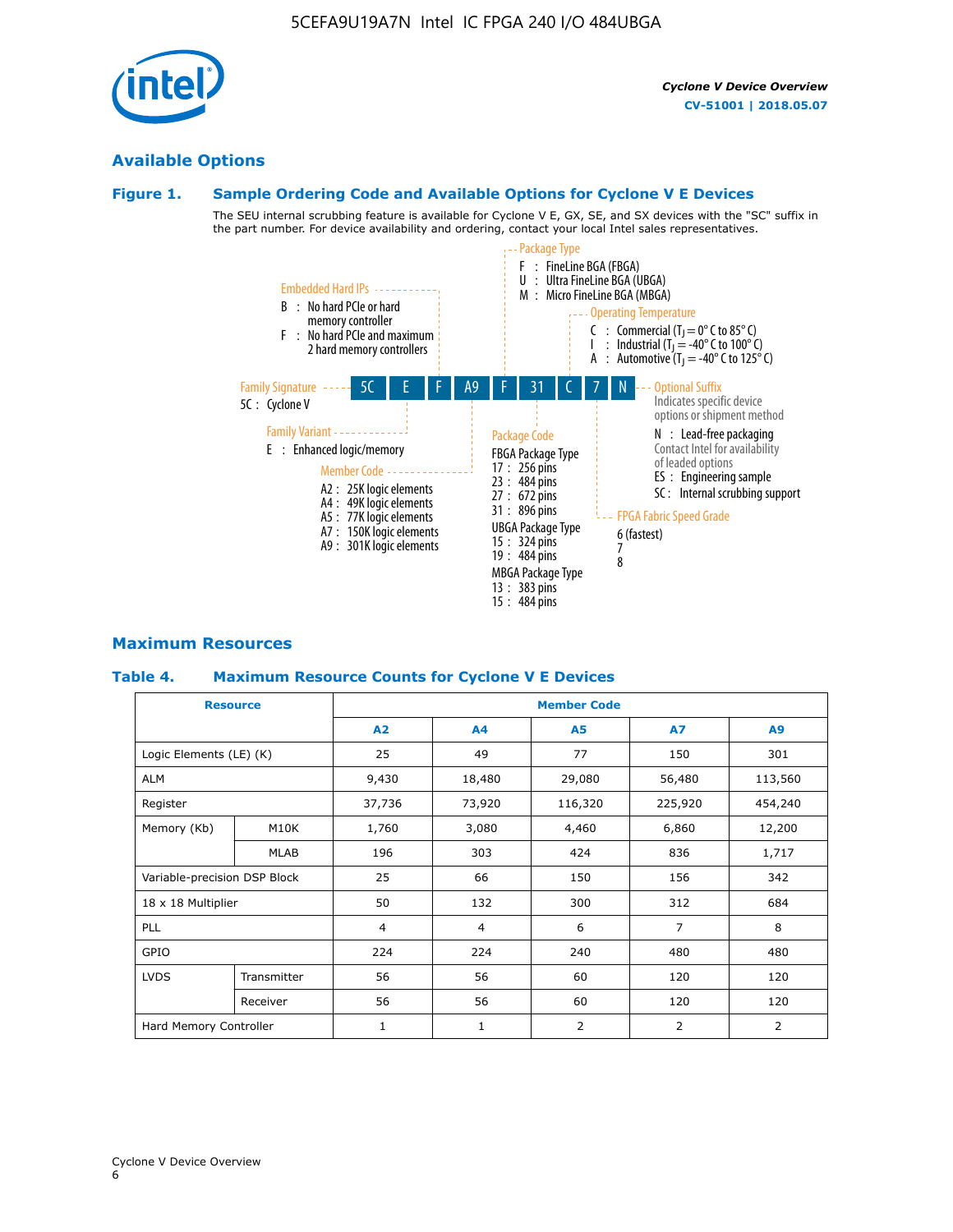

### **Related Information**

[True LVDS Buffers in Devices, I/O Features in Cyclone V Devices](https://www.altera.com/documentation/sam1403481100977.html#sam1403480885395) Provides the number of LVDS channels in each device package.

### **Package Plan**

#### **Table 5. Package Plan for Cyclone V E Devices**

| <b>Member</b><br><b>Code</b> | <b>M383</b><br>$(13 \text{ mm})$ | M484<br>$(15$ mm $)$ | <b>U324</b><br>$(15 \text{ mm})$ | <b>F256</b><br>$(17 \text{ mm})$ | <b>U484</b><br>$(19$ mm) | <b>F484</b><br>$(23$ mm $)$ | <b>F672</b><br>$(27 \, \text{mm})$ | <b>F896</b><br>$(31$ mm $)$ |
|------------------------------|----------------------------------|----------------------|----------------------------------|----------------------------------|--------------------------|-----------------------------|------------------------------------|-----------------------------|
|                              | <b>GPIO</b>                      | <b>GPIO</b>          | <b>GPIO</b>                      | <b>GPIO</b>                      | <b>GPIO</b>              | <b>GPIO</b>                 | <b>GPIO</b>                        | <b>GPIO</b>                 |
| A <sub>2</sub>               | 223                              |                      | 176                              | 128                              | 224                      | 224                         | –                                  |                             |
| A4                           | 223                              |                      | 176                              | 128                              | 224                      | 224                         | –                                  |                             |
| A <sub>5</sub>               | 175                              |                      |                                  |                                  | 224                      | 240                         |                                    |                             |
| A7                           |                                  | 240                  |                                  |                                  | 240                      | 240                         | 336                                | 480                         |
| A9                           |                                  |                      |                                  |                                  | 240                      | 224                         | 336                                | 480                         |

### **Cyclone V GX**

This section provides the available options, maximum resource counts, and package plan for the Cyclone V GX devices.

The information in this section is correct at the time of publication. For the latest information and to get more details, refer to the *Product Selector Guide*.

### **Related Information**

[Product Selector Guide](https://www.altera.com/products/product-selector-guide.html)

Provides the latest information about Intel products.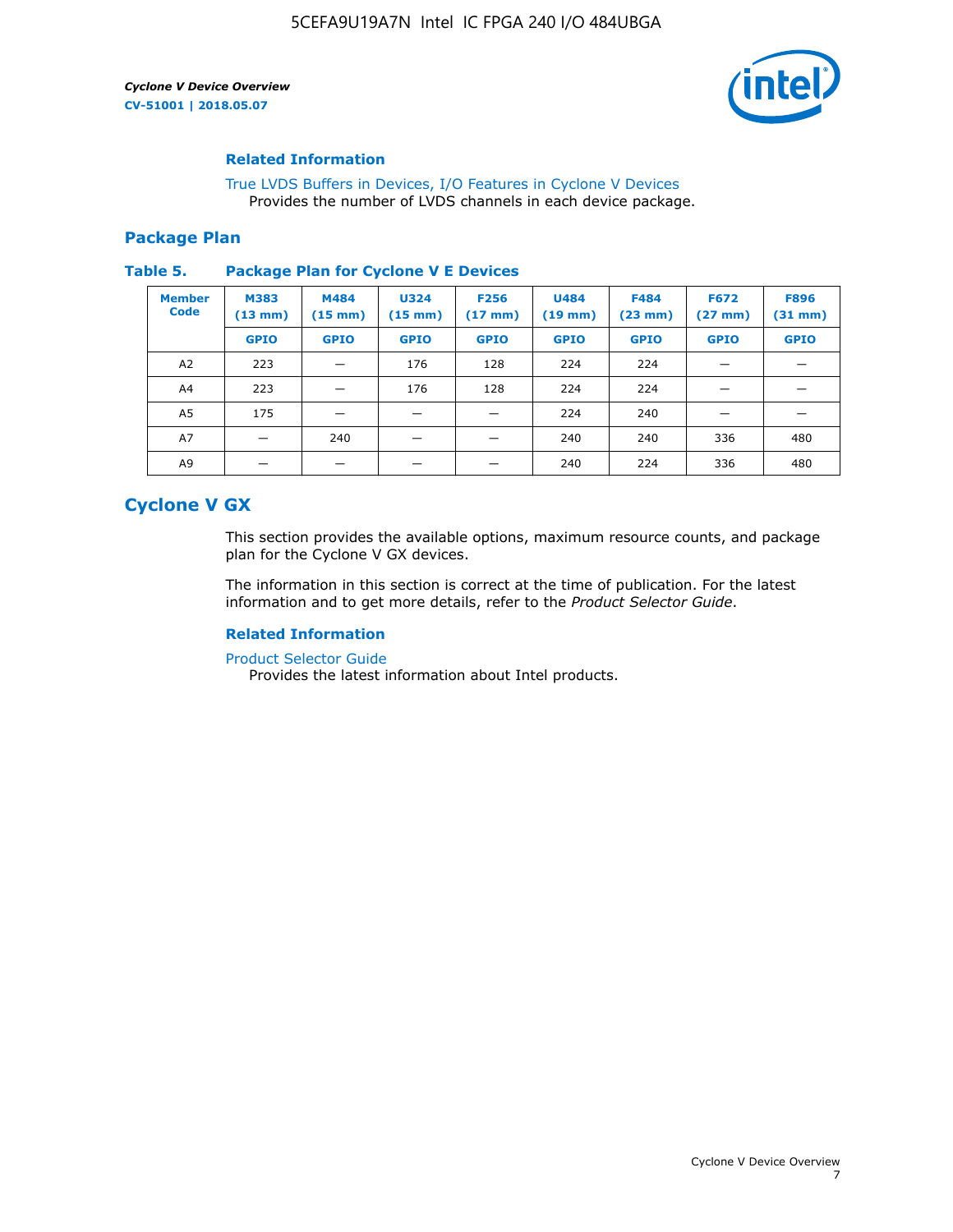

### **Available Options**

### **Figure 2. Sample Ordering Code and Available Options for Cyclone V GX Devices**

The SEU internal scrubbing feature is available for Cyclone V E, GX, SE, and SX devices with the "SC" suffix in the part number. For device availability and ordering, contact your local Intel sales representatives.



### **Maximum Resources**

### **Table 6. Maximum Resource Counts for Cyclone V GX Devices**

| <b>Resource</b>              |             | <b>Member Code</b> |                |                |                |           |  |
|------------------------------|-------------|--------------------|----------------|----------------|----------------|-----------|--|
|                              |             | C <sub>3</sub>     | C <sub>4</sub> | C <sub>5</sub> | C7             | C9        |  |
| Logic Elements (LE) (K)      |             | 36                 | 50             | 77             | 150            | 301       |  |
| <b>ALM</b>                   |             | 13,460             | 18,860         | 29,080         | 56,480         | 113,560   |  |
| Register                     |             |                    | 75,440         | 116,320        | 225,920        | 454,240   |  |
| Memory (Kb)                  | M10K        | 1,350              | 2,500          | 4,460          | 6,860          | 12,200    |  |
|                              | <b>MLAB</b> | 182                | 424            | 424            | 836            | 1,717     |  |
| Variable-precision DSP Block |             | 57                 | 70             | 150            | 156            | 342       |  |
| 18 x 18 Multiplier           |             | 114                | 140            | 300            | 312            | 684       |  |
| PLL                          |             | $\overline{4}$     | 6              | 6              | $\overline{7}$ | 8         |  |
| 3 Gbps Transceiver           |             | 3                  | 6              | 6              | 9              | 12        |  |
| GPIO <sup>(4)</sup>          |             | 208                | 336            | 336            | 480            | 560       |  |
|                              |             |                    |                |                |                | continued |  |

 $(4)$  The number of GPIOs does not include transceiver I/Os. In the Intel Quartus® Prime software, the number of user I/Os includes transceiver I/Os.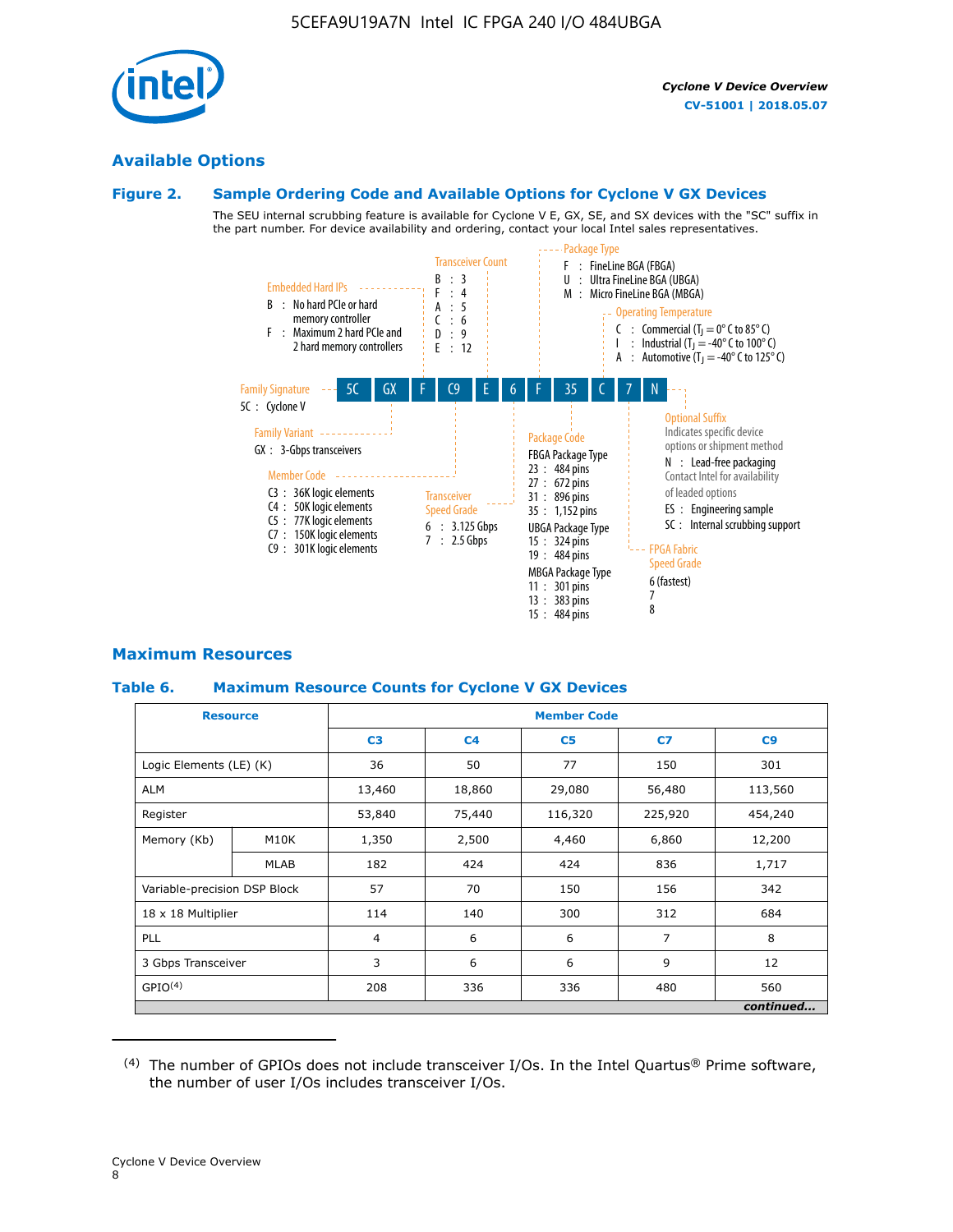

| <b>Resource</b>        |             | <b>Member Code</b> |                |                |     |                |  |  |
|------------------------|-------------|--------------------|----------------|----------------|-----|----------------|--|--|
|                        |             | C <sub>3</sub>     | C <sub>4</sub> | C <sub>5</sub> | C7  | C <sub>9</sub> |  |  |
| <b>LVDS</b>            | Transmitter | 52                 | 84             | 84             | 120 | 140            |  |  |
|                        | Receiver    | 52                 | 84             | 84             | 120 | 140            |  |  |
| PCIe Hard IP Block     |             |                    |                |                |     |                |  |  |
| Hard Memory Controller |             |                    | h              |                |     |                |  |  |

### **Related Information**

[True LVDS Buffers in Devices, I/O Features in Cyclone V Devices](https://www.altera.com/documentation/sam1403481100977.html#sam1403480885395) Provides the number of LVDS channels in each device package.

### **Package Plan**

### **Table 7. Package Plan for Cyclone V GX Devices**

| <b>Member</b><br><b>Code</b> | <b>M301</b><br>(11 mm)   |             | M383<br>$(13 \text{ mm})$ |             | M484        | $(15 \text{ mm})$ | <b>U324</b><br>$(15 \text{ mm})$ |             | <b>U484</b><br>$(19$ mm) |             |
|------------------------------|--------------------------|-------------|---------------------------|-------------|-------------|-------------------|----------------------------------|-------------|--------------------------|-------------|
|                              | <b>GPIO</b>              | <b>XCVR</b> | <b>GPIO</b>               | <b>XCVR</b> | <b>GPIO</b> | <b>XCVR</b>       | <b>GPIO</b>                      | <b>XCVR</b> | <b>GPIO</b>              | <b>XCVR</b> |
| C <sub>3</sub>               | $\overline{\phantom{0}}$ | _           |                           |             |             |                   | 144                              | 3           | 208                      | 3           |
| C <sub>4</sub>               | 129                      | 4           | 175                       | 6           |             |                   |                                  |             | 224                      | 6           |
| C5                           | 129                      | 4           | 175                       | 6           |             |                   |                                  |             | 224                      | 6           |
| C7                           |                          |             |                           |             | 240         | 3                 |                                  |             | 240                      | 6           |
| C <sub>9</sub>               |                          |             |                           |             |             |                   |                                  |             | 240                      | 5           |

| <b>Member</b><br><b>Code</b> | <b>F484</b> | $(23$ mm)   | <b>F672</b> | $(27$ mm $)$ | <b>F896</b><br>$(31 \text{ mm})$ |             | F1152<br>$(35 \text{ mm})$ |             |
|------------------------------|-------------|-------------|-------------|--------------|----------------------------------|-------------|----------------------------|-------------|
|                              | <b>GPIO</b> | <b>XCVR</b> | <b>GPIO</b> | <b>XCVR</b>  | <b>GPIO</b>                      | <b>XCVR</b> | <b>GPIO</b>                | <b>XCVR</b> |
| C <sub>3</sub>               | 208         | 3           |             |              |                                  |             |                            |             |
| C4                           | 240         | 6           | 336         | 6            |                                  |             |                            |             |
| C5                           | 240         | 6           | 336         | 6            |                                  |             |                            |             |
| C <sub>7</sub>               | 240         | 6           | 336         | 9            | 480                              | 9           |                            |             |
| C <sub>9</sub>               | 224         | 6           | 336         | 9            | 480                              | 12          | 560                        | 12          |

### **Cyclone V GT**

This section provides the available options, maximum resource counts, and package plan for the Cyclone V GT devices.

The information in this section is correct at the time of publication. For the latest information and to get more details, refer to the *Product Selector Guide*.

#### **Related Information**

#### [Product Selector Guide](https://www.altera.com/products/product-selector-guide.html)

Provides the latest information about Intel products.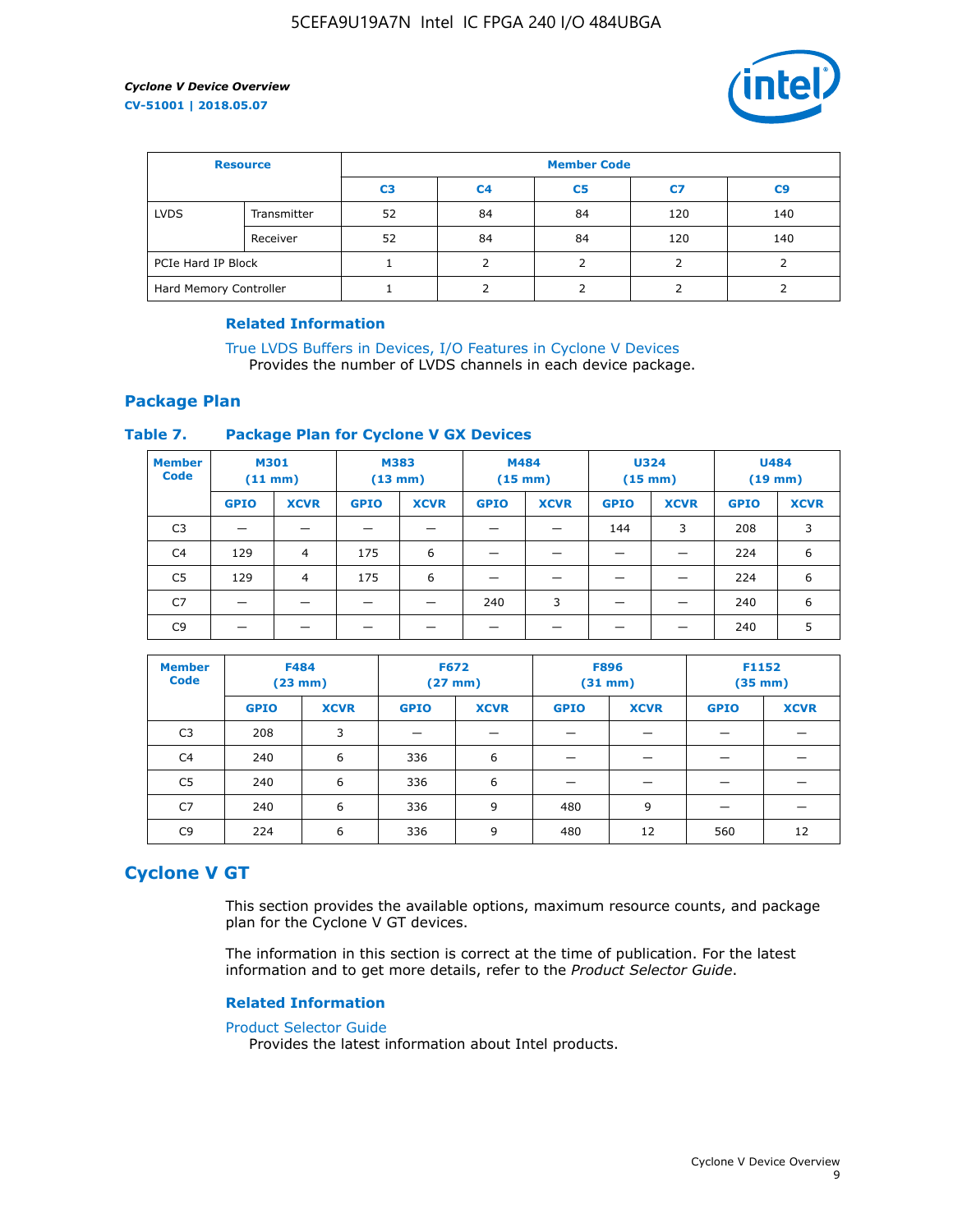

### **Available Options**

### **Figure 3. Sample Ordering Code and Available Options for Cyclone V GT Devices**



### **Maximum Resources**

#### **Table 8. Maximum Resource Counts for Cyclone V GT Devices**

|                              | <b>Resource</b> |                | <b>Member Code</b> |                |  |  |  |
|------------------------------|-----------------|----------------|--------------------|----------------|--|--|--|
|                              |                 | D <sub>5</sub> | D7                 | D <sub>9</sub> |  |  |  |
| Logic Elements (LE) (K)      |                 | 77             | 150                | 301            |  |  |  |
| <b>ALM</b>                   |                 | 29,080         | 56,480             | 113,560        |  |  |  |
| Register                     |                 | 116,320        | 225,920            | 454,240        |  |  |  |
| Memory (Kb)                  | M10K            | 4,460          | 6,860              | 12,200         |  |  |  |
|                              | MLAB            | 424            | 836                | 1,717          |  |  |  |
| Variable-precision DSP Block |                 | 150            | 156                | 342            |  |  |  |
| 18 x 18 Multiplier           |                 | 300            | 312                | 684            |  |  |  |
| PLL                          |                 | 6              | 7                  | 8              |  |  |  |
| 6 Gbps Transceiver           |                 | 6              | 9                  | 12             |  |  |  |
| GPIO <sup>(5)</sup>          |                 | 336            | 480                | 560            |  |  |  |
| <b>LVDS</b>                  | Transmitter     | 84             | 120                | 140            |  |  |  |
|                              |                 |                |                    | continued      |  |  |  |

<sup>(5)</sup> The number of GPIOs does not include transceiver I/Os. In the Intel Quartus Prime software, the number of user I/Os includes transceiver I/Os.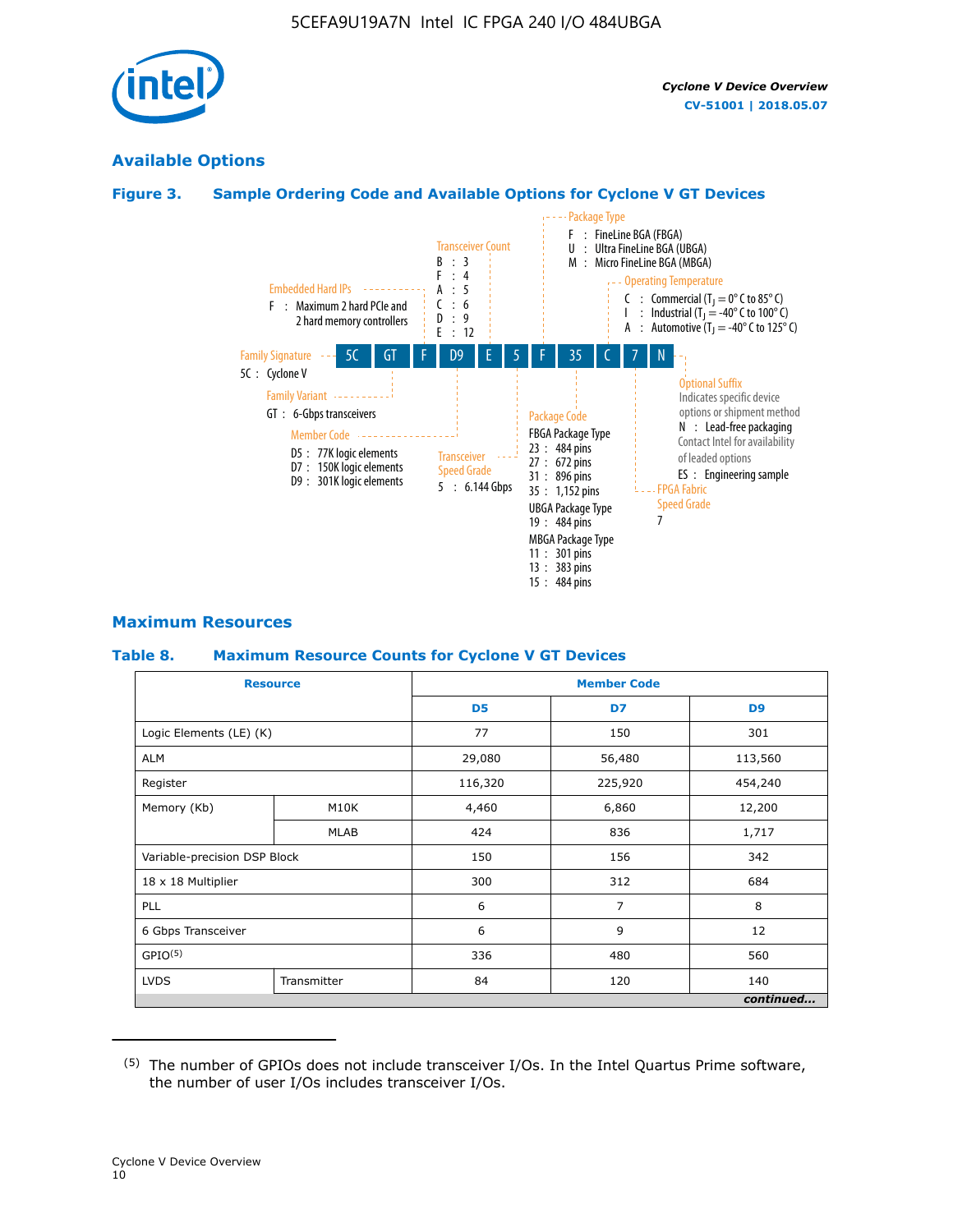

| <b>Resource</b>        |          | <b>Member Code</b> |     |     |  |  |
|------------------------|----------|--------------------|-----|-----|--|--|
|                        |          | D5                 | D7  | D9  |  |  |
|                        | Receiver | 84                 | 120 | 140 |  |  |
| PCIe Hard IP Block     |          |                    |     |     |  |  |
| Hard Memory Controller |          |                    |     |     |  |  |

### **Related Information**

[True LVDS Buffers in Devices, I/O Features in Cyclone V Devices](https://www.altera.com/documentation/sam1403481100977.html#sam1403480885395) Provides the number of LVDS channels in each device package.

### **Package Plan**

### **Table 9. Package Plan for Cyclone V GT Devices**

Transceiver counts shown are for transceiver ≤5 Gbps . 6 Gbps transceiver channel count support depends on the package and channel usage. For more information about the 6 Gbps transceiver channel count, refer to the *Cyclone V Device Handbook Volume 2: Transceivers*.

| <b>Member</b><br><b>Code</b> | <b>M301</b><br>(11 mm) |                | M383<br>$(13 \text{ mm})$ |             | M484<br>$(15 \text{ mm})$ |             | <b>U484</b><br>$(19$ mm) |             |
|------------------------------|------------------------|----------------|---------------------------|-------------|---------------------------|-------------|--------------------------|-------------|
|                              | <b>GPIO</b>            | <b>XCVR</b>    | <b>GPIO</b>               | <b>XCVR</b> | <b>GPIO</b>               | <b>XCVR</b> | <b>GPIO</b>              | <b>XCVR</b> |
| D <sub>5</sub>               | 129                    | $\overline{4}$ | 175                       | 6           | -                         | –           | 224                      | 6           |
| D7                           | -                      |                |                           |             | 240                       | 3           | 240                      | 6           |
| D <sub>9</sub>               | -                      |                |                           |             | _                         |             | 240                      |             |

| <b>Member</b><br><b>Code</b> | <b>F484</b><br>$(23$ mm $)$ |             | <b>F672</b><br>$(27 \text{ mm})$ |             | <b>F896</b><br>$(31$ mm $)$ |             | F1152<br>$(35$ mm $)$    |             |
|------------------------------|-----------------------------|-------------|----------------------------------|-------------|-----------------------------|-------------|--------------------------|-------------|
|                              | <b>GPIO</b>                 | <b>XCVR</b> | <b>GPIO</b>                      | <b>XCVR</b> | <b>GPIO</b>                 | <b>XCVR</b> | <b>GPIO</b>              | <b>XCVR</b> |
| D <sub>5</sub>               | 240                         | 6           | 336                              | 6           | -                           |             | –                        |             |
| D7                           | 240                         | 6           | 336                              | q(6)        | 480                         | q(6)        | $\overline{\phantom{0}}$ | -           |
| D <sub>9</sub>               | 224                         | 6           | 336                              | q(6)        | 480                         | 12(7)       | 560                      | 12(7)       |

### **Related Information**

[6.144-Gbps Support Capability in Cyclone V GT Devices, Cyclone V Device Handbook](https://www.altera.com/documentation/nik1409855456781.html#nik1409855410757) [Volume 2: Transceivers](https://www.altera.com/documentation/nik1409855456781.html#nik1409855410757)

Provides more information about 6 Gbps transceiver channel count.

<sup>(6)</sup> If you require CPRI (at 6.144 Gbps) and PCIe Gen2 transmit jitter compliance, Intel recommends that you use only up to three full-duplex transceiver channels for CPRI, and up to six full-duplex channels for PCIe Gen2. The CMU channels are not considered full-duplex channels.

 $(7)$  If you require CPRI (at 6.144 Gbps) and PCIe Gen2 transmit jitter compliance, Intel recommends that you use only up to three full-duplex transceiver channels for CPRI, and up to eight full-duplex channels for PCIe Gen2. The CMU channels are not considered full-duplex channels.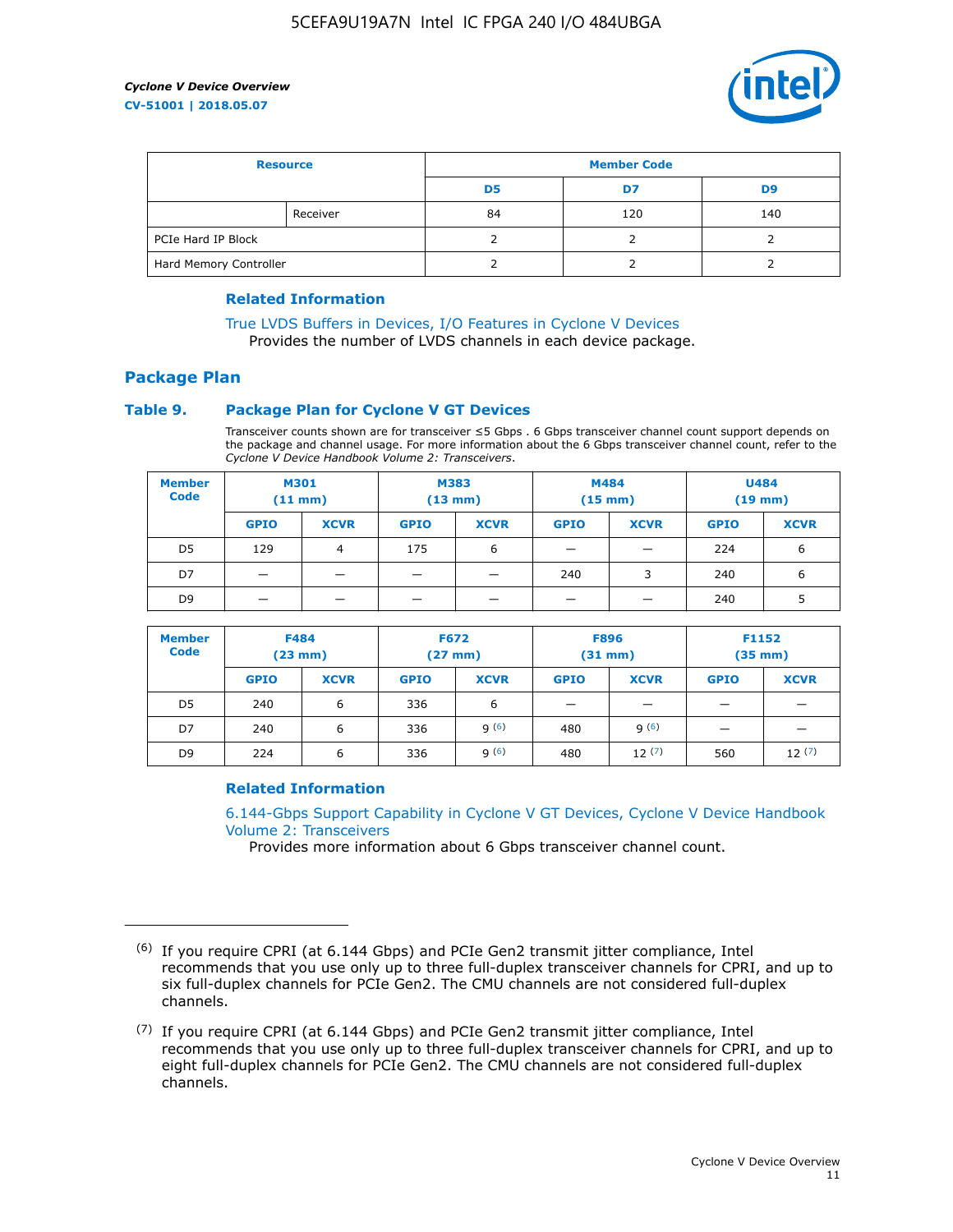

### **Cyclone V SE**

This section provides the available options, maximum resource counts, and package plan for the Cyclone V SE devices.

The information in this section is correct at the time of publication. For the latest information and to get more details, refer to the *Product Selector Guide*.

#### **Related Information**

#### [Product Selector Guide](https://www.altera.com/products/product-selector-guide.html)

Provides the latest information about Intel products.

### **Available Options**

#### **Figure 4. Sample Ordering Code and Available Options for Cyclone V SE Devices**

The SEU internal scrubbing feature is available for Cyclone V E, GX, SE, and SX devices with the "SC" suffix in the part number. For device availability and ordering, contact your local Intel sales representatives.

Cyclone V SE and SX low-power devices (L power option) offer 30% static power reduction for devices with 25K LE and 40K LE, and 20% static power reduction for devices with 85K LE and 110K LE.

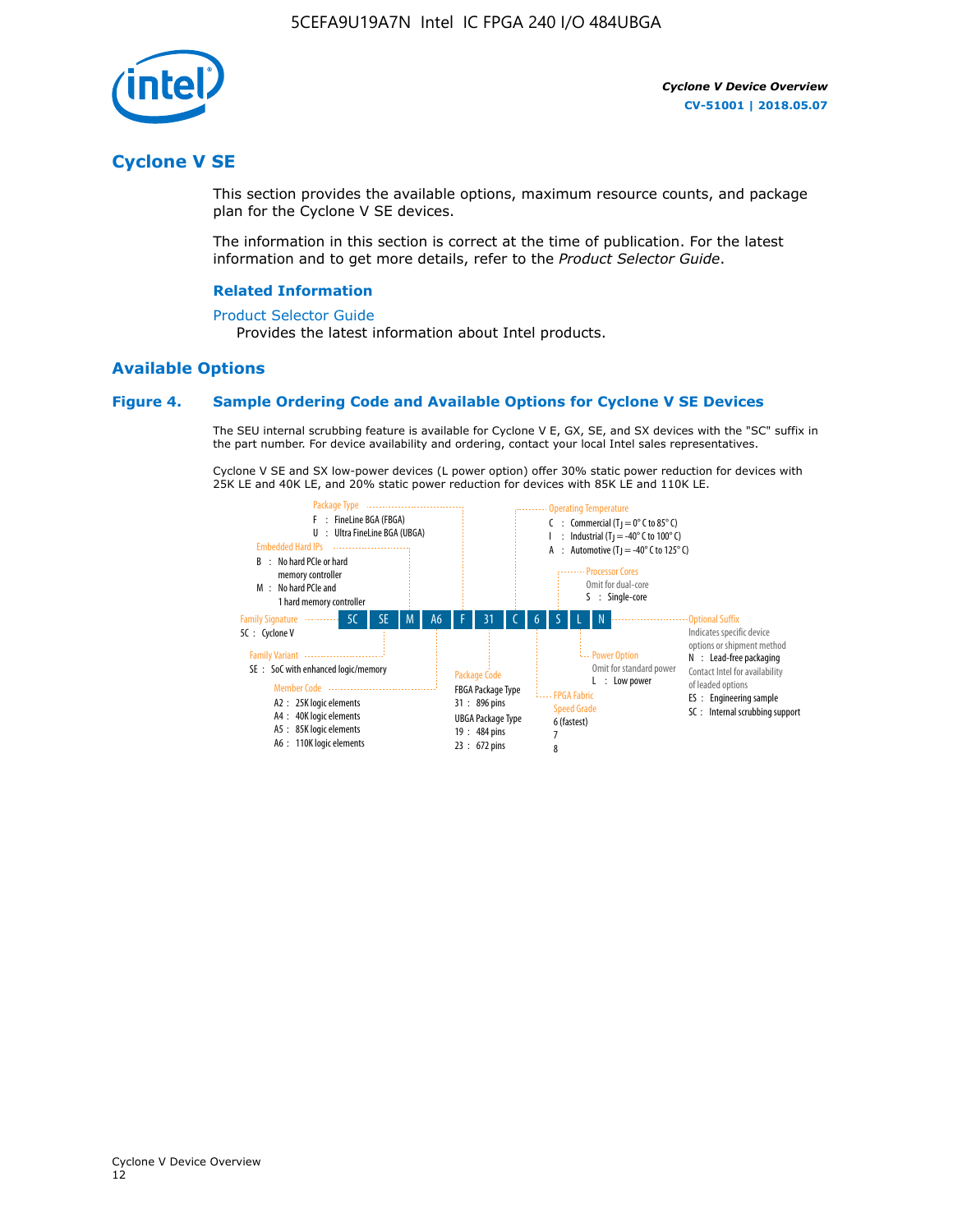

### **Maximum Resources**

#### **Table 10. Maximum Resource Counts for Cyclone V SE Devices**

|                                | <b>Resource</b>   | <b>Member Code</b>       |                          |                      |                      |  |
|--------------------------------|-------------------|--------------------------|--------------------------|----------------------|----------------------|--|
|                                |                   | A2                       | A <sub>4</sub>           | <b>A5</b>            | A6                   |  |
| Logic Elements (LE) (K)        |                   | 25                       | 40                       | 85                   | 110                  |  |
| <b>ALM</b>                     |                   | 9,430                    | 15,880                   | 32,070               | 41,910               |  |
| Register                       |                   | 37,736                   | 60,376                   | 128,300              | 166,036              |  |
| Memory (Kb)                    | M <sub>10</sub> K | 1,400                    | 2,700                    | 3,970                | 5,570                |  |
|                                | <b>MLAB</b>       | 138                      | 231                      | 480                  | 621                  |  |
| Variable-precision DSP Block   |                   | 36                       | 84                       | 87                   | 112                  |  |
| 18 x 18 Multiplier             |                   | 72                       | 168                      | 174                  | 224                  |  |
| <b>FPGA PLL</b>                |                   | 5                        | 5                        | 6                    | 6                    |  |
| <b>HPS PLL</b>                 |                   | 3                        | 3                        | 3                    | 3                    |  |
| <b>FPGA GPIO</b>               |                   | 145                      | 145                      | 288                  | 288                  |  |
| HPS I/O                        |                   | 181                      | 181                      | 181                  | 181                  |  |
| <b>LVDS</b>                    | Transmitter       | 32                       | 32                       | 72                   | 72                   |  |
|                                | Receiver          | 37                       | 37                       | 72                   | 72                   |  |
| FPGA Hard Memory Controller    |                   | 1                        | $\mathbf{1}$             | $\mathbf{1}$         | $\mathbf{1}$         |  |
| HPS Hard Memory Controller     |                   | $\mathbf{1}$             | $\mathbf{1}$             | $\mathbf{1}$         | $\mathbf{1}$         |  |
| Arm Cortex-A9 MPCore Processor |                   | Single- or dual-<br>core | Single- or dual-<br>core | Single- or dual-core | Single- or dual-core |  |

### **Related Information**

[True LVDS Buffers in Devices, I/O Features in Cyclone V Devices](https://www.altera.com/documentation/sam1403481100977.html#sam1403480885395) Provides the number of LVDS channels in each device package.

### **Package Plan**

#### **Table 11. Package Plan for Cyclone V SE Devices**

The HPS I/O counts are the number of I/Os in the HPS and does not correlate with the number of HPS-specific I/O pins in the FPGA. Each HPS-specific pin in the FPGA may be mapped to several HPS I/Os.

| <b>Member Code</b> | <b>U484</b><br>$(19$ mm) |           | U672<br>(23 mm)  |         | <b>F896</b><br>$(31$ mm $)$ |           |
|--------------------|--------------------------|-----------|------------------|---------|-----------------------------|-----------|
|                    | <b>FPGA GPIO</b>         | HPS $I/O$ | <b>FPGA GPIO</b> | HPS I/O | <b>FPGA GPIO</b>            | HPS $I/O$ |
| A <sub>2</sub>     | 66                       | 151       | 145              | 181     |                             |           |
| A4                 | 66                       | 151       | 145              | 181     |                             |           |
| A <sub>5</sub>     | 66                       | 151       | 145              | 181     | 288                         | 181       |
| A6                 | 66                       | 151       | 145              | 181     | 288                         | 181       |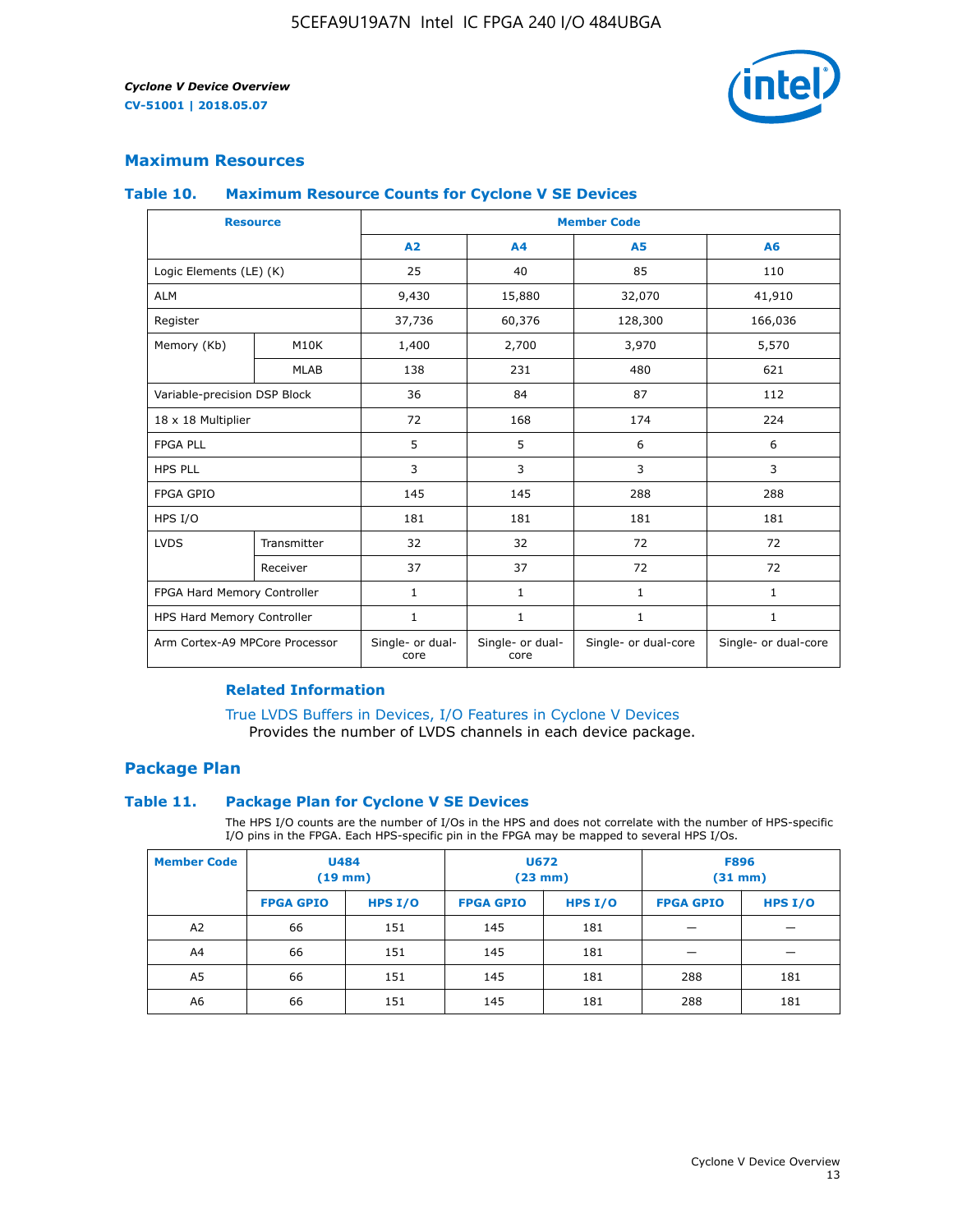

### **Cyclone V SX**

This section provides the available options, maximum resource counts, and package plan for the Cyclone V SX devices.

The information in this section is correct at the time of publication. For the latest information and to get more details, refer to the *Product Selector Guide*.

#### **Related Information**

#### [Product Selector Guide](https://www.altera.com/products/product-selector-guide.html)

Provides the latest information about Intel products.

### **Available Options**

### **Figure 5. Sample Ordering Code and Available Options for Cyclone V SX Devices**

The SEU internal scrubbing feature is available for Cyclone V E, GX, SE, and SX devices with the "SC" suffix in the part number. For device availability and ordering, contact your local Intel sales representatives.

Cyclone V SE and SX low-power devices (L power option) offer 30% static power reduction for devices with 25K LE and 40K LE, and 20% static power reduction for devices with 85K LE and 110K LE.



### **Maximum Resources**

### **Table 12. Maximum Resource Counts for Cyclone V SX Devices**

|                              | <b>Resource</b> | <b>Member Code</b> |                |                |           |  |  |
|------------------------------|-----------------|--------------------|----------------|----------------|-----------|--|--|
|                              |                 | C <sub>2</sub>     | C <sub>4</sub> | C <sub>5</sub> | C6        |  |  |
| Logic Elements (LE) (K)      |                 | 25                 | 40             | 85             | 110       |  |  |
| <b>ALM</b>                   |                 | 9,430              | 15,880         | 32,070         | 41,910    |  |  |
| Register                     |                 | 37,736             | 60,376         | 128,300        | 166,036   |  |  |
| Memory (Kb)                  | M10K            | 1,400              | 2,700          | 3,970          | 5,570     |  |  |
|                              | <b>MLAB</b>     | 138                | 231            | 480            | 621       |  |  |
| Variable-precision DSP Block |                 | 36                 | 84             | 87             | 112       |  |  |
| 18 x 18 Multiplier           |                 | 72                 | 168            | 174            | 224       |  |  |
| <b>FPGA PLL</b>              |                 | 5                  | 5              | 6              | 6         |  |  |
|                              |                 |                    |                |                | continued |  |  |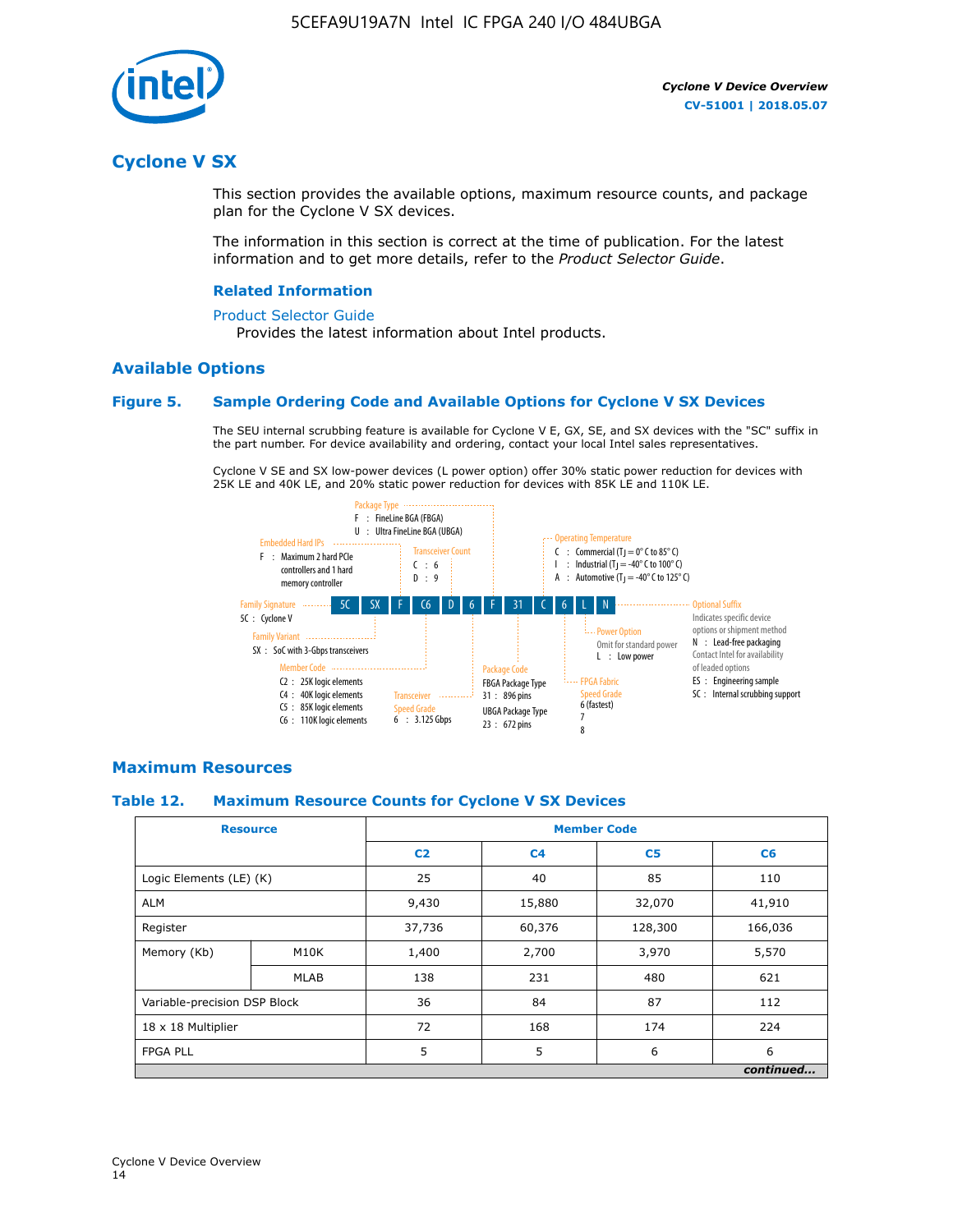

| <b>Resource</b>                |             | <b>Member Code</b> |                |                |           |  |  |
|--------------------------------|-------------|--------------------|----------------|----------------|-----------|--|--|
|                                |             | C <sub>2</sub>     | C <sub>4</sub> | C <sub>5</sub> | C6        |  |  |
| <b>HPS PLL</b>                 |             | 3                  | 3              | 3              | 3         |  |  |
| 3 Gbps Transceiver             |             | 6                  | 6              | 9              | 9         |  |  |
| FPGA GPIO <sup>(8)</sup>       |             | 145                | 145            | 288            | 288       |  |  |
| HPS I/O                        |             | 181                | 181            | 181            | 181       |  |  |
| <b>LVDS</b>                    | Transmitter | 32                 | 32             | 72             | 72        |  |  |
|                                | Receiver    | 37                 | 37             | 72             | 72        |  |  |
| PCIe Hard IP Block             |             | $\overline{2}$     | $\overline{2}$ | 2(9)           | 2(9)      |  |  |
| FPGA Hard Memory Controller    |             | $\mathbf{1}$       | 1              | 1              | 1         |  |  |
| HPS Hard Memory Controller     |             | 1                  | 1              | 1              | 1         |  |  |
| Arm Cortex-A9 MPCore Processor |             | Dual-core          | Dual-core      | Dual-core      | Dual-core |  |  |

### **Related Information**

[True LVDS Buffers in Devices, I/O Features in Cyclone V Devices](https://www.altera.com/documentation/sam1403481100977.html#sam1403480885395) Provides the number of LVDS channels in each device package.

### **Package Plan**

#### **Table 13. Package Plan for Cyclone V SX Devices**

The HPS I/O counts are the number of I/Os in the HPS and does not correlate with the number of HPS-specific I/O pins in the FPGA. Each HPS-specific pin in the FPGA may be mapped to several HPS I/Os.

| <b>Member Code</b> | U672<br>(23 mm)  |           | <b>F896</b><br>$(31$ mm $)$ |                  |         |             |
|--------------------|------------------|-----------|-----------------------------|------------------|---------|-------------|
|                    | <b>FPGA GPIO</b> | HPS $I/O$ | <b>XCVR</b>                 | <b>FPGA GPIO</b> | HPS I/O | <b>XCVR</b> |
| C <sub>2</sub>     | 145              | 181       | 6                           |                  |         |             |
| C4                 | 145              | 181       | 6                           |                  |         |             |
| C <sub>5</sub>     | 145              | 181       | 6                           | 288              | 181     | 9           |
| C6                 | 145              | 181       | 6                           | 288              | 181     | 9           |

### **Cyclone V ST**

This section provides the available options, maximum resource counts, and package plan for the Cyclone V ST devices.

The information in this section is correct at the time of publication. For the latest information and to get more details, refer to the *Product Selector Guide*.

 $(8)$  The number of GPIOs does not include transceiver I/Os. In the Intel Quartus Prime software, the number of user I/Os includes transceiver I/Os.

<sup>(9)</sup> 1 PCIe Hard IP Block in U672 package.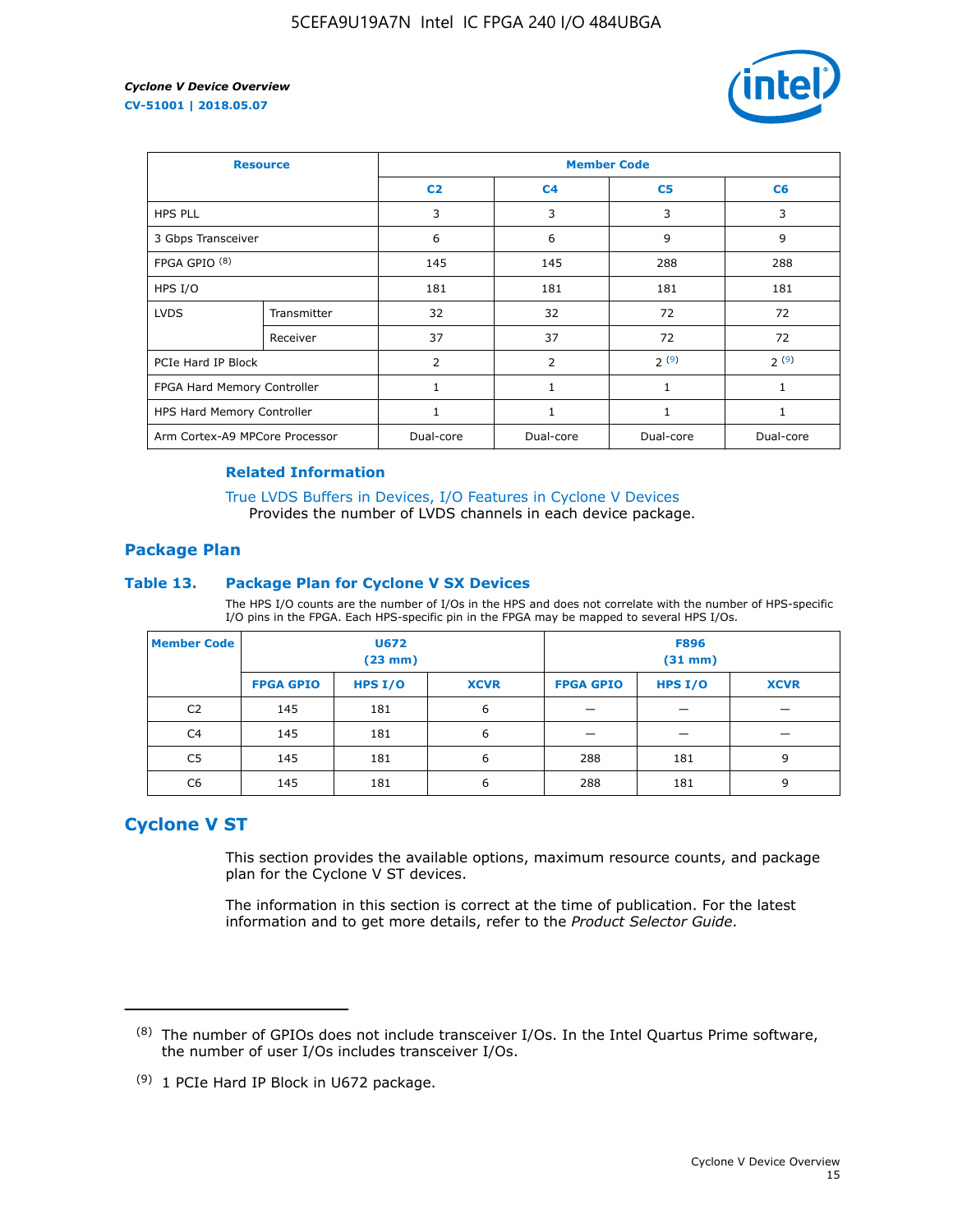

### **Related Information**

[Product Selector Guide](https://www.altera.com/products/product-selector-guide.html) Provides the latest information about Intel products.

### **Available Options**

### **Figure 6. Sample Ordering Code and Available Options for Cyclone V ST Devices**



### **Maximum Resources**

### **Table 14. Maximum Resource Counts for Cyclone V ST Devices**

| <b>Resource</b>              |             |                | <b>Member Code</b> |
|------------------------------|-------------|----------------|--------------------|
|                              |             | D <sub>5</sub> | D <sub>6</sub>     |
| Logic Elements (LE) (K)      |             | 85             | 110                |
| <b>ALM</b>                   |             | 32,070         | 41,910             |
| Register                     |             | 128,300        | 166,036            |
| Memory (Kb)                  | M10K        | 3,970          | 5,570              |
|                              | <b>MLAB</b> | 480            | 621                |
| Variable-precision DSP Block |             | 87             | 112                |
| 18 x 18 Multiplier           |             | 174            | 224                |
| <b>FPGA PLL</b>              |             | 6              | 6                  |
| <b>HPS PLL</b>               |             | 3              | 3                  |
| 6.144 Gbps Transceiver       |             | 9              | 9                  |
| FPGA GPIO(10)                |             | 288            | 288                |
| HPS I/O                      |             | 181            | 181                |
| <b>LVDS</b><br>Transmitter   |             | 72             | 72                 |
|                              |             |                | continued          |

<sup>(10)</sup> The number of GPIOs does not include transceiver I/Os. In the Intel Quartus Prime software, the number of user I/Os includes transceiver I/Os.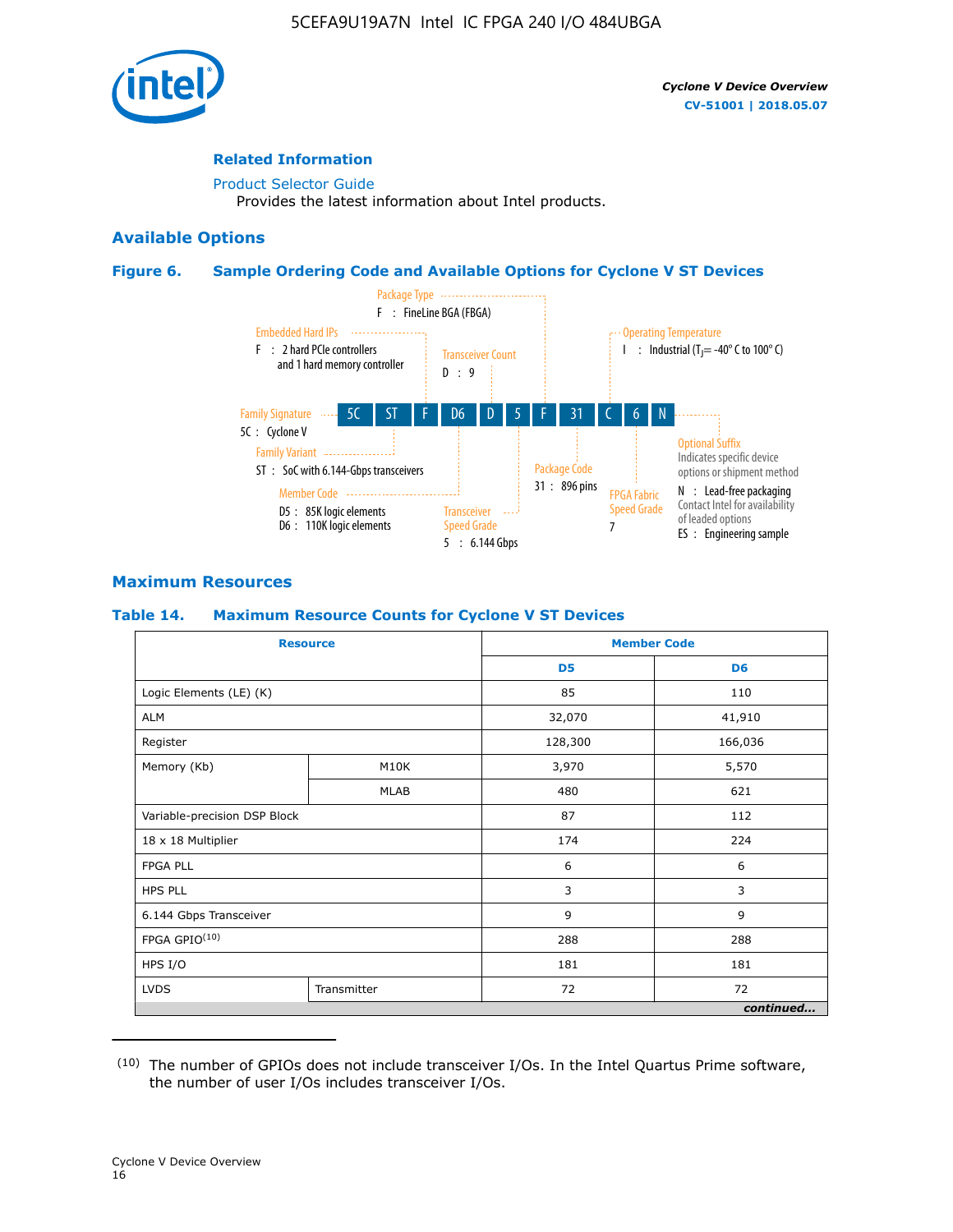

| <b>Resource</b>                |          | <b>Member Code</b> |                |  |
|--------------------------------|----------|--------------------|----------------|--|
|                                |          | D <sub>5</sub>     | D <sub>6</sub> |  |
|                                | Receiver | 72                 | 72             |  |
| PCIe Hard IP Block             |          |                    |                |  |
| FPGA Hard Memory Controller    |          |                    |                |  |
| HPS Hard Memory Controller     |          |                    |                |  |
| Arm Cortex-A9 MPCore Processor |          | Dual-core          | Dual-core      |  |

#### **Related Information**

### [True LVDS Buffers in Devices, I/O Features in Cyclone V Devices](https://www.altera.com/documentation/sam1403481100977.html#sam1403480885395)

Provides the number of LVDS channels in each device package.

### **Package Plan**

### **Table 15. Package Plan for Cyclone V ST Devices**

- The HPS I/O counts are the number of I/Os in the HPS and does not correlate with the number of HPSspecific I/O pins in the FPGA. Each HPS-specific pin in the FPGA may be mapped to several HPS I/Os.
- Transceiver counts shown are for transceiver ≤5 Gbps . 6 Gbps transceiver channel count support depends on the package and channel usage. For more information about the 6 Gbps transceiver channel count, refer to the *Cyclone V Device Handbook Volume 2: Transceivers*.

| <b>Member Code</b> | <b>F896</b><br>$(31$ mm $)$ |           |             |  |  |
|--------------------|-----------------------------|-----------|-------------|--|--|
|                    | <b>FPGA GPIO</b>            | HPS $I/O$ | <b>XCVR</b> |  |  |
| D <sub>5</sub>     | 288                         | 181       | 9(11)       |  |  |
| D <sub>6</sub>     | 288                         | 181       | q(11)       |  |  |

### **Related Information**

[6.144-Gbps Support Capability in Cyclone V GT Devices, Cyclone V Device Handbook](https://www.altera.com/documentation/nik1409855456781.html#nik1409855410757) [Volume 2: Transceivers](https://www.altera.com/documentation/nik1409855456781.html#nik1409855410757)

Provides more information about 6 Gbps transceiver channel count.

<sup>(11)</sup> If you require CPRI (at 4.9152 Gbps) and PCIe Gen2 transmit jitter compliance, Intel recommends that you use only up to seven full-duplex transceiver channels for CPRI, and up to six full-duplex channels for PCIe Gen2. The CMU channels are not considered full-duplex channels.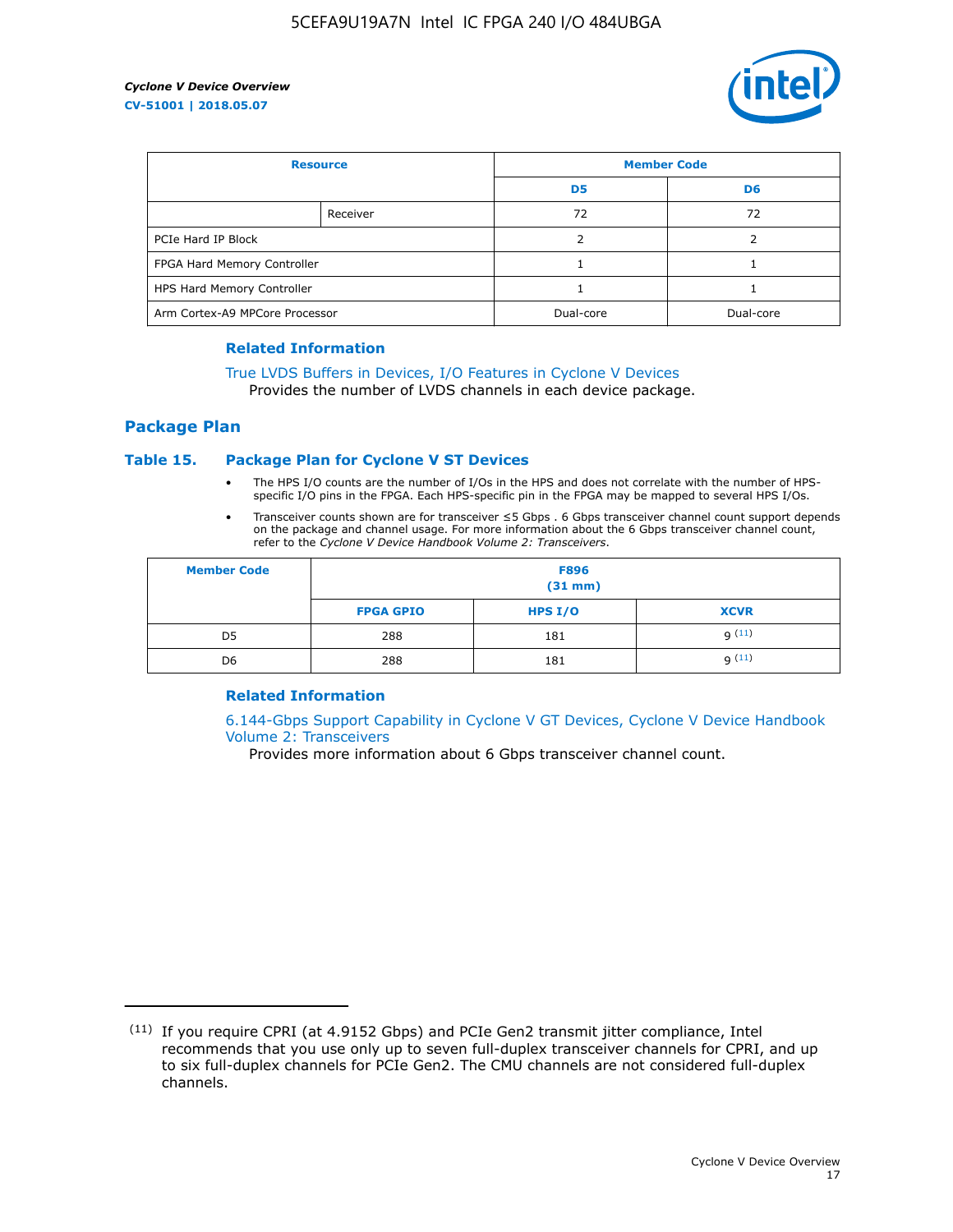

# **I/O Vertical Migration for Cyclone V Devices**

### **Figure 7. Vertical Migration Capability Across Cyclone V Device Packages and Densities**

The arrows indicate the vertical migration paths. The devices included in each vertical migration path are shaded. You can also migrate your design across device densities in the same package option if the devices have the same dedicated pins, configuration pins, and power pins.



You can achieve the vertical migration shaded in red if you use only up to 175 GPIOs for the M383 package, and 138 GPIOs for the U672 package. These migration paths are not shown in the Intel Quartus Prime software Pin Migration View.

*Note:* To verify the pin migration compatibility, use the Pin Migration View window in the Intel Quartus Prime software Pin Planner.

### **Adaptive Logic Module**

Cyclone V devices use a 28 nm ALM as the basic building block of the logic fabric.

The ALM, as shown in following figure, uses an 8-input fracturable look-up table (LUT) with four dedicated registers to help improve timing closure in register-rich designs and achieve an even higher design packing capability than previous generations.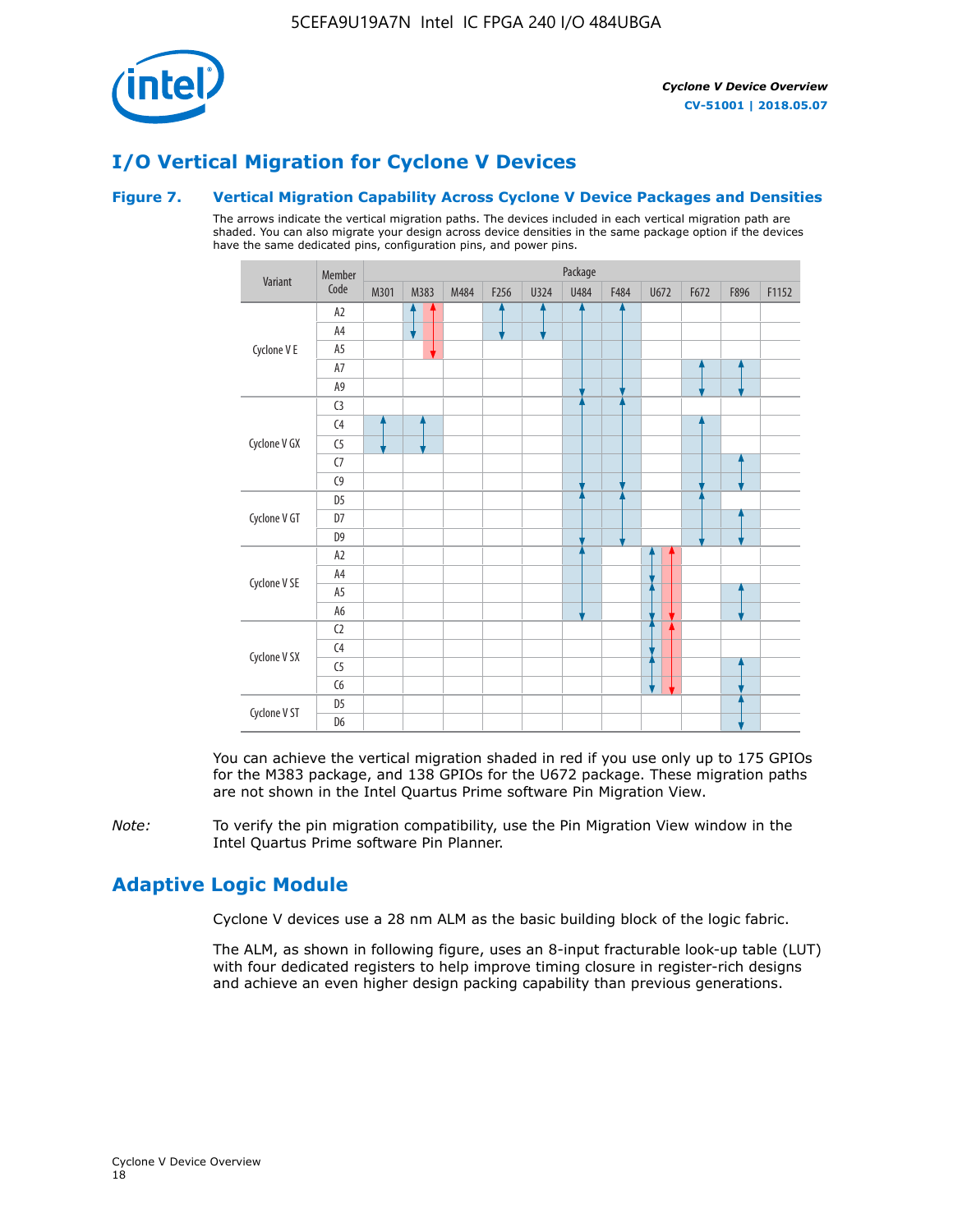

#### **Figure 8. ALM for Cyclone V Devices**



You can configure up to 25% of the ALMs in the Cyclone V devices as distributed memory using MLABs.

#### **Related Information**

Embedded Memory Capacity in Cyclone V Devices on page 21 Lists the embedded memory capacity for each device.

### **Variable-Precision DSP Block**

Cyclone V devices feature a variable-precision DSP block that supports these features:

- Configurable to support signal processing precisions ranging from  $9 \times 9$ ,  $18 \times 18$ and 27 x 27 bits natively
- A 64-bit accumulator
- A hard preadder that is available in both 18- and 27-bit modes
- Cascaded output adders for efficient systolic finite impulse response (FIR) filters
- Internal coefficient register banks, 8 deep, for each multiplier in 18- or 27-bit mode
- Fully independent multiplier operation
- A second accumulator feedback register to accommodate complex multiplyaccumulate functions
- Fully independent Efficient support for single-precision floating point arithmetic
- The inferability of all modes by the Intel Quartus Prime design software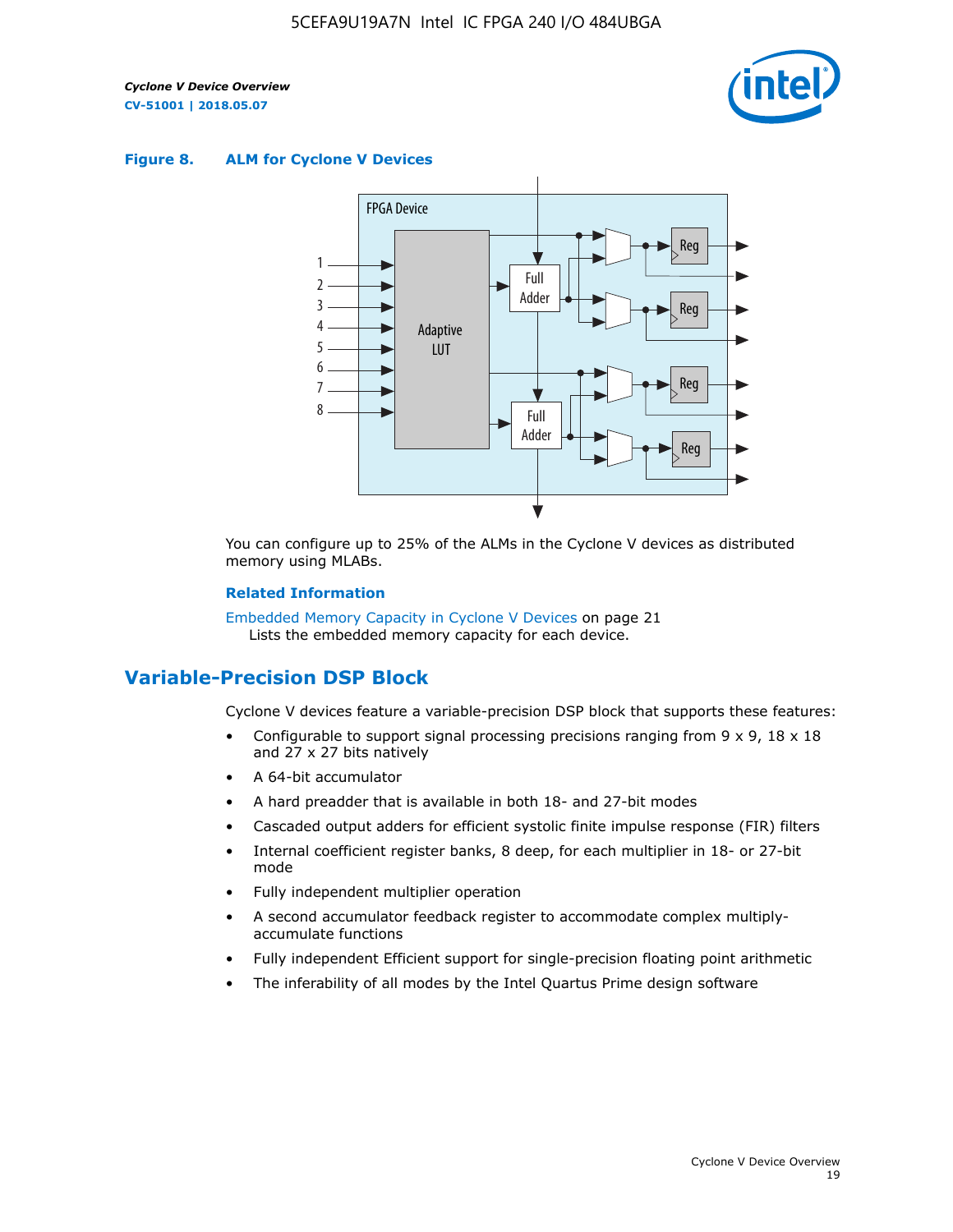

### **Table 16. Variable-Precision DSP Block Configurations for Cyclone V Devices**

| <b>Usage Example</b>                                       | <b>Multiplier Size (Bit)</b> | <b>DSP Block Resource</b> |
|------------------------------------------------------------|------------------------------|---------------------------|
| Low precision fixed point for video<br>applications        | Three $9 \times 9$           |                           |
| Medium precision fixed point in FIR<br>filters             | Two 18 x 18                  |                           |
| FIR filters and general DSP usage                          | Two 18 x 18 with accumulate  |                           |
| High precision fixed- or floating-point<br>implementations | One 27 x 27 with accumulate  |                           |

You can configure each DSP block during compilation as independent three  $9 \times 9$ , two 18 x 18, or one 27 x 27 multipliers. With a dedicated 64 bit cascade bus, you can cascade multiple variable-precision DSP blocks to implement even higher precision DSP functions efficiently.

### **Table 17. Number of Multipliers in Cyclone V Devices**

The table lists the variable-precision DSP resources by bit precision for each Cyclone V device.

| <b>Variant</b>  | <b>Member</b><br>Code | <b>Variable-</b><br>precision |                                   | <b>Independent Input and Output</b><br><b>Multiplications Operator</b> | 18 x 18<br><b>Multiplier</b><br><b>Adder Mode</b> | $18 \times 18$<br><b>Multiplier</b> |                                                              |
|-----------------|-----------------------|-------------------------------|-----------------------------------|------------------------------------------------------------------------|---------------------------------------------------|-------------------------------------|--------------------------------------------------------------|
|                 |                       | <b>DSP Block</b>              | $9 \times 9$<br><b>Multiplier</b> | $18 \times 18$<br><b>Multiplier</b>                                    | $27 \times 27$<br><b>Multiplier</b>               |                                     | <b>Adder</b><br><b>Summed</b><br>with 36 bit<br><b>Input</b> |
| Cyclone V E     | A2                    | 25                            | 75                                | 50                                                                     | 25                                                | 25                                  | 25                                                           |
|                 | A4                    | 66                            | 198                               | 132                                                                    | 66                                                | 66                                  | 66                                                           |
|                 | A <sub>5</sub>        | 150                           | 450                               | 300                                                                    | 150                                               | 150                                 | 150                                                          |
|                 | A7                    | 156                           | 468                               | 312                                                                    | 156                                               | 156                                 | 156                                                          |
|                 | A9                    | 342                           | 1,026                             | 684                                                                    | 342                                               | 342                                 | 342                                                          |
| Cyclone V<br>GX | C <sub>3</sub>        | 57                            | 171                               | 114                                                                    | 57                                                | 57                                  | 57                                                           |
|                 | C <sub>4</sub>        | 70                            | 210                               | 140                                                                    | 70                                                | 70                                  | 70                                                           |
|                 | C <sub>5</sub>        | 150                           | 450                               | 300                                                                    | 150                                               | 150                                 | 150                                                          |
|                 | C7                    | 156                           | 468                               | 312                                                                    | 156                                               | 156                                 | 156                                                          |
|                 | C <sub>9</sub>        | 342                           | 1,026                             | 684                                                                    | 342                                               | 342                                 | 342                                                          |
| Cyclone V GT    | D <sub>5</sub>        | 150                           | 450                               | 300                                                                    | 150                                               | 150                                 | 150                                                          |
|                 | D7                    | 156                           | 468                               | 312                                                                    | 156                                               | 156                                 | 156                                                          |
|                 | D <sub>9</sub>        | 342                           | 1,026                             | 684                                                                    | 342                                               | 342                                 | 342                                                          |
| Cyclone V SE    | A <sub>2</sub>        | 36                            | 108                               | 72                                                                     | 36                                                | 36                                  | 36                                                           |
|                 | A4                    | 84                            | 252                               | 168                                                                    | 84                                                | 84                                  | 84                                                           |
|                 | A5                    | 87                            | 261                               | 174                                                                    | 87                                                | 87                                  | 87                                                           |
|                 | A <sub>6</sub>        | 112                           | 336                               | 224                                                                    | 112                                               | 112                                 | 112                                                          |
| Cyclone V SX    | C <sub>2</sub>        | 36                            | 108                               | 72                                                                     | 36                                                | 36                                  | 36                                                           |
|                 | C <sub>4</sub>        | 84                            | 252                               | 168                                                                    | 84                                                | 84                                  | 84                                                           |
|                 | C <sub>5</sub>        | 87                            | 261                               | 174                                                                    | 87                                                | 87                                  | 87                                                           |
|                 |                       |                               |                                   |                                                                        |                                                   |                                     | continued                                                    |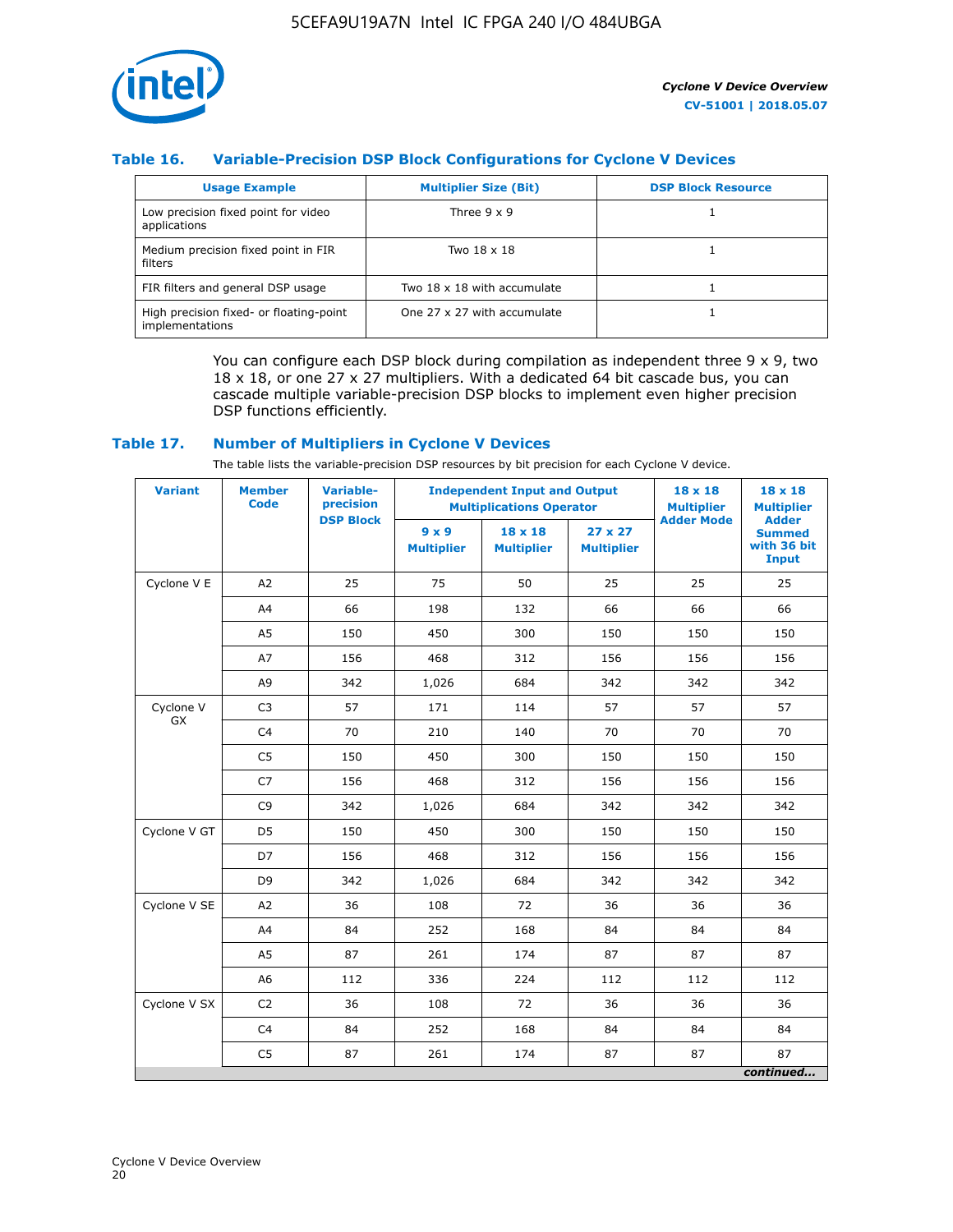

| <b>Variant</b> | <b>Member</b><br><b>Code</b> | <b>Variable-</b><br>precision<br><b>DSP Block</b> |                                   | <b>Independent Input and Output</b><br><b>Multiplications Operator</b> | $18 \times 18$<br><b>Multiplier</b><br><b>Adder Mode</b> | $18 \times 18$<br><b>Multiplier</b><br><b>Adder</b> |                                       |
|----------------|------------------------------|---------------------------------------------------|-----------------------------------|------------------------------------------------------------------------|----------------------------------------------------------|-----------------------------------------------------|---------------------------------------|
|                |                              |                                                   | $9 \times 9$<br><b>Multiplier</b> | $18 \times 18$<br><b>Multiplier</b>                                    | $27 \times 27$<br><b>Multiplier</b>                      |                                                     | <b>Summed</b><br>with 36 bit<br>Input |
|                | C6                           | 112                                               | 336                               | 224                                                                    | 112                                                      | 112                                                 | 112                                   |
| Cyclone V ST   | D <sub>5</sub>               | 87                                                | 261                               | 174                                                                    | 87                                                       | 87                                                  | 87                                    |
|                | D <sub>6</sub>               | 112                                               | 336                               | 224                                                                    | 112                                                      | 112                                                 | 112                                   |

### **Embedded Memory Blocks**

The embedded memory blocks in the devices are flexible and designed to provide an optimal amount of small- and large-sized memory arrays to fit your design requirements.

### **Types of Embedded Memory**

The Cyclone V devices contain two types of memory blocks:

- 10 Kb M10K blocks—blocks of dedicated memory resources. The M10K blocks are ideal for larger memory arrays while still providing a large number of independent ports.
- 640 bit memory logic array blocks (MLABs)—enhanced memory blocks that are configured from dual-purpose logic array blocks (LABs). The MLABs are ideal for wide and shallow memory arrays. The MLABs are optimized for implementation of shift registers for digital signal processing (DSP) applications, wide shallow FIFO buffers, and filter delay lines. Each MLAB is made up of ten adaptive logic modules (ALMs). In the Cyclone V devices, you can configure these ALMs as ten 32 x 2 blocks, giving you one 32 x 20 simple dual-port SRAM block per MLAB.

### **Embedded Memory Capacity in Cyclone V Devices**

### **Table 18. Embedded Memory Capacity and Distribution in Cyclone V Devices**

|                | <b>Member</b>  |                                     | <b>M10K</b>  | <b>MLAB</b>  | <b>Total RAM Bit</b> |           |  |
|----------------|----------------|-------------------------------------|--------------|--------------|----------------------|-----------|--|
| <b>Variant</b> | Code           | <b>Block</b><br><b>RAM Bit (Kb)</b> |              | <b>Block</b> | <b>RAM Bit (Kb)</b>  | (Kb)      |  |
| Cyclone V E    | A <sub>2</sub> | 176                                 | 1,760        | 314          | 196                  | 1,956     |  |
|                | A4             | 308                                 | 3,080        | 485          | 303                  | 3,383     |  |
|                | A5             | 446                                 | 679<br>4,460 |              | 424                  | 4,884     |  |
|                | A7             | 686                                 | 6,860        | 1338         | 836                  | 7,696     |  |
|                | A9             | 1,220                               | 12,200       | 2748         | 1,717                | 13,917    |  |
| Cyclone V GX   | C <sub>3</sub> | 135                                 | 1,350        | 291          | 182                  | 1,532     |  |
|                | C4             | 250                                 | 2,500        | 678          | 424                  | 2,924     |  |
|                | C <sub>5</sub> | 446                                 | 4,460        | 678          | 424                  | 4,884     |  |
|                | C7             | 686                                 | 6,860        | 1338         | 836                  | 7,696     |  |
|                | C <sub>9</sub> | 1,220                               | 12,200       | 2748         | 1,717                | 13,917    |  |
|                |                |                                     |              |              |                      | continued |  |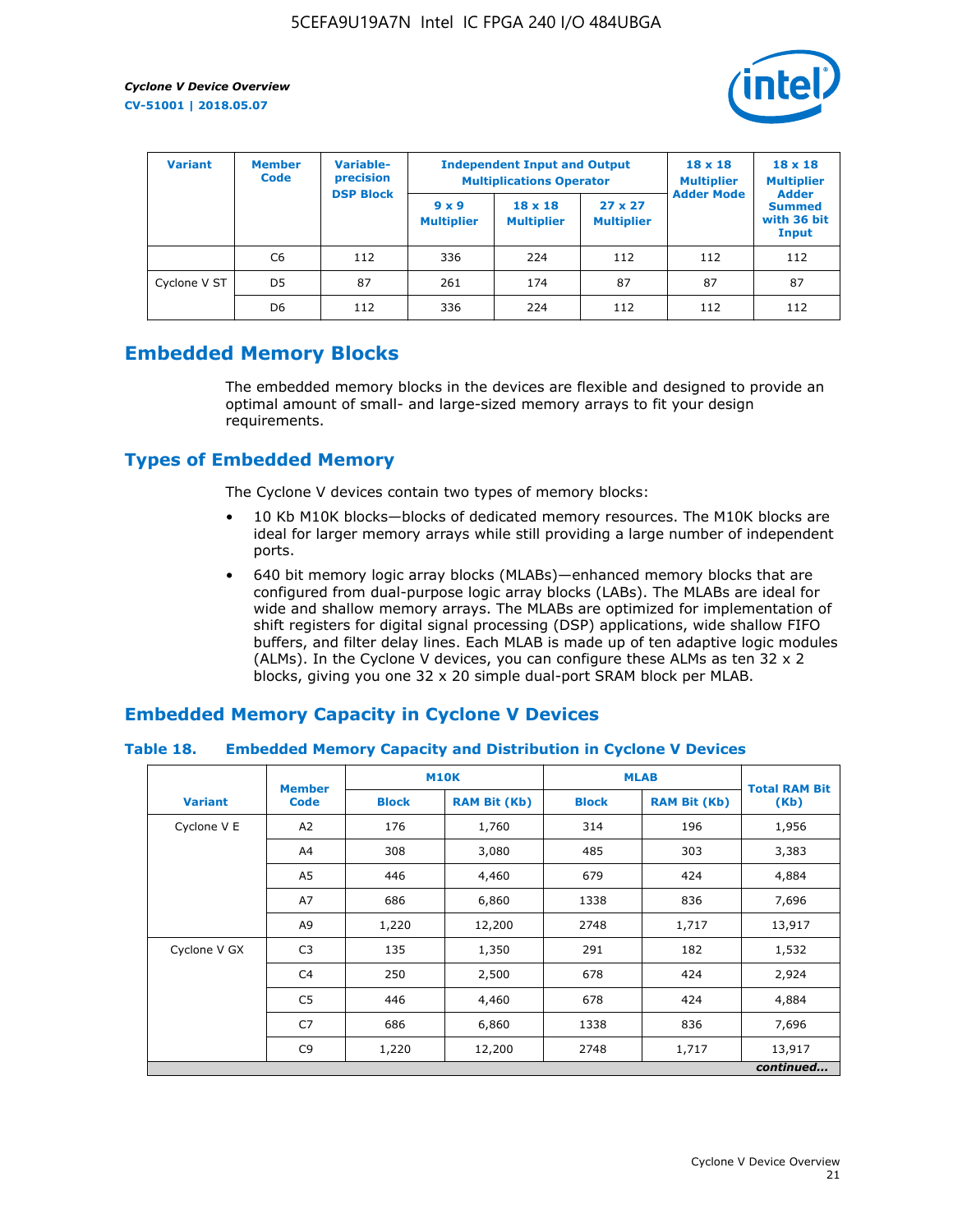

|                | <b>Member</b>  |              | <b>M10K</b>         | <b>MLAB</b>  | <b>Total RAM Bit</b> |        |
|----------------|----------------|--------------|---------------------|--------------|----------------------|--------|
| <b>Variant</b> | <b>Code</b>    | <b>Block</b> | <b>RAM Bit (Kb)</b> | <b>Block</b> | <b>RAM Bit (Kb)</b>  | (Kb)   |
| Cyclone V GT   | D <sub>5</sub> | 446          | 4,460               | 679          | 424                  | 4,884  |
|                | D7             | 686          | 6,860               | 1338         | 836                  | 7,696  |
|                | D <sub>9</sub> | 1,220        | 12,200              | 2748         | 1,717                | 13,917 |
| Cyclone V SE   | A <sub>2</sub> | 140          | 1,400               | 221          | 138                  | 1,538  |
|                | A4             | 270          | 2,700               | 370          | 231                  | 2,460  |
|                | A5             | 397          | 3,970               | 768          | 480                  | 4,450  |
|                | A6             | 553          | 5,530               | 994          | 621                  | 6,151  |
| Cyclone V SX   | C <sub>2</sub> | 140          | 1,400               | 221          | 138                  | 1,538  |
|                | C4             | 270          | 2,700               | 370          | 231                  | 2,460  |
|                | C5             | 397          | 3,970               | 768          | 480                  | 4,450  |
|                | C <sub>6</sub> | 553          | 5,530               | 994          | 621                  | 6,151  |
| Cyclone V ST   | D <sub>5</sub> | 397          | 3,970               | 768          | 480                  | 4,450  |
|                | D <sub>6</sub> | 553          | 5,530               | 994          | 621                  | 6,151  |

### **Embedded Memory Configurations**

### **Table 19. Supported Embedded Memory Block Configurations for Cyclone V Devices**

This table lists the maximum configurations supported for the embedded memory blocks. The information is applicable only to the single-port RAM and ROM modes.

| <b>Memory Block</b> | Depth (bits) | <b>Programmable Width</b> |
|---------------------|--------------|---------------------------|
| MLAB                | 32           | x16, x18, or x20          |
| M10K                | 256          | x40 or x32                |
|                     | 512          | x20 or x16                |
|                     | 1K           | $x10$ or $x8$             |
|                     | 2K           | $x5$ or $x4$              |
|                     | 4K           | x2                        |
|                     | 8K           | x1                        |

### **Clock Networks and PLL Clock Sources**

550 MHz Cyclone V devices have 16 global clock networks capable of up to operation. The clock network architecture is based on Intel's global, quadrant, and peripheral clock structure. This clock structure is supported by dedicated clock input pins and fractional PLLs.

*Note:* To reduce power consumption, the Intel Quartus Prime software identifies all unused sections of the clock network and powers them down.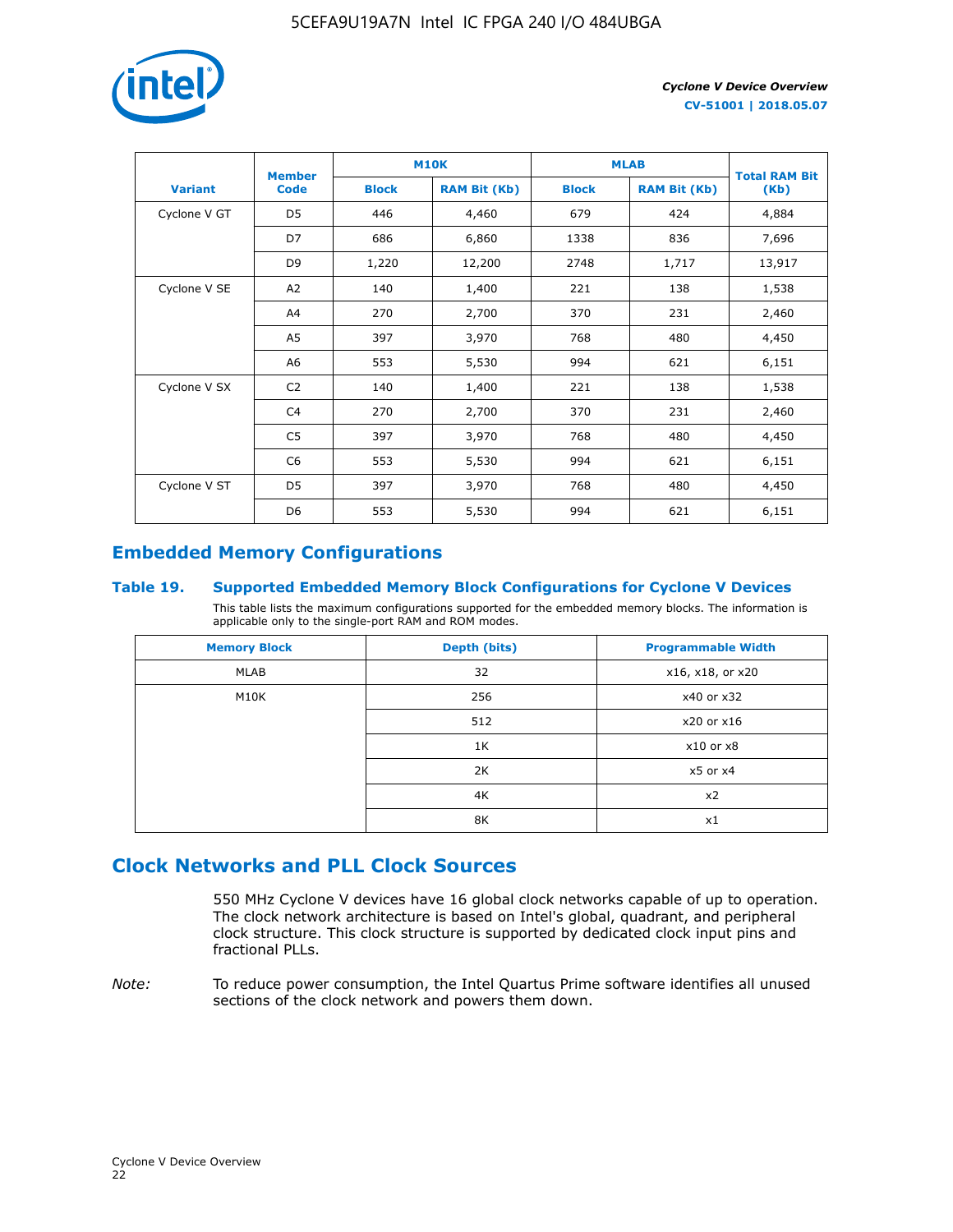5CEFA9U19A7N Intel IC FPGA 240 I/O 484UBGA

*Cyclone V Device Overview* **CV-51001 | 2018.05.07**



### **PLL Features**

The PLLs in the Cyclone V devices support the following features:

- Frequency synthesis
- On-chip clock deskew
- Jitter attenuation
- Programmable output clock duty cycles
- PLL cascading
- Reference clock switchover
- Programmable bandwidth
- User-mode reconfiguration of PLLs
- Low power mode for each fractional PLL
- Dynamic phase shift
- Direct, source synchronous, zero delay buffer, external feedback, and LVDS compensation modes

#### **Fractional PLL**

In addition to integer PLLs, the Cyclone V devices use a fractional PLL architecture. The devices have up to eight PLLs, each with nine output counters. You can use the output counters to reduce PLL usage in two ways:

- Reduce the number of oscillators that are required on your board by using fractional PLLs
- Reduce the number of clock pins that are used in the device by synthesizing multiple clock frequencies from a single reference clock source

If you use the fractional PLL mode, you can use the PLLs for precision fractional-N frequency synthesis—removing the need for off-chip reference clock sources in your design.

The transceiver fractional PLLs that are not used by the transceiver I/Os can be used as general purpose fractional PLLs by the FPGA fabric.

### **FPGA General Purpose I/O**

Cyclone V devices offer highly configurable GPIOs. The following list describes the features of the GPIOs:

- Programmable bus hold and weak pull-up
- LVDS output buffer with programmable differential output voltage ( $V_{OD}$ ) and programmable pre-emphasis
- On-chip parallel termination ( $R<sub>T</sub>$  OCT) for all I/O banks with OCT calibration to limit the termination impedance variation
- On-chip dynamic termination that has the ability to swap between series and parallel termination, depending on whether there is read or write on a common bus for signal integrity
- Easy timing closure support using the hard read FIFO in the input register path, and delay-locked loop (DLL) delay chain with fine and coarse architecture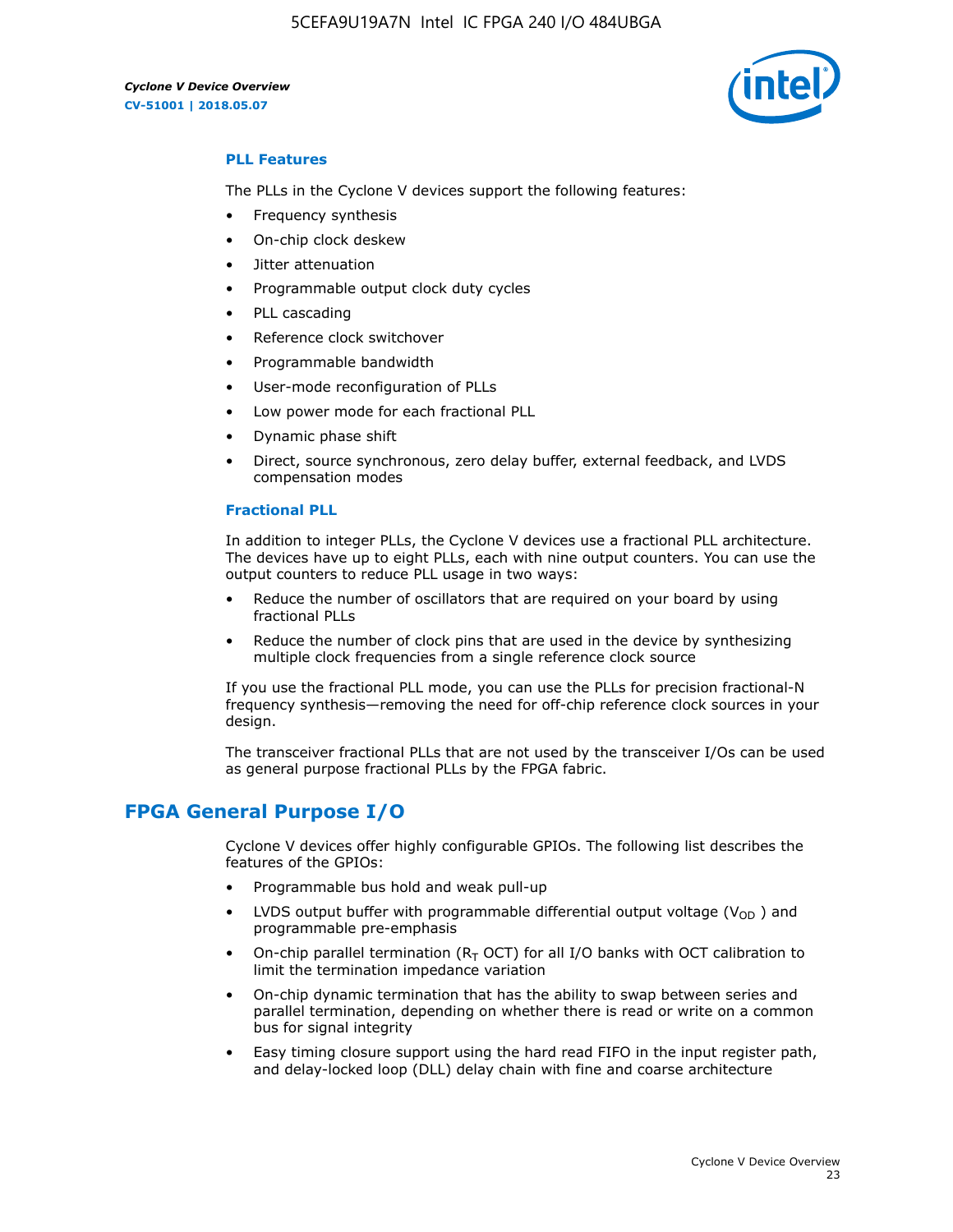

### **PCIe Gen1 and Gen2 Hard IP**

Cyclone V GX, GT, SX, and ST devices contain PCIe hard IP that is designed for performance and ease-of-use. The PCIe hard IP consists of the MAC, data link, and transaction layers.

The PCIe hard IP supports PCIe Gen2 and Gen1 end point and root port for up to x4 lane configuration. The PCIe Gen2 x4 support is PCIe-compatible.

The PCIe endpoint support includes multifunction support for up to eight functions, as shown in the following figure. The integrated multifunction support reduces the FPGA logic requirements by up to 20,000 LEs for PCIe designs that require multiple peripherals.

### **Figure 9. PCIe Multifunction for Cyclone V Devices**



The Cyclone V PCIe hard IP operates independently from the core logic. This independent operation allows the PCIe link to wake up and complete link training in less than 100 ms while the Cyclone V device completes loading the programming file for the rest of the device.

In addition, the PCIe hard IP in the Cyclone V device provides improved end-to-end datapath protection using ECC.

### **External Memory Interface**

This section provides an overview of the external memory interface in Cyclone V devices.

### **Hard and Soft Memory Controllers**

Cyclone V devices support up to two hard memory controllers for DDR3, DDR2, and LPDDR2 SDRAM devices. Each controller supports 8 to 32 bit components of up to 4 gigabits (Gb) in density with two chip selects and optional ECC. For the Cyclone V SoC devices, an additional hard memory controller in the HPS supports DDR3, DDR2, and LPDDR2 SDRAM devices.

All Cyclone V devices support soft memory controllers for DDR3, DDR2, and LPDDR2 SDRAM devices for maximum flexibility.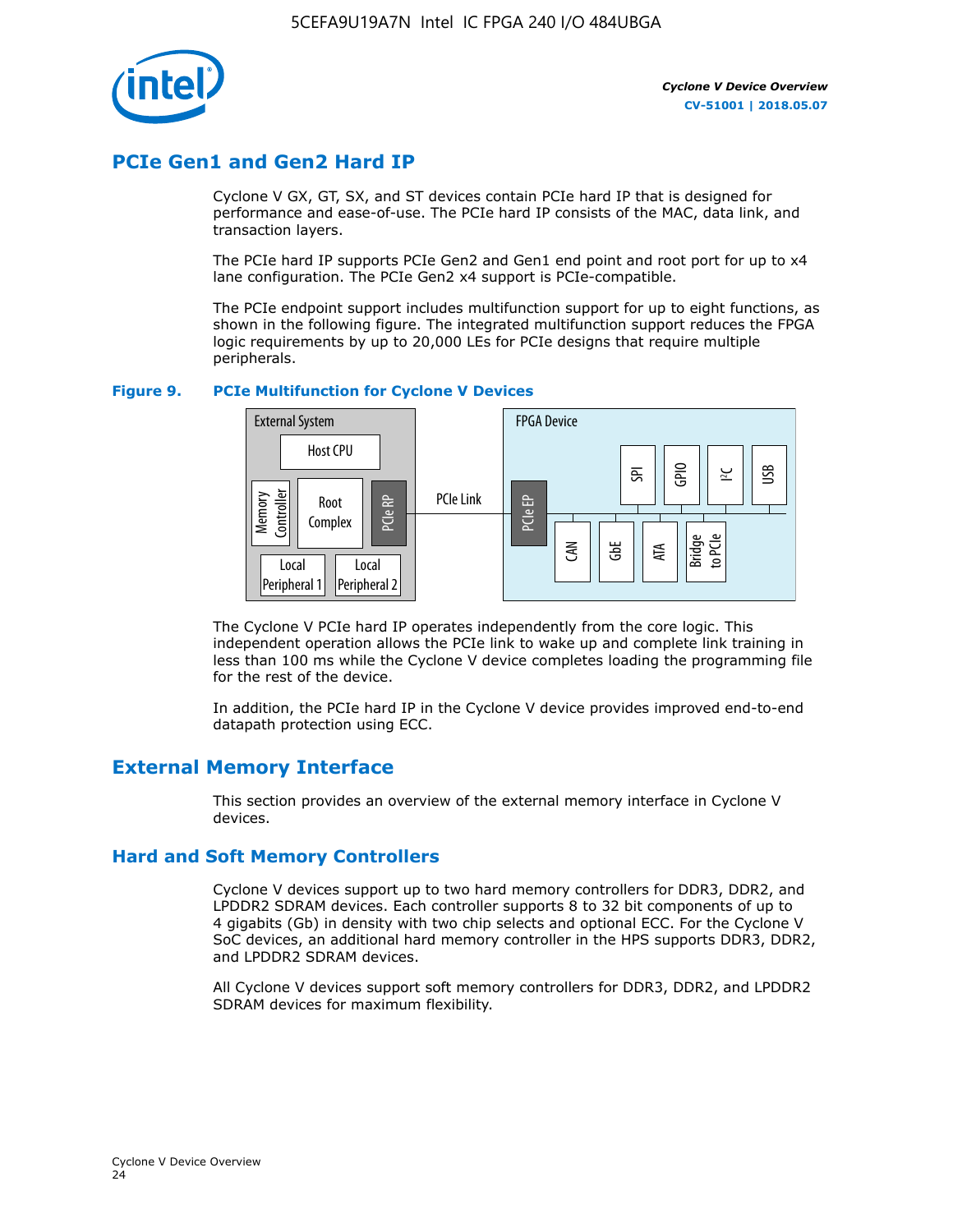

### **External Memory Performance**

### **Table 20. External Memory Interface Performance in Cyclone V Devices**

The maximum and minimum operating frequencies depend on the memory interface standards and the supported delay-locked loop (DLL) frequency listed in the device datasheet.

| <b>Interface</b>  | <b>Voltage</b> | <b>Maximum Frequency (MHz)</b> | <b>Minimum Frequency</b> |       |
|-------------------|----------------|--------------------------------|--------------------------|-------|
|                   | $(\mathsf{V})$ | <b>Hard Controller</b>         | <b>Soft Controller</b>   | (MHz) |
| <b>DDR3 SDRAM</b> | 1.5            | 400                            | 303                      | 303   |
|                   | 1.35           | 400                            | 303                      | 303   |
| <b>DDR2 SDRAM</b> | 1.8            | 400                            | 300                      | 167   |
| LPDDR2 SDRAM      | 1.2            | 333                            | 300                      | 167   |

#### **Related Information**

[External Memory Interface Spec Estimator](https://www.altera.com/solutions/technology/external-memory/spec-estimator.html)

For the latest information and to estimate the external memory system performance specification, use Intel's External Memory Interface Spec Estimator tool.

### **HPS External Memory Performance**

### **Table 21. HPS External Memory Interface Performance**

The hard processor system (HPS) is available in Cyclone V SoC devices only.

| <b>Interface</b>  | <b>Voltage (V)</b> | <b>HPS Hard Controller (MHz)</b> |
|-------------------|--------------------|----------------------------------|
| <b>DDR3 SDRAM</b> | 1.5                | 400                              |
|                   | 1.35               | 400                              |
| <b>DDR2 SDRAM</b> | 1.8                | 400                              |
| LPDDR2 SDRAM      | 1.2                | 333                              |

### **Related Information**

#### [External Memory Interface Spec Estimator](https://www.altera.com/solutions/technology/external-memory/spec-estimator.html)

For the latest information and to estimate the external memory system performance specification, use Intel's External Memory Interface Spec Estimator tool.

### **Low-Power Serial Transceivers**

Cyclone V devices deliver the industry's lowest power 6.144 Gbps transceivers at an estimated 88 mW maximum power consumption per channel. Cyclone V transceivers are designed to be compliant with a wide range of protocols and data rates.

### **Transceiver Channels**

The transceivers are positioned on the left outer edge of the device. The transceiver channels consist of the physical medium attachment (PMA), physical coding sublayer (PCS), and clock networks.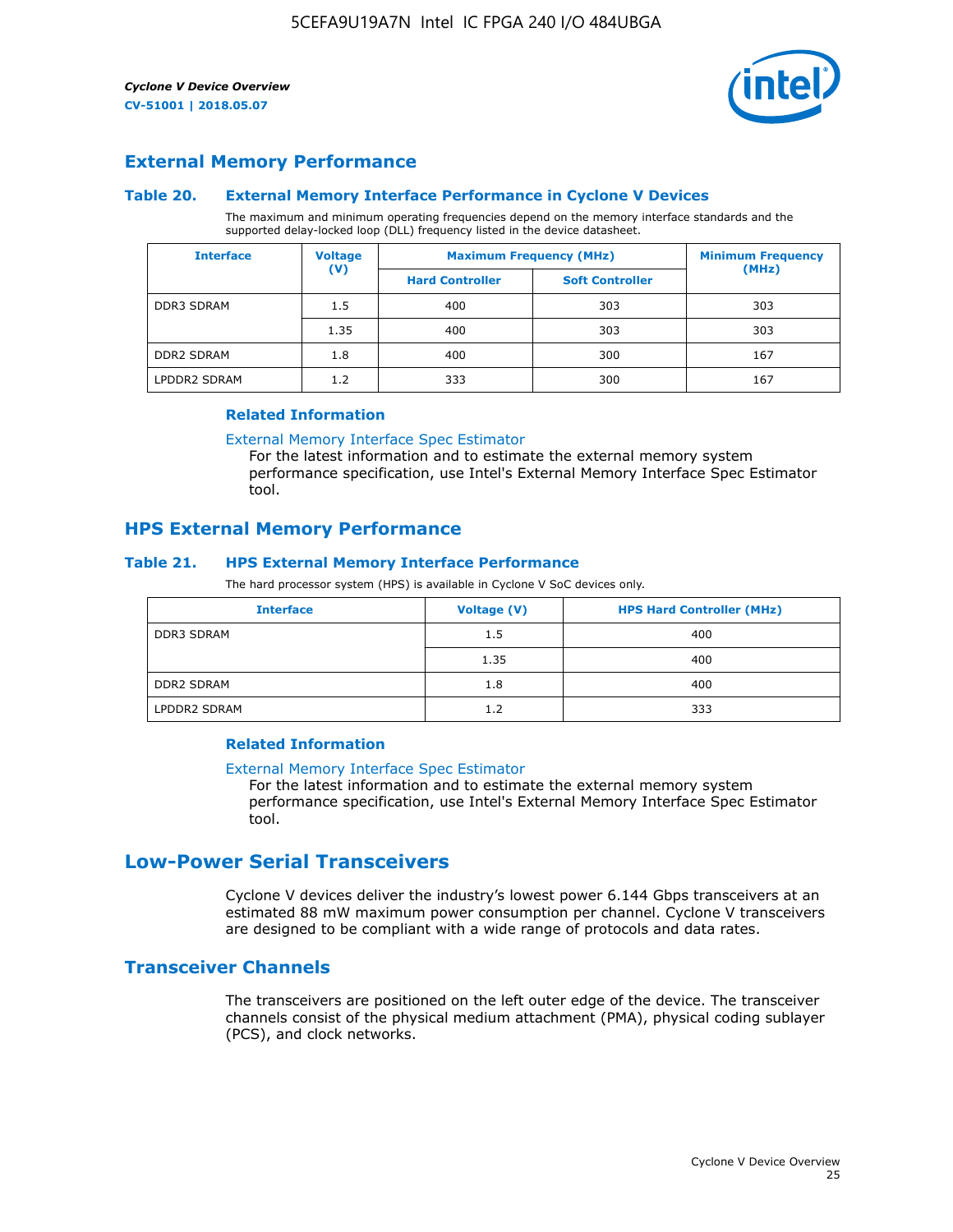

#### **Figure 10. Device Chip Overview for Cyclone V GX and GT Devices**

The figure shows a Cyclone V FPGA with transceivers. Different Cyclone V devices may have a different floorplans than the one shown here.



### **PMA Features**

To prevent core and I/O noise from coupling into the transceivers, the PMA block is isolated from the rest of the chip—ensuring optimal signal integrity. For the transceivers, you can use the channel PLL of an unused receiver PMA as an additional transmit PLL.

#### **Table 22. PMA Features of the Transceivers in Cyclone V Devices**

| <b>Features</b>                                    | <b>Capability</b>                                                                                       |
|----------------------------------------------------|---------------------------------------------------------------------------------------------------------|
| Backplane support                                  | Driving capability up to 6.144 Gbps                                                                     |
| PLL-based clock recovery                           | Superior jitter tolerance                                                                               |
| Programmable deserialization and word<br>alignment | Flexible deserialization width and configurable word alignment pattern                                  |
| Equalization and pre-emphasis                      | Up to 14.37 dB of pre-emphasis and up to 4.7 dB of equalization<br>No decision feedback equalizer (DFE) |
| Ring oscillator transmit PLLs                      | 614 Mbps to 6.144 Gbps                                                                                  |
| Input reference clock range                        | 20 MHz to 400 MHz                                                                                       |
| Transceiver dynamic reconfiguration                | Allows the reconfiguration of a single channel without affecting the operation of<br>other channels     |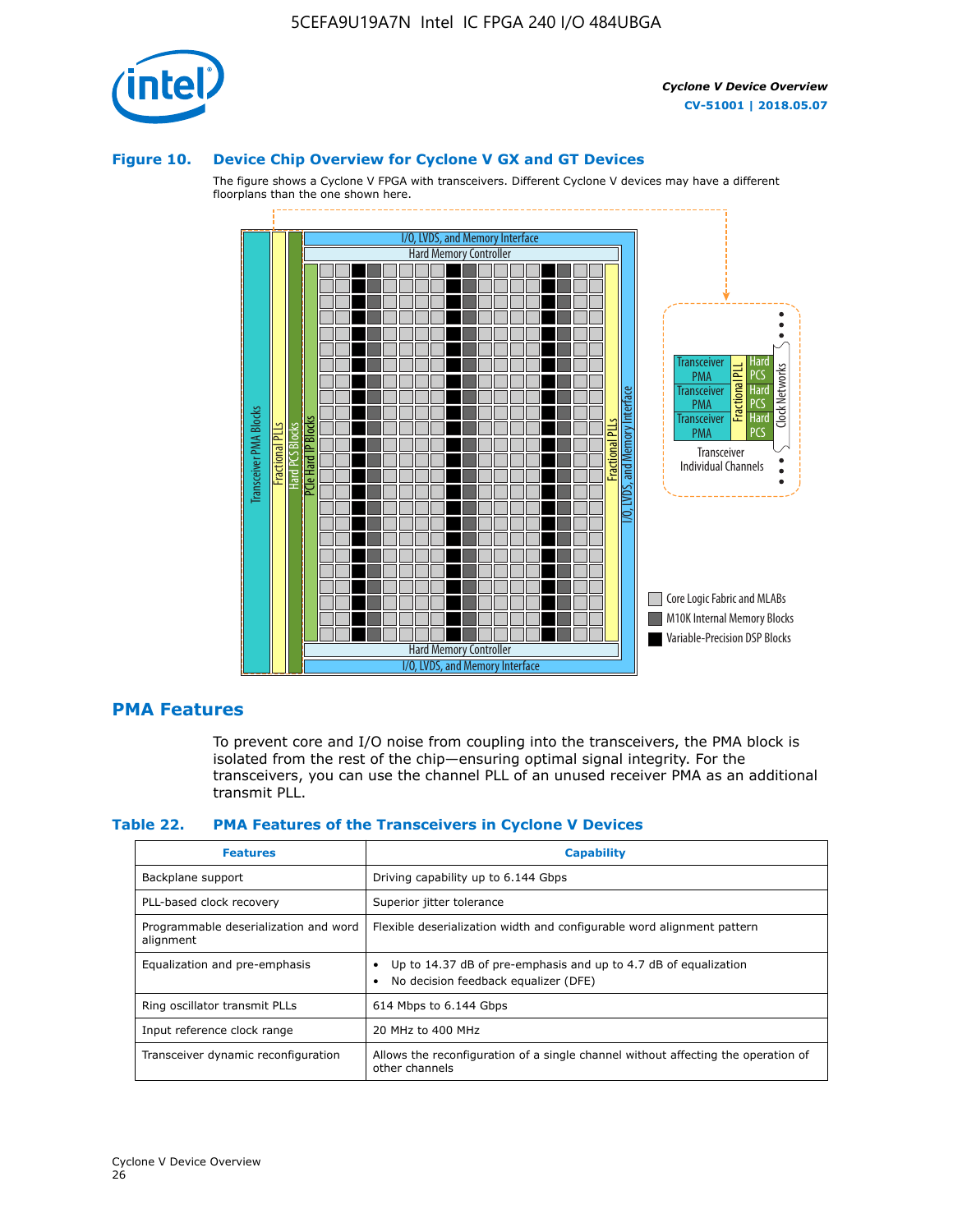

### **PCS Features**

The Cyclone V core logic connects to the PCS through an 8, 10, 16, 20, 32, or 40 bit interface, depending on the transceiver data rate and protocol. Cyclone V devices contain PCS hard IP to support PCIe Gen1 and Gen2, Gbps Ethernet (GbE), Serial RapidIO® (SRIO), and Common Public Radio Interface (CPRI).

Most of the standard and proprietary protocols from 614 Mbps to 6.144 Gbps are supported.

| <b>PCS Support</b>                 | <b>Data Rates</b><br>(Gbps)        | <b>Transmitter Data Path Feature</b>                                                                         | <b>Receiver Data Path Feature</b>                                                                                                                                                                                                  |  |  |  |
|------------------------------------|------------------------------------|--------------------------------------------------------------------------------------------------------------|------------------------------------------------------------------------------------------------------------------------------------------------------------------------------------------------------------------------------------|--|--|--|
| 3-Gbps and 6-Gbps Basic            | 0.614 to 6.144                     | • Phase compensation FIFO<br>Byte serializer<br>8B/10B encoder<br>Transmitter bit-slip                       | Word aligner<br>$\bullet$<br>Deskew FIFO<br>$\bullet$<br>Rate-match FIFO<br>$\bullet$<br>8B/10B decoder<br>$\bullet$<br>Byte deserializer<br>$\bullet$<br>Byte ordering<br>$\bullet$<br>Receiver phase compensation<br><b>FIFO</b> |  |  |  |
| PCIe Gen1<br>(x1, x2, x4)          | $2.5$ and $5.0$                    | Dedicated PCIe PHY IP core<br>PIPE 2.0 interface to the core<br>$\bullet$<br>logic                           | Dedicated PCIe PHY IP core<br>$\bullet$<br>PIPE 2.0 interface to the core<br>$\bullet$<br>logic                                                                                                                                    |  |  |  |
| PCIe Gen2<br>$(x1, x2, x4)^{(12)}$ |                                    |                                                                                                              |                                                                                                                                                                                                                                    |  |  |  |
| GbE                                | 1.25                               | • Custom PHY IP core with preset<br>feature<br>GbE transmitter synchronization<br>$\bullet$<br>state machine | • Custom PHY IP core with preset<br>feature<br>GbE receiver synchronization<br>state machine                                                                                                                                       |  |  |  |
| $XAUI$ $(13)$                      | 3.125                              | Dedicated XAUI PHY IP core<br>$\bullet$                                                                      | Dedicated XAUI PHY IP core<br>$\bullet$                                                                                                                                                                                            |  |  |  |
| HiGig                              | 3.75                               | XAUI synchronization state<br>$\bullet$<br>machine for bonding four<br>channels                              | XAUI synchronization state<br>$\bullet$<br>machine for realigning four<br>channels                                                                                                                                                 |  |  |  |
| SRIO 1.3 and 2.1                   | 1.25 to 3.125                      | • Custom PHY IP core with preset<br>feature<br>• SRIO version 2.1-compliant x2<br>and x4 channel bonding     | • Custom PHY IP core with preset<br>feature<br>• SRIO version 2.1-compliant x2<br>and x4 deskew state machine                                                                                                                      |  |  |  |
| SDI, SD/HD, and 3G-SDI             | $0.27^{(14)}$ , 1.485,<br>and 2.97 | Custom PHY IP core with preset<br>feature                                                                    | Custom PHY IP core with preset<br>feature                                                                                                                                                                                          |  |  |  |
| JESD204A                           | $0.3125^{(15)}$ to<br>3.125        |                                                                                                              |                                                                                                                                                                                                                                    |  |  |  |
| continued                          |                                    |                                                                                                              |                                                                                                                                                                                                                                    |  |  |  |

<sup>(12)</sup> PCIe Gen2 is supported for Cyclone V GT and ST devices. The PCIe Gen2 x4 support is PCIe-compatible.

<sup>(13)</sup> XAUI is supported through the soft PCS.

<sup>(14)</sup> The 0.27-Gbps data rate is supported using oversampling user logic that you must implement in the FPGA fabric.

<sup>(15)</sup> The 0.3125-Gbps data rate is supported using oversampling user logic that you must implement in the FPGA fabric.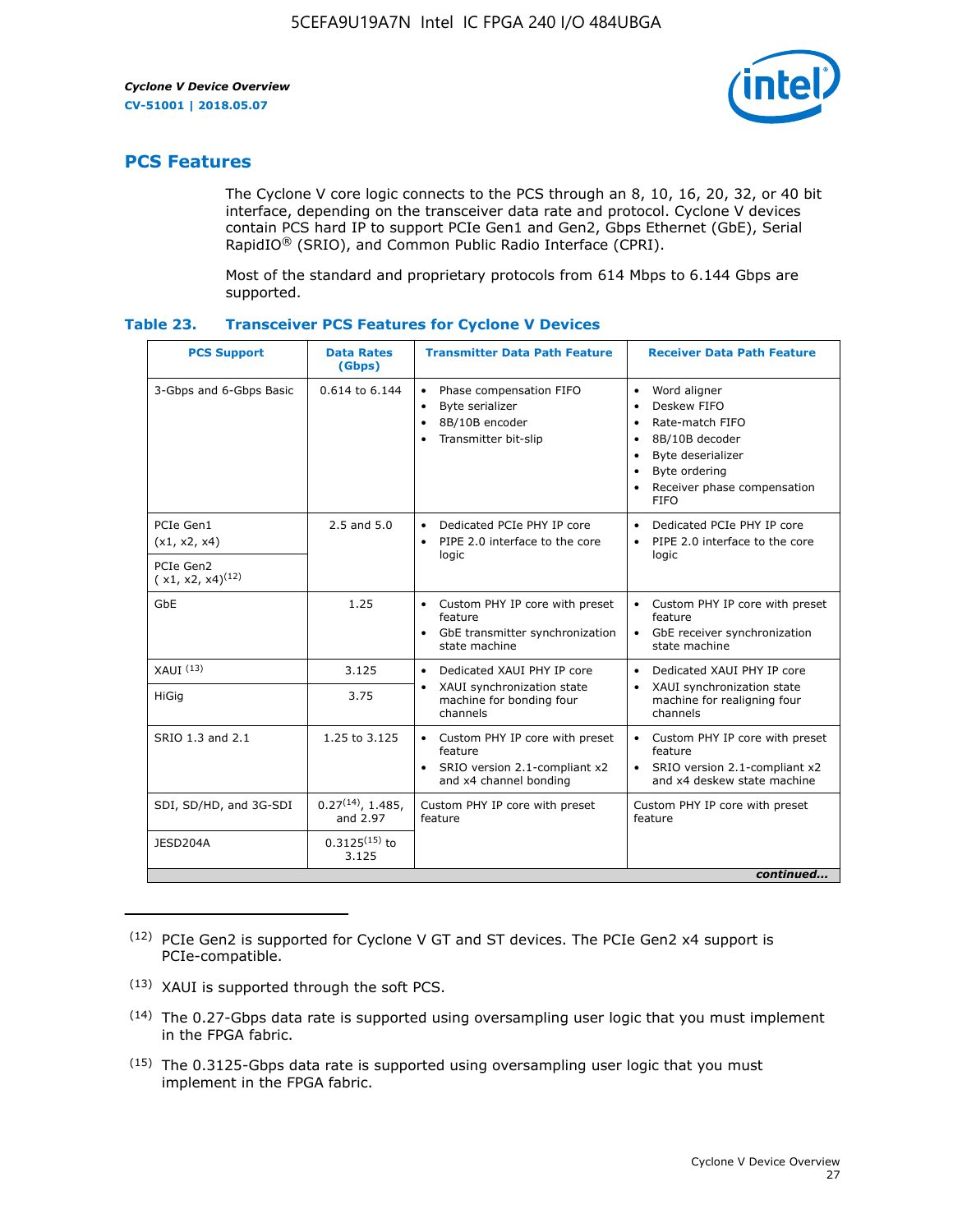

| <b>PCS Support</b>       | <b>Data Rates</b><br>(Gbps) | <b>Transmitter Data Path Feature</b>                         | <b>Receiver Data Path Feature</b>                                                                  |
|--------------------------|-----------------------------|--------------------------------------------------------------|----------------------------------------------------------------------------------------------------|
| Serial ATA Gen1 and Gen2 | $1.5$ and $3.0$             | Custom PHY IP core with preset<br>feature<br>Electrical idle | Custom PHY IP core with preset<br>feature<br>Signal detect<br>Wider spread of asynchronous<br>SSC. |
| CPRI 4.1 $(16)$          | 0.6144 to 6.144             | Dedicated deterministic latency<br>٠<br>PHY IP core          | Dedicated deterministic latency<br>PHY IP core                                                     |
| OBSAI RP3                | 0.768 to 3.072              | Transmitter (TX) manual bit-slip<br>mode                     | Receiver (RX) deterministic<br>latency state machine                                               |
| V-by-One HS              | Up to 3.75                  | Custom PHY IP core                                           | Custom PHY IP core                                                                                 |
| DisplayPort $1.2^{(17)}$ | 1.62 and $2.7$              |                                                              | Wider spread of asynchronous<br><b>SSC</b>                                                         |

### **SoC with HPS**

Each SoC combines an FPGA fabric and an HPS in a single device. This combination delivers the flexibility of programmable logic with the power and cost savings of hard IP in these ways:

- Reduces board space, system power, and bill of materials cost by eliminating a discrete embedded processor
- Allows you to differentiate the end product in both hardware and software, and to support virtually any interface standard
- Extends the product life and revenue through in-field hardware and software updates

### **HPS Features**

The HPS consists of a dual-core Arm Cortex-A9 MPCore processor, a rich set of peripherals, and a shared multiport SDRAM memory controller, as shown in the following figure.

<sup>(16)</sup> High-voltage output mode (1000-BASE-CX) is not supported.

<sup>(17)</sup> Pending characterization.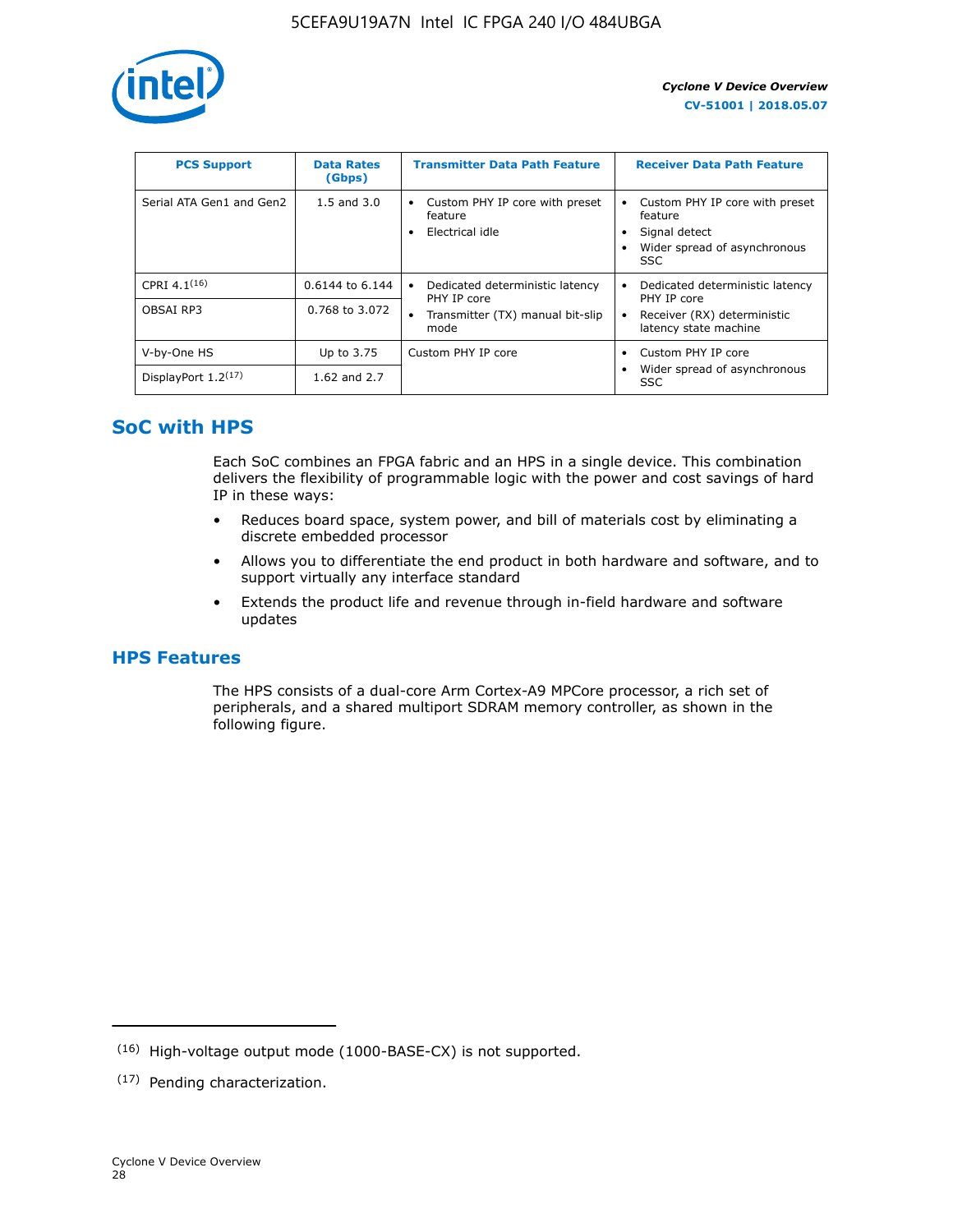



### **Figure 11. HPS with Dual-Core Arm Cortex-A9 MPCore Processor**

### **System Peripherals and Debug Access Port**

Each Ethernet MAC, USB OTG, NAND flash controller, and SD/MMC controller module has an integrated DMA controller. For modules without an integrated DMA controller, an additional DMA controller module provides up to eight channels of high-bandwidth data transfers. Peripherals that communicate off-chip are multiplexed with other peripherals at the HPS pin level. This allows you to choose which peripherals to interface with other devices on your PCB.

The debug access port provides interfaces to industry standard JTAG debug probes and supports Arm CoreSight debug and core traces to facilitate software development.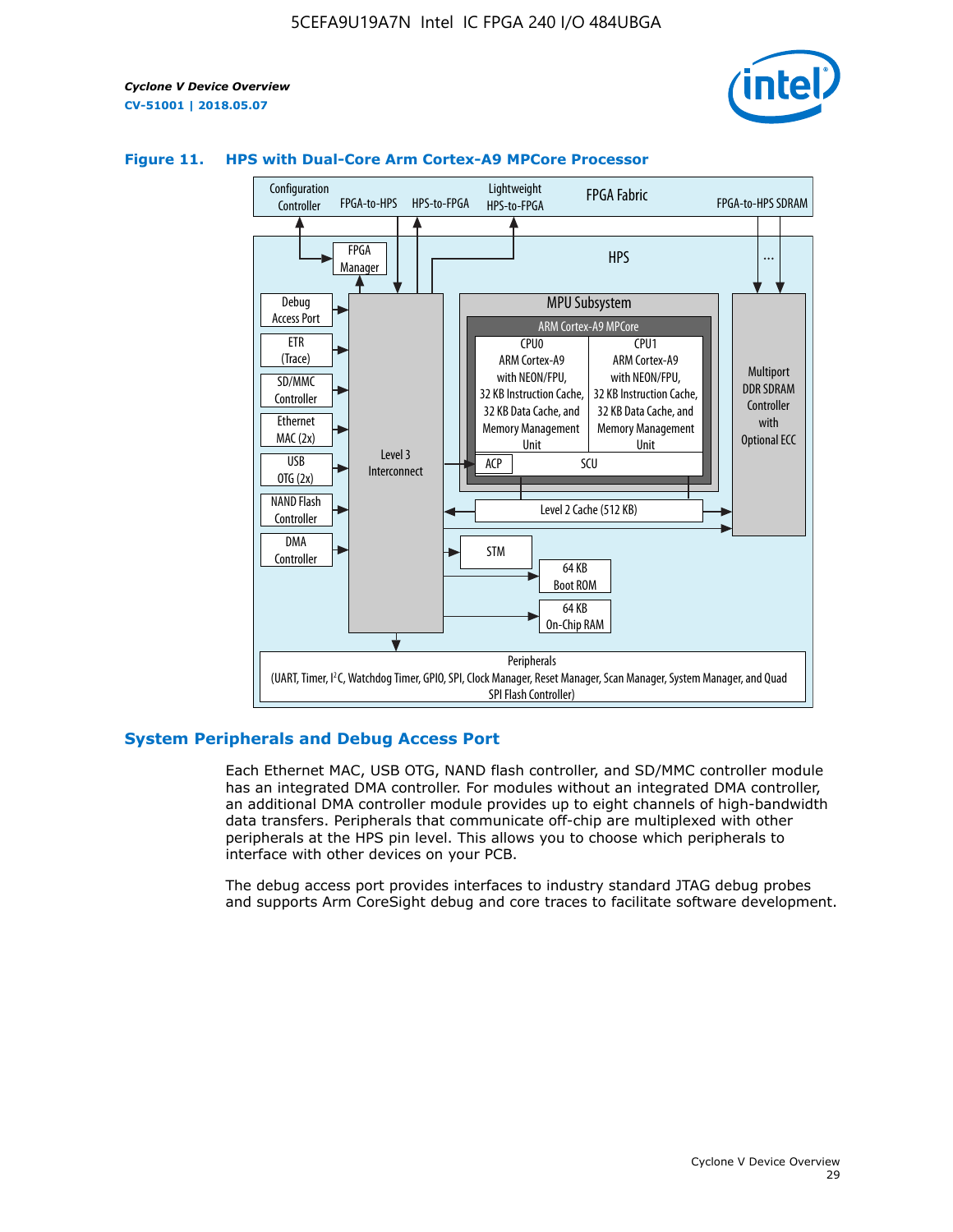

### **HPS–FPGA AXI Bridges**

The HPS–FPGA bridges, which support the Advanced Microcontroller Bus Architecture (AMBA<sup>®</sup>) Advanced eXtensible Interface (AXI<sup>™</sup>) specifications, consist of the following bridges:

- FPGA-to-HPS AXI bridge—a high-performance bus supporting 32, 64, and 128 bit data widths that allows the FPGA fabric to issue transactions to slaves in the HPS.
- HPS-to-FPGA AXI bridge—a high-performance bus supporting 32, 64, and 128 bit data widths that allows the HPS to issue transactions to slaves in the FPGA fabric.
- Lightweight HPS-to-FPGA AXI bridge—a lower latency 32 bit width bus that allows the HPS to issue transactions to slaves in the FPGA fabric. This bridge is primarily used for control and status register (CSR) accesses to peripherals in the FPGA fabric.

The HPS–FPGA AXI bridges allow masters in the FPGA fabric to communicate with slaves in the HPS logic, and vice versa. For example, the HPS-to-FPGA AXI bridge allows you to share memories instantiated in the FPGA fabric with one or both microprocessors in the HPS, while the FPGA-to-HPS AXI bridge allows logic in the FPGA fabric to access the memory and peripherals in the HPS.

Each HPS–FPGA bridge also provides asynchronous clock crossing for data transferred between the FPGA fabric and the HPS.

#### **HPS SDRAM Controller Subsystem**

The HPS SDRAM controller subsystem contains a multiport SDRAM controller and DDR PHY that are shared between the FPGA fabric (through the FPGA-to-HPS SDRAM interface), the level 2 (L2) cache, and the level 3 (L3) system interconnect. The FPGA-to-HPS SDRAM interface supports AMBA AXI and Avalon® Memory-Mapped (Avalon-MM) interface standards, and provides up to six individual ports for access by masters implemented in the FPGA fabric.

To maximize memory performance, the SDRAM controller subsystem supports command and data reordering, deficit round-robin arbitration with aging, and high-priority bypass features. The SDRAM controller subsystem supports DDR2, DDR3, or LPDDR2 devices up to 4 Gb in density operating at up to 400 MHz (800 Mbps data rate).

### **FPGA Configuration and Processor Booting**

The FPGA fabric and HPS in the SoC are powered independently. You can reduce the clock frequencies or gate the clocks to reduce dynamic power, or shut down the entire FPGA fabric to reduce total system power.

You can configure the FPGA fabric and boot the HPS independently, in any order, providing you with more design flexibility:

- You can boot the HPS independently. After the HPS is running, the HPS can fully or partially reconfigure the FPGA fabric at any time under software control. The HPS can also configure other FPGAs on the board through the FPGA configuration controller.
- You can power up both the HPS and the FPGA fabric together, configure the FPGA fabric first, and then boot the HPS from memory accessible to the FPGA fabric.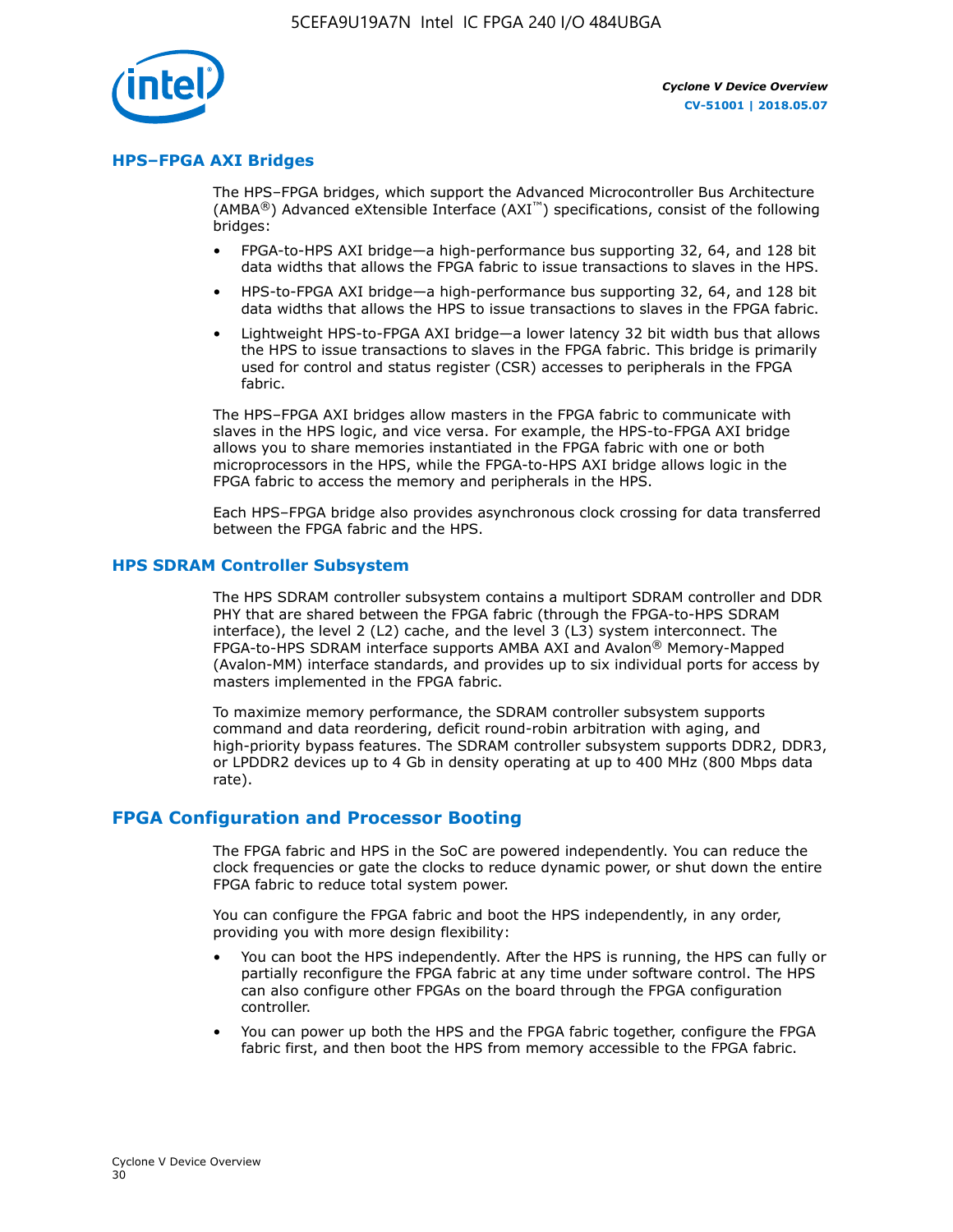

*Note:* Although the FPGA fabric and HPS are on separate power domains, the HPS must remain powered up during operation while the FPGA fabric can be powered up or down as required.

#### **Related Information**

[Cyclone V Device Family Pin Connection Guidelines](https://www.altera.com/content/dam/altera-www/global/en_US/pdfs/literature/dp/cyclone-v/pcg-01014.pdf)

Provides detailed information about power supply pin connection guidelines and power regulator sharing.

### **Hardware and Software Development**

For hardware development, you can configure the HPS and connect your soft logic in the FPGA fabric to the HPS interfaces using the Platform Designer (Standard) system integration tool in the Intel Quartus Prime software.

For software development, the Arm-based SoC devices inherit the rich software development ecosystem available for the Arm Cortex-A9 MPCore processor. The software development process for Intel SoCs follows the same steps as those for other SoC devices from other manufacturers. Support for Linux, VxWorks®, and other operating systems is available for the SoCs. For more information on the operating systems support availability, contact the Intel sales team.

You can begin device-specific firmware and software development on the Intel SoC Virtual Target. The Virtual Target is a fast PC-based functional simulation of a target development system—a model of a complete development board that runs on a PC. The Virtual Target enables the development of device-specific production software that can run unmodified on actual hardware.

#### **Related Information**

[International Altera Sales Support Offices](https://www.altera.com/about/contact/contact/international-altera-sales-offices.html)

### **Dynamic and Partial Reconfiguration**

The Cyclone V devices support dynamic reconfiguration and partial reconfiguration.

### **Dynamic Reconfiguration**

The dynamic reconfiguration feature allows you to dynamically change the transceiver data rates, PMA settings, or protocols of a channel, without affecting data transfer on adjacent channels. This feature is ideal for applications that require on-the-fly multiprotocol or multirate support. You can reconfigure the PMA and PCS blocks with dynamic reconfiguration.

### **Partial Reconfiguration**

*Note:* The partial reconfiguration feature is available for Cyclone V E, GX, SE, and SX devices with the "SC" suffix in the part number. For device availability and ordering, contact your local Intel sales representatives.

> Partial reconfiguration allows you to reconfigure part of the device while other sections of the device remain operational. This capability is important in systems with critical uptime requirements because it allows you to make updates or adjust functionality without disrupting services.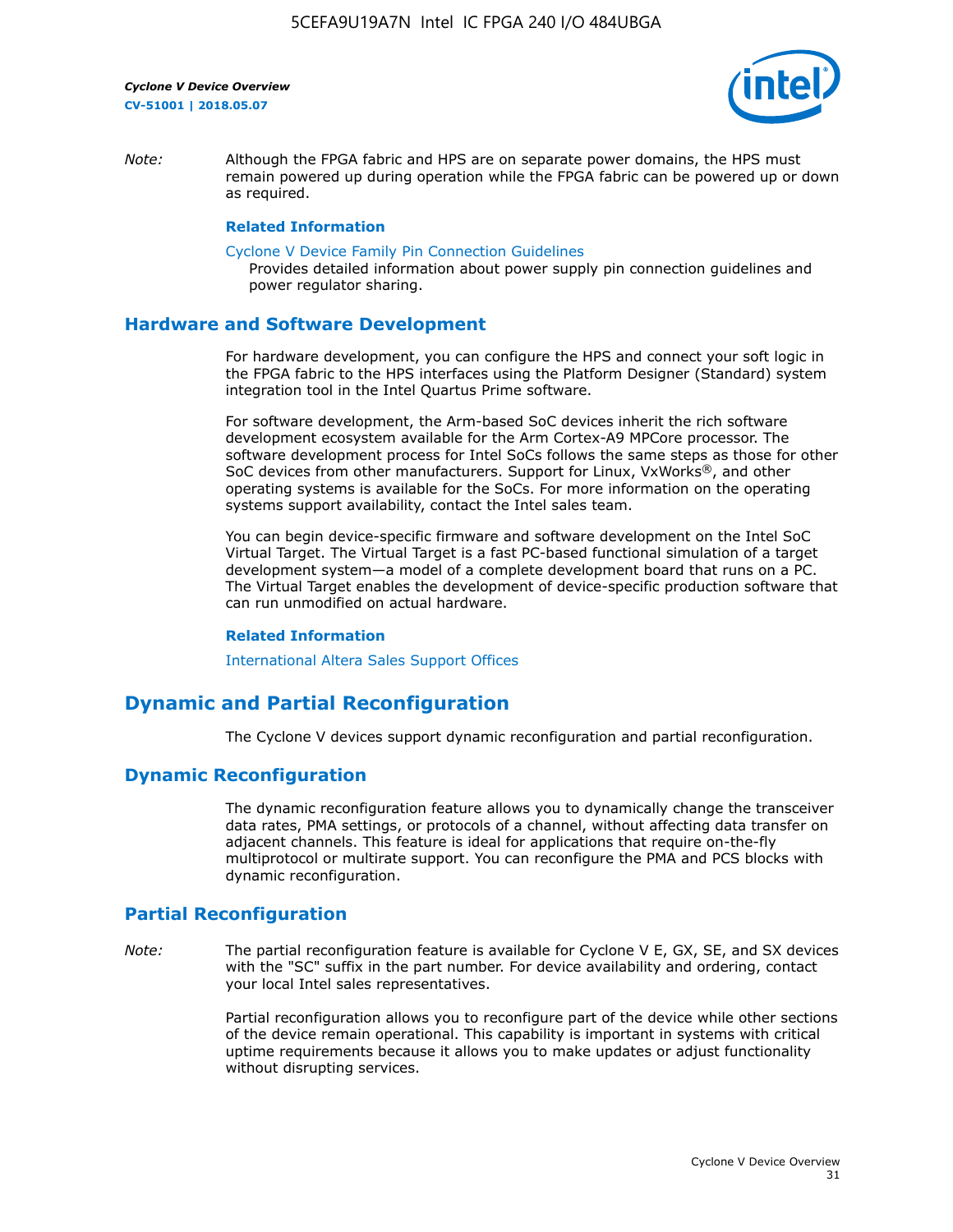

Apart from lowering cost and power consumption, partial reconfiguration increases the effective logic density of the device because placing device functions that do not operate simultaneously is not necessary. Instead, you can store these functions in external memory and load them whenever the functions are required. This capability reduces the size of the device because it allows multiple applications on a single device—saving the board space and reducing the power consumption.

Intel simplifies the time-intensive task of partial reconfiguration by building this capability on top of the proven incremental compile and design flow in the Intel Quartus Prime design software. With the Intel solution, you do not need to know all the intricate device architecture details to perform a partial reconfiguration.

Partial reconfiguration is supported through the FPP x16 configuration interface. You can seamlessly use partial reconfiguration in tandem with dynamic reconfiguration to enable simultaneous partial reconfiguration of both the device core and transceivers.

## **Enhanced Configuration and Configuration via Protocol**

Cyclone V devices support 1.8 V, 2.5 V, 3.0 V, and 3.3 V programming voltages and several configuration schemes.

| <b>Mode</b>                                                    | <b>Data</b><br>Width         | Max Clock  <br>Rate<br>(MHz) | <b>Max Data</b><br>Rate<br>(Mbps) | <b>Decompressi</b><br>on | <b>Design</b><br><b>Security</b> | <b>Partial</b><br><b>Reconfigurat</b><br>ion <sup>(18)</sup> | <b>Remote</b><br><b>System</b><br><b>Update</b> |
|----------------------------------------------------------------|------------------------------|------------------------------|-----------------------------------|--------------------------|----------------------------------|--------------------------------------------------------------|-------------------------------------------------|
| AS through the EPCS<br>and EPCQ serial<br>configuration device | 1 bit, 4<br>bits             | 100                          |                                   | Yes                      | Yes                              |                                                              | Yes                                             |
| PS through CPLD or<br>external<br>microcontroller              | 1 bit                        | 125                          | 125                               | Yes                      | Yes                              |                                                              |                                                 |
| <b>FPP</b>                                                     | 8 bits                       | 125                          |                                   | Yes                      | Yes                              |                                                              | Parallel flash                                  |
|                                                                | 16 bits                      | 125                          |                                   | Yes                      | Yes                              | Yes                                                          | loader                                          |
| CvP (PCIe)                                                     | x1, x2,<br>and $x4$<br>lanes |                              |                                   | Yes                      | Yes                              | Yes                                                          |                                                 |
| <b>JTAG</b>                                                    | 1 bit                        | 33                           | 33                                |                          |                                  |                                                              |                                                 |

**Table 24. Configuration Schemes and Features Supported by Cyclone V Devices**

Instead of using an external flash or ROM, you can configure the Cyclone V devices through PCIe using CvP. The CvP mode offers the fastest configuration rate and flexibility with the easy-to-use PCIe hard IP block interface. The Cyclone V CvP implementation conforms to the PCIe 100 ms power-up-to-active time requirement.

### **Related Information**

[Configuration via Protocol \(CvP\) Implementation in Intel FPGAs User Guide](https://www.altera.com/documentation/nik1412546950394.html#nik1412546833714) Provides more information about CvP.

 $(18)$  The partial reconfiguration feature is available for Cyclone V E, GX, SE, and SX devices with the "SC" suffix in the part number. For device availability and ordering, contact your local Intel sales representatives.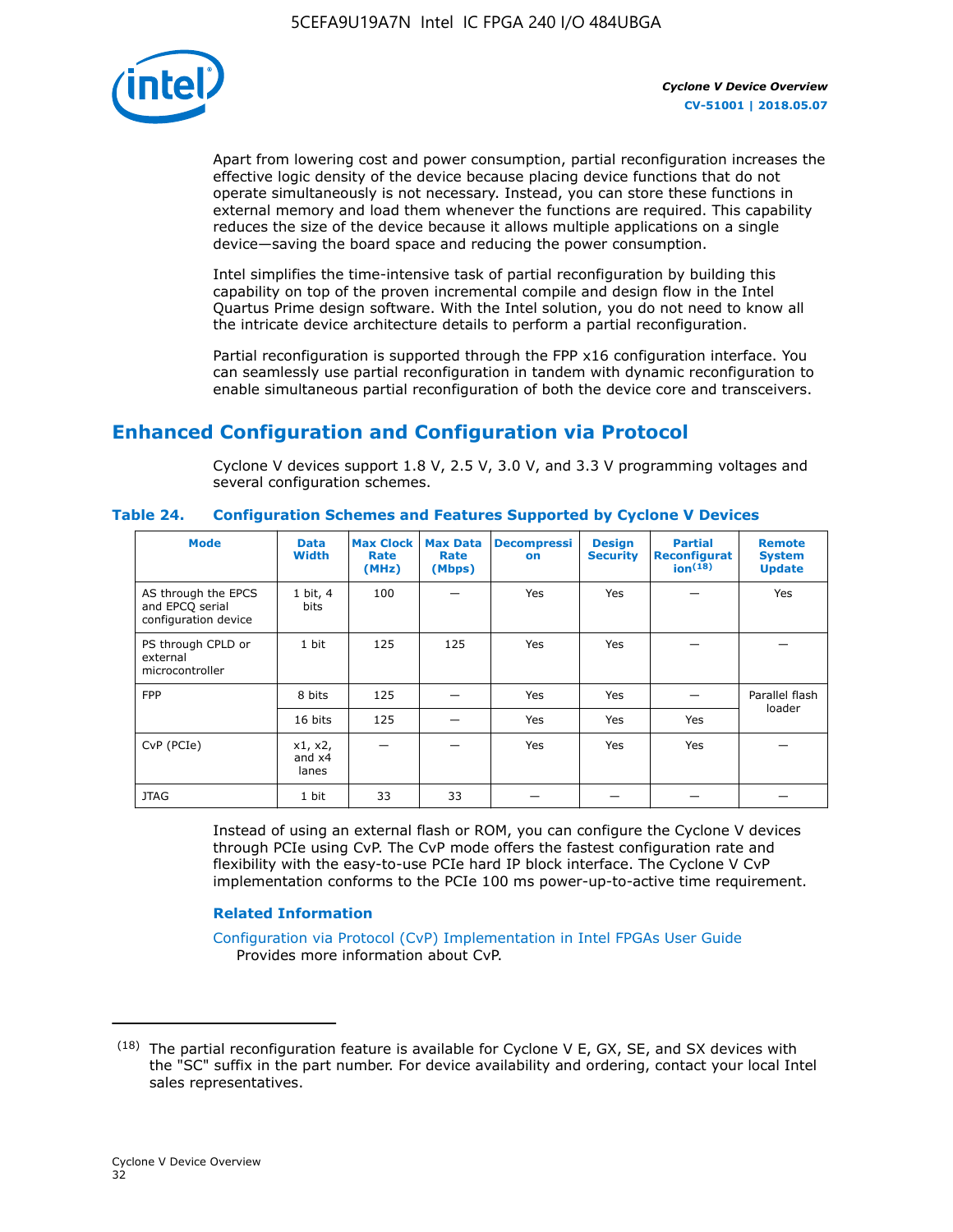

### **Power Management**

Leveraging the FPGA architectural features, process technology advancements, and transceivers that are designed for power efficiency, the Cyclone V devices consume less power than previous generation Cyclone FPGAs:

- Total device core power consumption—less by up to 40%.
- Transceiver channel power consumption—less by up to 50%.

Additionally, Cyclone V devices contain several hard IP blocks that reduce logic resources and deliver substantial power savings of up to 25% less power than equivalent soft implementations.

### **Document Revision History for Cyclone V Device Overview**

| <b>Document</b><br><b>Version</b> | <b>Changes</b>                                                                                                                                                          |
|-----------------------------------|-------------------------------------------------------------------------------------------------------------------------------------------------------------------------|
| 2018.05.07                        | Added the low power option ("L" suffix) for Cyclone V SE and Cyclone V SX devices in the Sample<br>Ordering Code and Available Options diagrams.<br>Rebranded as Intel. |

| <b>Date</b>   | <b>Version</b> | <b>Changes</b>                                                                                                                                                                                                                                                                                                                                                                                                                                                                                                                                                                                                                                                                                                                                                                                                                                                                                                  |
|---------------|----------------|-----------------------------------------------------------------------------------------------------------------------------------------------------------------------------------------------------------------------------------------------------------------------------------------------------------------------------------------------------------------------------------------------------------------------------------------------------------------------------------------------------------------------------------------------------------------------------------------------------------------------------------------------------------------------------------------------------------------------------------------------------------------------------------------------------------------------------------------------------------------------------------------------------------------|
| December 2017 | 2017.12.18     | Updated ALM resources for Cyclone V E, Cyclone V SE, Cyclone V SX, and<br>Cyclone V ST devices.                                                                                                                                                                                                                                                                                                                                                                                                                                                                                                                                                                                                                                                                                                                                                                                                                 |
| June 2016     | 2016.06.10     | Updated Cyclone V GT speed grade to -7 in Sample Ordering Code and<br>Available Options for Cyclone V GT Devices diagram.                                                                                                                                                                                                                                                                                                                                                                                                                                                                                                                                                                                                                                                                                                                                                                                       |
| December 2015 | 2015.12.21     | Added descriptions to package plan tables for Cyclone V GT and ST<br>devices.<br>Changed instances of Quartus II to Quartus Prime.                                                                                                                                                                                                                                                                                                                                                                                                                                                                                                                                                                                                                                                                                                                                                                              |
| June 2015     | 2015.06.12     | Replaced a note to partial reconfiguration feature. Note: The partial<br>reconfiguration feature is available for Cyclone V E, GX, SE, and SX<br>devices with the "SC" suffix in the part number. For device availability and<br>ordering, contact your local Altera sales representatives.<br>Updated logic elements (LE) (K) for the following devices:<br>$\bullet$<br>- Cyclone V E A7: Updated from 149.5 to 150<br>- Cyclone V GX C3: Updated from 35.5 to 36<br>- Cyclone V GX C7: Updated from 149.7 to 150<br>- Cyclone V GT D7: Updated from 149.5 to 150<br>Updated MLAB (Kb) in Maximum Resource Counts for Cyclone V GX<br>Devices table as follows:<br>- Cyclone V GX C3: Updated from 291 to 182<br>- Cyclone V GX C4: Updated from 678 to 424<br>- Cyclone V GX C5: Updated from 678 to 424<br>- Cyclone V GX C7: Updated from 1,338 to 836<br>$-$ Cyclone V GX C9: Updated from 2,748 to 1,717 |
|               |                | continued                                                                                                                                                                                                                                                                                                                                                                                                                                                                                                                                                                                                                                                                                                                                                                                                                                                                                                       |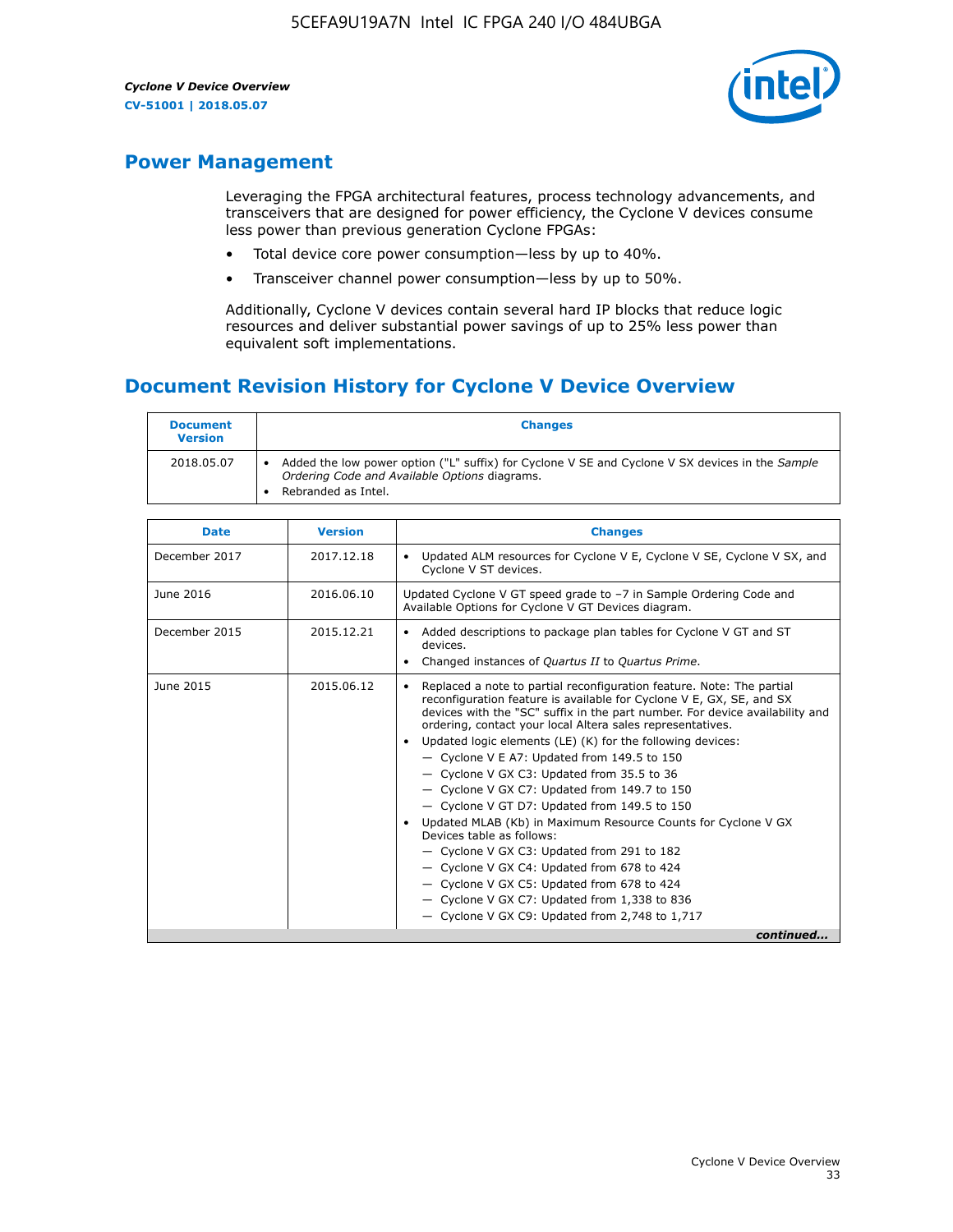

| Date         | <b>Version</b> | <b>Changes</b>                                                                                                                                                                                                                                                                                                                                                                                                                                                                                                                                                                                                                                                                                                                                                                                                                                                                                                                                                                                                                                                                                                                                                                                                                                                                                                                                                                                                                                                                                                                                                                                                                                                                                                  |
|--------------|----------------|-----------------------------------------------------------------------------------------------------------------------------------------------------------------------------------------------------------------------------------------------------------------------------------------------------------------------------------------------------------------------------------------------------------------------------------------------------------------------------------------------------------------------------------------------------------------------------------------------------------------------------------------------------------------------------------------------------------------------------------------------------------------------------------------------------------------------------------------------------------------------------------------------------------------------------------------------------------------------------------------------------------------------------------------------------------------------------------------------------------------------------------------------------------------------------------------------------------------------------------------------------------------------------------------------------------------------------------------------------------------------------------------------------------------------------------------------------------------------------------------------------------------------------------------------------------------------------------------------------------------------------------------------------------------------------------------------------------------|
|              |                | Updated MLAB RAM Bit (Kb) in Embedded Memory Capacity and<br>Distribution in Cyclone V Devices table as follows:<br>- Cyclone V GX C3: Updated from 181 to 182<br>- Cyclone V GX C4: Updated from 295 to 424<br>Updated Total RAM Bit (Kb) in Embedded Memory Capacity and<br>Distribution in Cyclone V Devices table as follows:<br>$-$ Cyclone V GX C3: Updated from 1,531 to 1,532<br>- Cyclone V GX C4: Updated from 2,795 to 2,924<br>Updated MLAB Block count in Embedded Memory Capacity and<br>Distribution in Cyclone V Devices table as follows:<br>- Cyclone V GX C4: Updated from 472 to 678<br>- Cyclone V GX C5: Updated from 679 to 678                                                                                                                                                                                                                                                                                                                                                                                                                                                                                                                                                                                                                                                                                                                                                                                                                                                                                                                                                                                                                                                          |
| March 2015   | 2015.03.31     | Added internal scrubbing feature under configuration in Summary of<br>Features for Cyclone V Devices table.<br>Added optional suffix "SC: Internal scrubbing support" to the following<br>diagrams:<br>- Sample Ordering Code and Available Options for Cyclone V E Devices<br>- Sample Ordering Code and Available Options for Cyclone V GX Devices<br>- Sample Ordering Code and Available Options for Cyclone V SE Devices<br>- Sample Ordering Code and Available Options for Cyclone V SX Devices                                                                                                                                                                                                                                                                                                                                                                                                                                                                                                                                                                                                                                                                                                                                                                                                                                                                                                                                                                                                                                                                                                                                                                                                          |
| January 2015 | 2015.01.23     | Updated Sample Ordering Code and Available Options for Cyclone V ST<br>Devices figure because Cyclone V ST devices are only available in I<br>temperature grade and -7 speed grade.<br>- Operating Temperature: Removed C and A temperature grades<br>- FPGA Fabric Speed Grade: Removed -6 and -8 speed grades<br>Updated the transceiver specification for Cyclone V ST from 5 Gbps to<br>6.144 Gbps:<br>- Device Variants for the Cyclone V Device Family table<br>- Sample Ordering Code and Available Options for Cyclone V ST Devices<br>figure<br>- Maximum Resource Counts for Cyclone V ST Devices<br>• Updated Maximum Resource Counts for Cyclone V GX Devices table for<br>Cyclone V GX G3 devices.<br>$-$ Logic elements (LE) (K): Updated from 35.7 to 35.5<br>- Variable-precision DSP block: Updated from 51 to 57<br>$-18 \times 18$ multiplier: Updated from 102 to 114<br>Updated Number of Multipliers in Cyclone V Devices table for Cyclone V<br>GX G3 devices.<br>- Variableprecision DSP Block: Updated from 51 to 57<br>$-9x9$ Multiplier: Updated from 153 to 171<br>$-18 \times 18$ Multiplier: Updated from 102 to 114<br>- 27 x 27 Multiplier: Updated from 51 to 57<br>- 18 x 18 Multiplier Adder Mode: Updated from 51 to 57<br>$-18 \times 18$ Multiplier Adder Summed with 36 bit Input: Updated from 51<br>to 57<br>Updated Embedded Memory Capacity and Distribution in Cyclone V<br>Devices table for Cyclone V GX G3 devices.<br>- M10K block: Updated from 119 to 135<br>- M10K RAM bit (Kb): Updated from 1,190 to 1,350<br>- MLAB block: Updated from 255 to 291<br>- MLAB RAM bit (Kb): Updated from 159 to 181<br>$-$ Total RAM bit (Kb): Updated from 1,349 to 1,531 |
| October 2014 | 2014.10.06     | Added a footnote to the "Transceiver PCS Features for Cyclone V Devices"<br>table to show that PCIe Gen2 is supported for Cyclone V GT and ST devices.                                                                                                                                                                                                                                                                                                                                                                                                                                                                                                                                                                                                                                                                                                                                                                                                                                                                                                                                                                                                                                                                                                                                                                                                                                                                                                                                                                                                                                                                                                                                                          |
|              |                | continued                                                                                                                                                                                                                                                                                                                                                                                                                                                                                                                                                                                                                                                                                                                                                                                                                                                                                                                                                                                                                                                                                                                                                                                                                                                                                                                                                                                                                                                                                                                                                                                                                                                                                                       |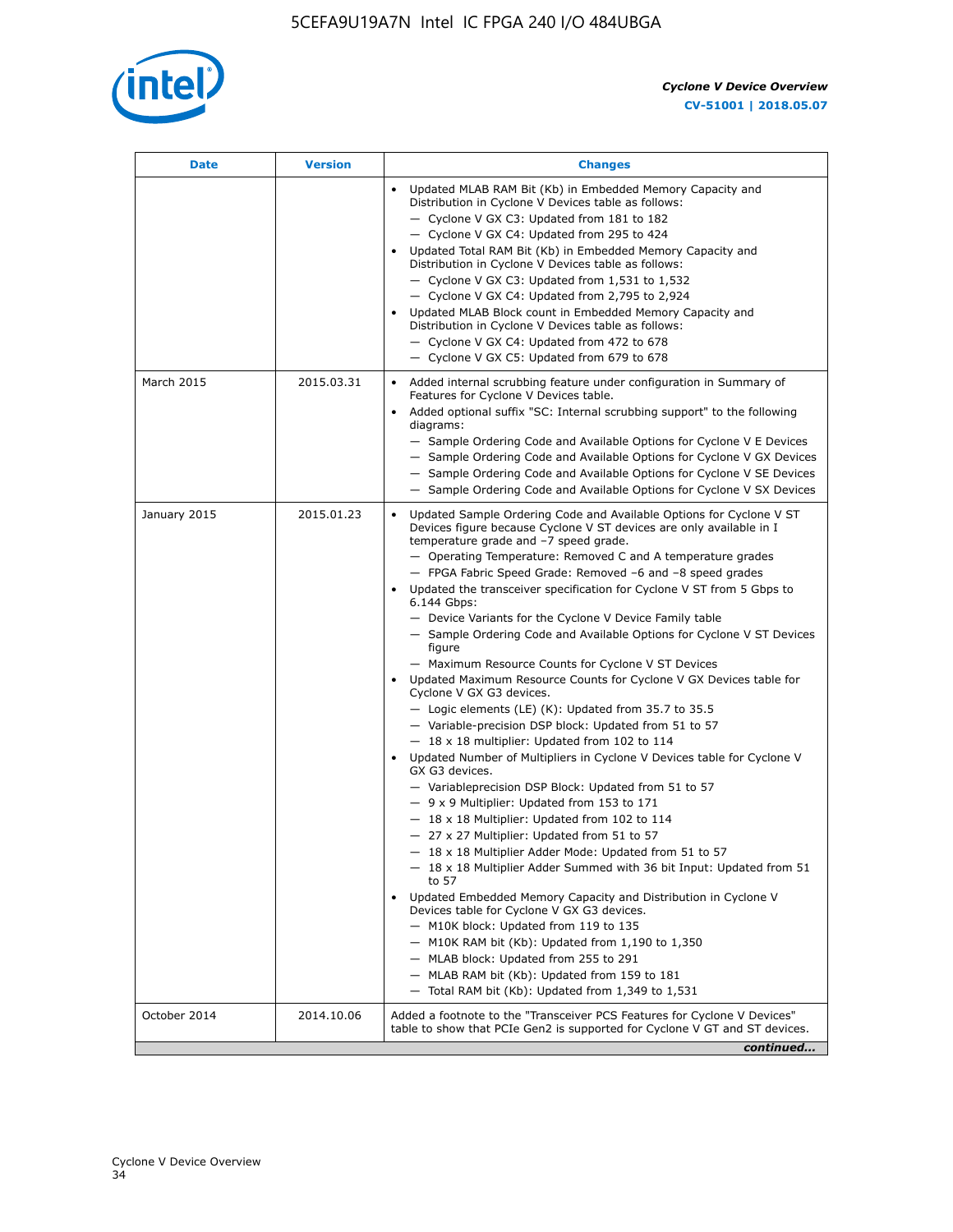$\mathbf{r}$ 



| <b>Date</b>   | <b>Version</b> | <b>Changes</b>                                                                                                                                                                                                                                                                                                                                                                                                                                                                                                                                                                                                                                                                                                                                                                                                                                                                                                                                                                                                                                                                                                                                                                  |
|---------------|----------------|---------------------------------------------------------------------------------------------------------------------------------------------------------------------------------------------------------------------------------------------------------------------------------------------------------------------------------------------------------------------------------------------------------------------------------------------------------------------------------------------------------------------------------------------------------------------------------------------------------------------------------------------------------------------------------------------------------------------------------------------------------------------------------------------------------------------------------------------------------------------------------------------------------------------------------------------------------------------------------------------------------------------------------------------------------------------------------------------------------------------------------------------------------------------------------|
| July 2014     | 2014.07.07     | Updated the I/O vertical migration figure to clarify the migration capability of<br>Cyclone V SE and SX devices.                                                                                                                                                                                                                                                                                                                                                                                                                                                                                                                                                                                                                                                                                                                                                                                                                                                                                                                                                                                                                                                                |
| December 2013 | 2013.12.26     | Corrected single or dual-core ARM Cortex-A9 MPCore processor-up to 925<br>MHz from 800 MHz.<br>Removed "Preliminary" texts from Ordering Code figures, Maximum<br>Resources, Package Plan and I/O Vertical Migration tables.<br>Removed the note "The number of GPIOs does not include transceiver<br>I/Os. In the Quartus II software, the number of user I/Os includes<br>transceiver I/Os." for GPIOs in the Maximum Resource Counts table for<br>Cyclone V E and SE.<br>Added link to Altera Product Selector for each device variant.<br>Updated Embedded Hard IPs for Cyclone V GT devices to indicate<br>Maximum 2 hard PCIe and 2 hard memory controllers.<br>• Added leaded package options.<br>Removed the note "The number of PLLs includes general-purpose<br>fractional PLLs and transceiver fractional PLLs." for all PLLs in the<br>Maximum Resource Counts table.<br>• Corrected max LVDS counts for transmitter and receiver for Cyclone V E<br>A5 device from 84 to 60.<br>• Corrected max LVDS counts for transmitter and receiver for Cyclone V E                                                                                                           |
|               |                | A9 device from 140 to 120.<br>Corrected variable-precision DSP block, 27 x 27 multiplier, 18 x 18<br>multiplier adder mode and 18 x 18 multiplier adder summed with 36 bit<br>input for Cyclone V SE devices from 58 to 84.<br>Corrected 18 x 18 multiplier for Cyclone V SE devices from 116 to 168.<br>Corrected 9 x 9 multiplier for Cyclone V SE devices from 174 to 252.<br>• Corrected LVDS transmitter for Cyclone V SE A2 and A4 as well as SX C2<br>and C4 devices from 31 to 32.<br>• Corrected LVDS receiver for Cyclone V SE A2 and A4 as well as SX C2 and<br>C4 devices from 35 to 37.<br>• Corrected transceiver speed grade for Cyclone V ST devices ordering code<br>from 4 to 5.<br>• Updated the DDR3 SDRAM for the maximum frequency's soft controller<br>and the minimum frequency from 300 to 303 for voltage 1.35V.<br>Added links to Altera's External Memory Spec Estimator tool to the topics<br>listing the external memory interface performance.<br>• Corrected XAUI is supported through the soft PCS in the PCS features for<br>Cyclone V.<br>Added decompression support for the CvP configuration mode.                                        |
| May 2013      | 2013.05.06     | Added link to the known document issues in the Knowledge Base.<br>$\bullet$<br>Moved all links to the Related Information section of respective topics for<br>$\bullet$<br>easy reference.<br>• Corrected the title to the PCIe hard IP topic. Cyclone V devices support<br>only PCIe Gen1 and Gen2.<br>• Updated Supporting Feature in Table 1 of Increased bandwidth capacity to<br>'6.144 Gbps'.<br>Updated Description in Table 2 of Low-power high-speed serial interface to<br>'6.144 Gbps'.<br>Updated Description in Table 3 of Cyclone V GT to '6.144 Gbps'.<br>Updated the M386 package to M383 for Figure 1, Figure 2 and Figure 3.<br>$\bullet$<br>Updated Figure 2 and Figure 3 for Transceiver Count by adding 'F : 4'.<br>$\bullet$<br>Updated LVDS in the Maximum Resource Counts tables to include<br>Transmitter and Receiver values.<br>Updated the package plan with M383 for the Cyclone V E device.<br>Removed the M301 and M383 packages from the Cyclone V GX C4 device.<br>Updated the GPIO count to '129' for the M301 package of the Cyclone V<br>$\bullet$<br>GX C5 device.<br>Updated 5 Gbps to '6.144 Gbps' for Cyclone V GT device.<br>continued |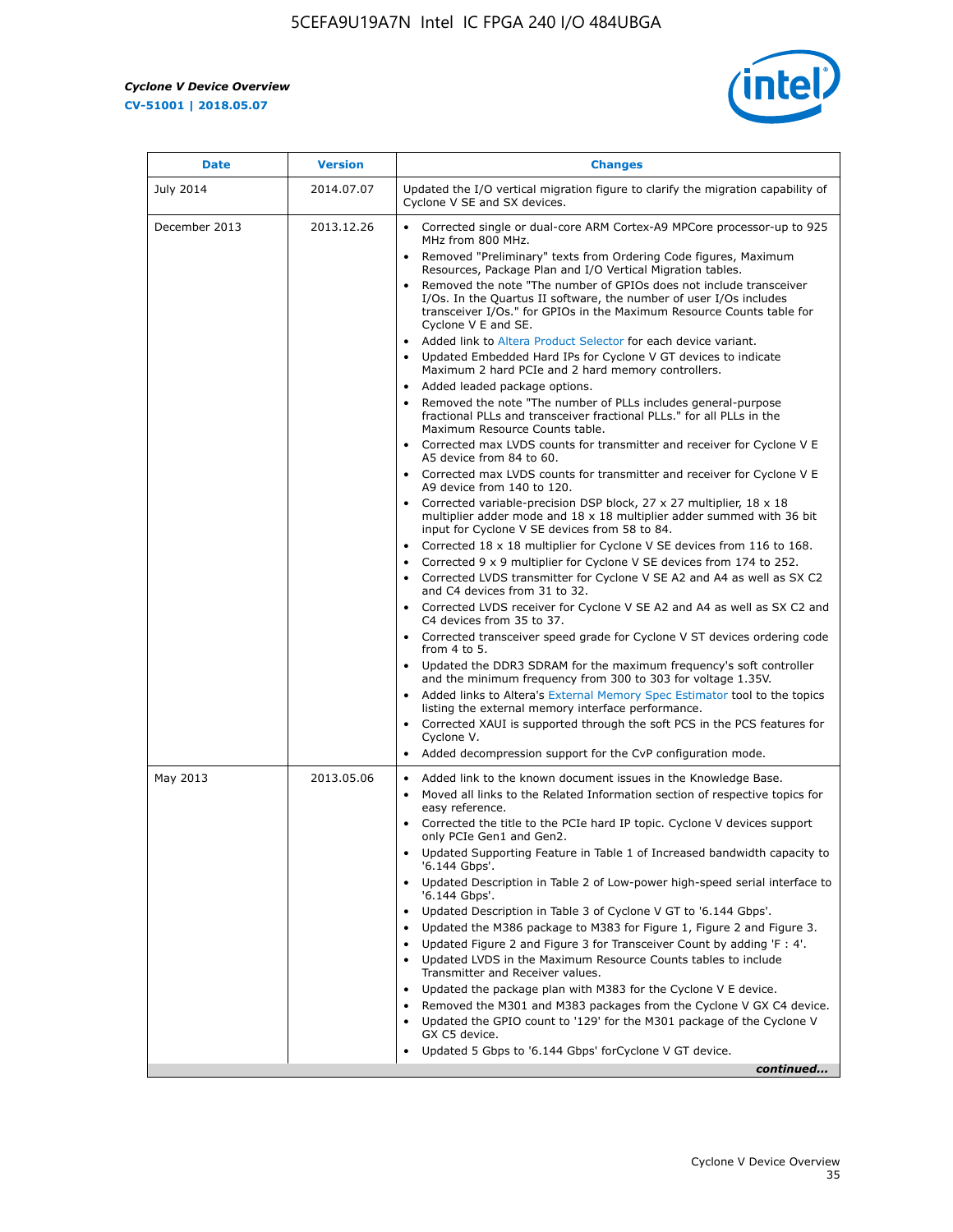

|            | • Updated HPS I/O for U484 (19 mm) in Table 11 with '151' for A2, A4, A5<br>and A6.<br>Updated Memory (Kb) for Maximum Resource Counts for Cyclone V SE A4                                                                                                                                                                                                                                                                                                                                                                                                                                                                                                                                                                                                                                                                                                                                                                                                                                                                                                                                                                     |
|------------|--------------------------------------------------------------------------------------------------------------------------------------------------------------------------------------------------------------------------------------------------------------------------------------------------------------------------------------------------------------------------------------------------------------------------------------------------------------------------------------------------------------------------------------------------------------------------------------------------------------------------------------------------------------------------------------------------------------------------------------------------------------------------------------------------------------------------------------------------------------------------------------------------------------------------------------------------------------------------------------------------------------------------------------------------------------------------------------------------------------------------------|
|            | and A6, SX C4 and C6, ST D6 devices.                                                                                                                                                                                                                                                                                                                                                                                                                                                                                                                                                                                                                                                                                                                                                                                                                                                                                                                                                                                                                                                                                           |
|            | • Updated FPGA PLL for Maximum Resource Counts for Cyclone V SE A2, SX<br>C2, devices.                                                                                                                                                                                                                                                                                                                                                                                                                                                                                                                                                                                                                                                                                                                                                                                                                                                                                                                                                                                                                                         |
|            | • Removed '36 x 36' from the Variable-Precision DSP Block.<br>Updated Variable-precision DSP Blocks and 18 x 18 Multiplier for<br>Maximum Resource Counts for Cyclone V SX C4 device.<br>Updated the HPS I/O counts for Cyclone V SE, SX, and ST devices.<br>Updated Figure 7 which shows the I/O vertical migration table.<br>$\bullet$<br>Updated Table 17 for Cyclone V SX C4 device.<br>• Updated Embedded Memory Capacity and Distribution table for Cyclone V<br>SE A4 and A6, SX C4 and C6, ST D6 devices.<br>Removed 'Counter reconfiguration' from the PLL Features.<br>Updated Low-Power Serial Transceivers by replacing 5 Gbps with<br>6.144 Gbps.<br>Removed 'Distributed Memory' symbol.<br>Updated the Capability in Table 22 of Backplane support to '6.144 Gbps'.<br>Updated Capability in Table 22 of Ring oscillator transmit PLLs with<br>6.144 Gbps.<br>• Updated the PCS Support in Table 23 from 5 Gbps to '6 Gbps'.<br>Updated the Data Rates (Gbps) in Table 23 of 3 Gbps and 6 Gbps Basic to<br>$\bullet$<br>'6.144 Gbps'.<br>Updated the Data Rates (Gbps) in Table 23 of CPRI 4.1 to '6.144 Gbps'. |
|            | Clarified that partial reconfiguration is an advanced feature. Contact Altera<br>for support of the feature.                                                                                                                                                                                                                                                                                                                                                                                                                                                                                                                                                                                                                                                                                                                                                                                                                                                                                                                                                                                                                   |
| 2012.12.28 | • Updated the pin counts for the MBGA packages.<br>Updated the GPIO and transceiver counts for the MBGA packages.<br>Updated the GPIO counts for the U484 package of the Cyclone V E A9, GX<br>C9, and GT D9 devices.<br>Updated the vertical migration table for vertical migration of the U484<br>packages.<br>Updated the MLAB supported programmable widths at 32 bits depth.                                                                                                                                                                                                                                                                                                                                                                                                                                                                                                                                                                                                                                                                                                                                              |
| 2012.11.19 | • Added new MBGA packages and additional U484 packages for Cyclone V E,<br>GX, and GT.<br>• Added ordering code for five-transceiver devices for Cyclone V GT and ST.<br>Updated the vertical migration table to add MBGA packages.<br>• Added performance information for HPS memory controller.<br>Removed DDR3U support.<br>Updated Cyclone V ST speed grade information.<br>Added information on maximum transceiver channel usage restrictions for<br>PCI Gen2 and CPRI at 4.9152 Gbps transmit jitter compliance.<br>Added note on the differences between GPIO reported in Overview with<br>٠<br>User I/O numbers shown in the Quartus II software.<br>Updated template.                                                                                                                                                                                                                                                                                                                                                                                                                                                |
| 2.1        | Added support for PCIe Gen2 x4 lane configuration (PCIe-compatible)                                                                                                                                                                                                                                                                                                                                                                                                                                                                                                                                                                                                                                                                                                                                                                                                                                                                                                                                                                                                                                                            |
| 2.0        | Restructured the document.<br>Added the "Embedded Memory Capacity" and "Embedded Memory<br>Configurations" sections.<br>Added Table 1, Table 3, Table 16, Table 19, and Table 20.<br>Updated Table 2, Table 4, Table 5, Table 6, Table 7, Table 8, Table 9, Table<br>10, Table 11, Table 12, Table 13, Table 14, Table 17, and Table 18.<br>continued                                                                                                                                                                                                                                                                                                                                                                                                                                                                                                                                                                                                                                                                                                                                                                          |
|            |                                                                                                                                                                                                                                                                                                                                                                                                                                                                                                                                                                                                                                                                                                                                                                                                                                                                                                                                                                                                                                                                                                                                |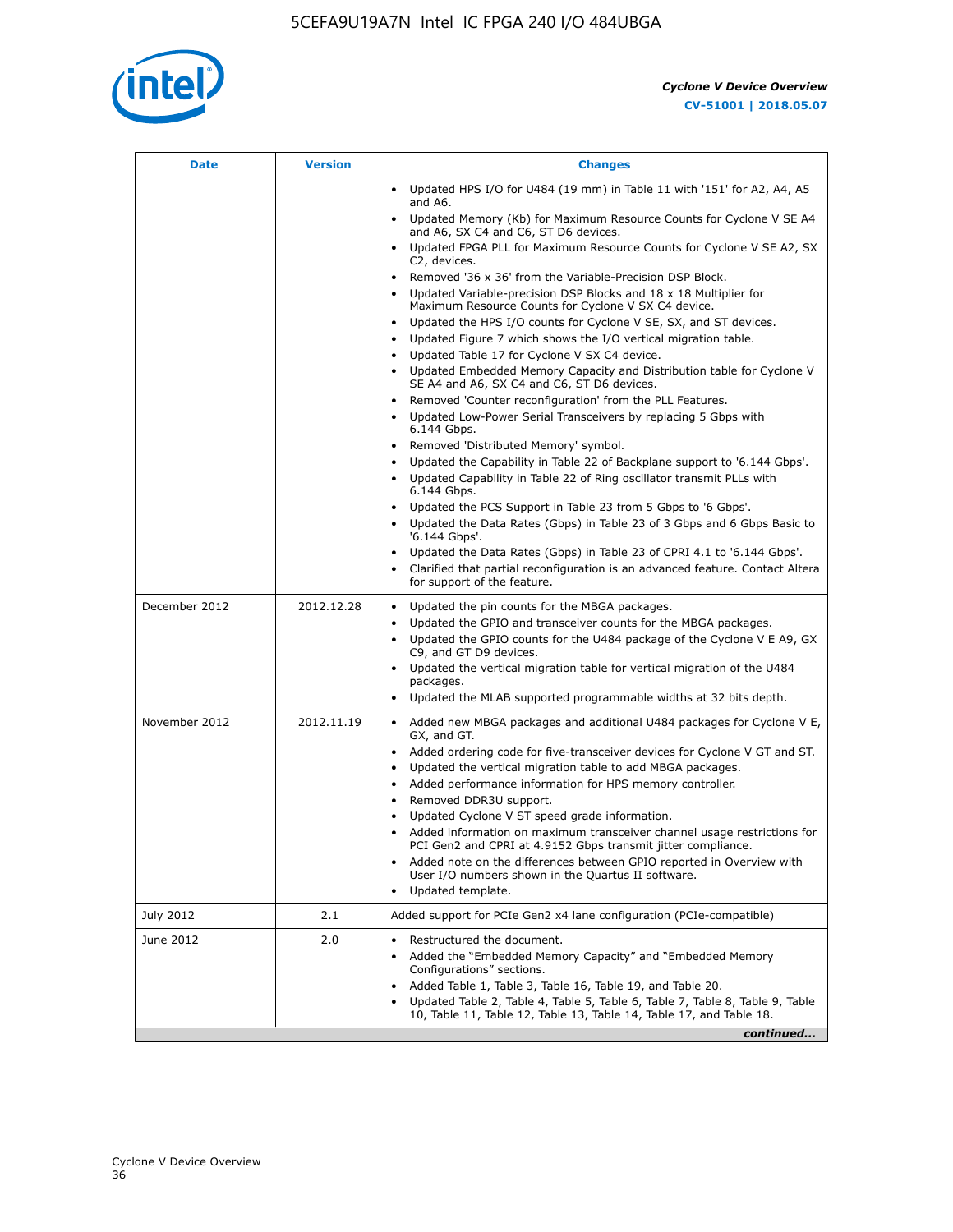

| <b>Date</b>   | <b>Version</b> | <b>Changes</b>                                                                                                                                                                                                                                                                                                                                                                                                                                                                          |
|---------------|----------------|-----------------------------------------------------------------------------------------------------------------------------------------------------------------------------------------------------------------------------------------------------------------------------------------------------------------------------------------------------------------------------------------------------------------------------------------------------------------------------------------|
|               |                | Updated Figure 1, Figure 2, Figure 3, Figure 4, Figure 5, Figure 6, and<br>Figure 10.<br>Updated the "FPGA Configuration and Processor Booting" and "Hardware"<br>and Software Development" sections.<br>Text edits throughout the document.                                                                                                                                                                                                                                            |
| February 2012 | 1.2            | Updated Table $1-2$ , Table $1-3$ , and Table $1-6$ .<br>$\bullet$<br>Updated "Cyclone V Family Plan" on page 1-4 and "Clock Networks and<br>PLL Clock Sources" on page 1-15.<br>Updated Figure 1-1 and Figure 1-6.                                                                                                                                                                                                                                                                     |
| November 2011 | 1.1            | Updated Table $1-1$ , Table $1-2$ , Table $1-3$ , Table $1-4$ , Table $1-5$ , and Table<br>$\bullet$<br>$1 - 6.$<br>Updated Figure 1–4, Figure 1–5, Figure 1–6, Figure 1–7, and Figure 1–8.<br>Updated "System Peripherals" on page 1-18, "HPS-FPGA AXI Bridges" on<br>page 1-19, "HPS SDRAM Controller Subsystem" on page 1-19, "FPGA<br>Configuration and Processor Booting" on page 1-19, and "Hardware and<br>Software Development" on page 1-20.<br>Minor text edits.<br>$\bullet$ |
| October 2011  | 1.0            | Initial release.                                                                                                                                                                                                                                                                                                                                                                                                                                                                        |